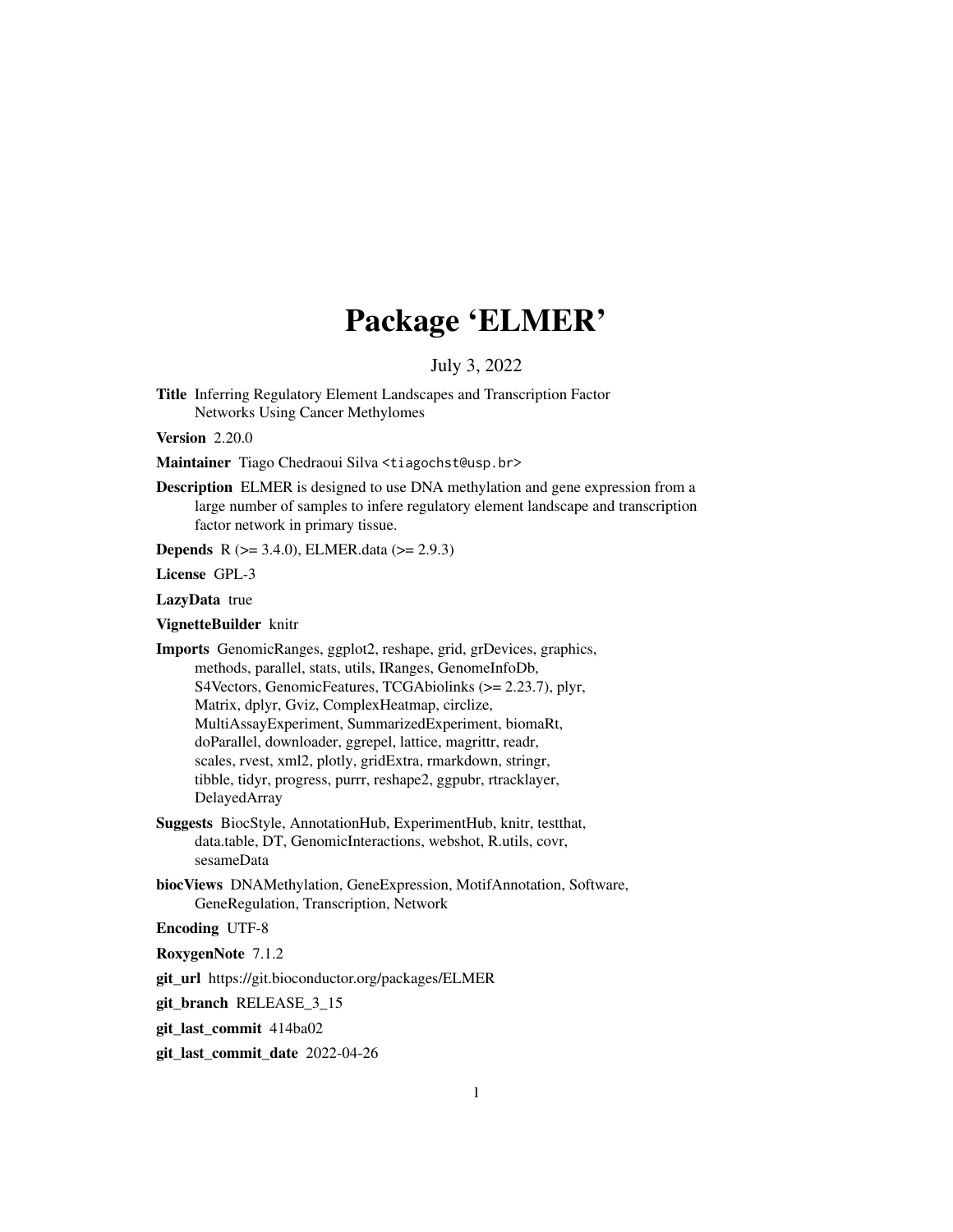# Date/Publication 2022-07-03

Author Tiago Chedraoui Silva [aut, cre],

Lijing Yao [aut], Simon Coetzee [aut], Nicole Gull [ctb], Hui Shen [ctb], Peter Laird [ctb], Peggy Farnham [aut], Dechen Li [ctb], Benjamin Berman [aut]

# R topics documented:

| 3              |                |
|----------------|----------------|
| addMutCol      | $\overline{4}$ |
|                | 5              |
| 6              |                |
| 6              |                |
| $\overline{7}$ |                |
| 8              |                |
| 13             |                |
| 14             |                |
| 15             |                |
| 15             |                |
| 16             |                |
| 17             |                |
| -19            |                |
| 22             |                |
|                |                |
|                |                |
| 28             |                |
|                |                |
| 29             |                |
|                |                |
|                |                |
|                |                |
|                |                |
|                |                |
|                |                |
|                |                |
|                |                |
| 37             |                |
| 38             |                |
|                |                |
| 40             |                |
| 41             |                |
| 41             |                |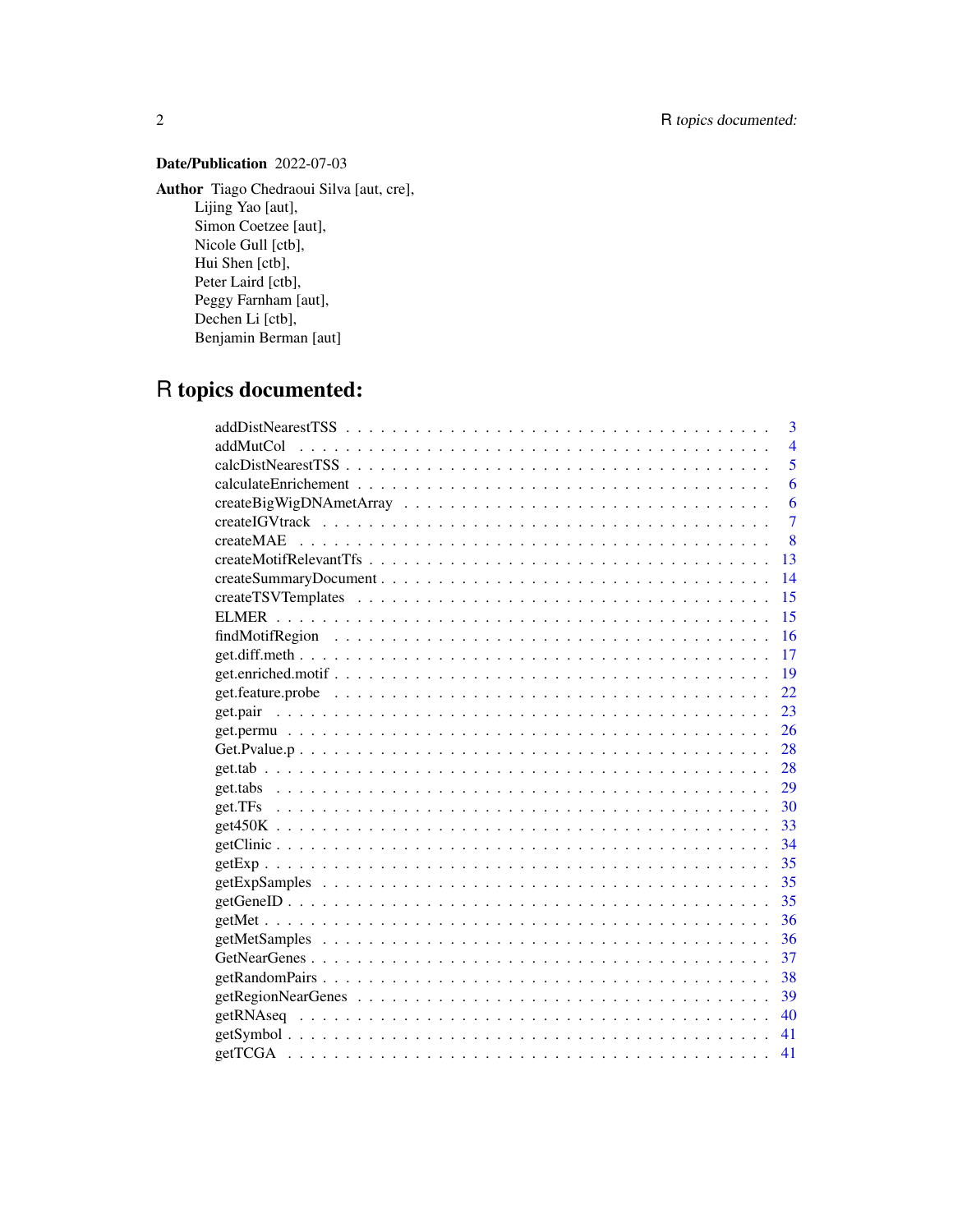<span id="page-2-0"></span>

| Index | 72 |
|-------|----|

addDistNearestTSS *Calculate the distance between probe and gene TSS*

# Description

Calculate the distance between probe and gene TSS

# Usage

```
addDistNearestTSS(data, NearGenes, genome, met.platform, cores = 1)
```
# Arguments

| data         | A multi Assay Experiment with both DNA methylation and gene Expression<br>objects |
|--------------|-----------------------------------------------------------------------------------|
| NearGenes    | A list or a data frame with the pairs gene probes                                 |
| genome       | Which genome build will be used: hg38 (default) or hg19.                          |
| met.platform | DNA methyaltion platform to retrieve data from: EPIC or 450K (default)            |
| cores        | Number fo cores to be used. Deafult: 1                                            |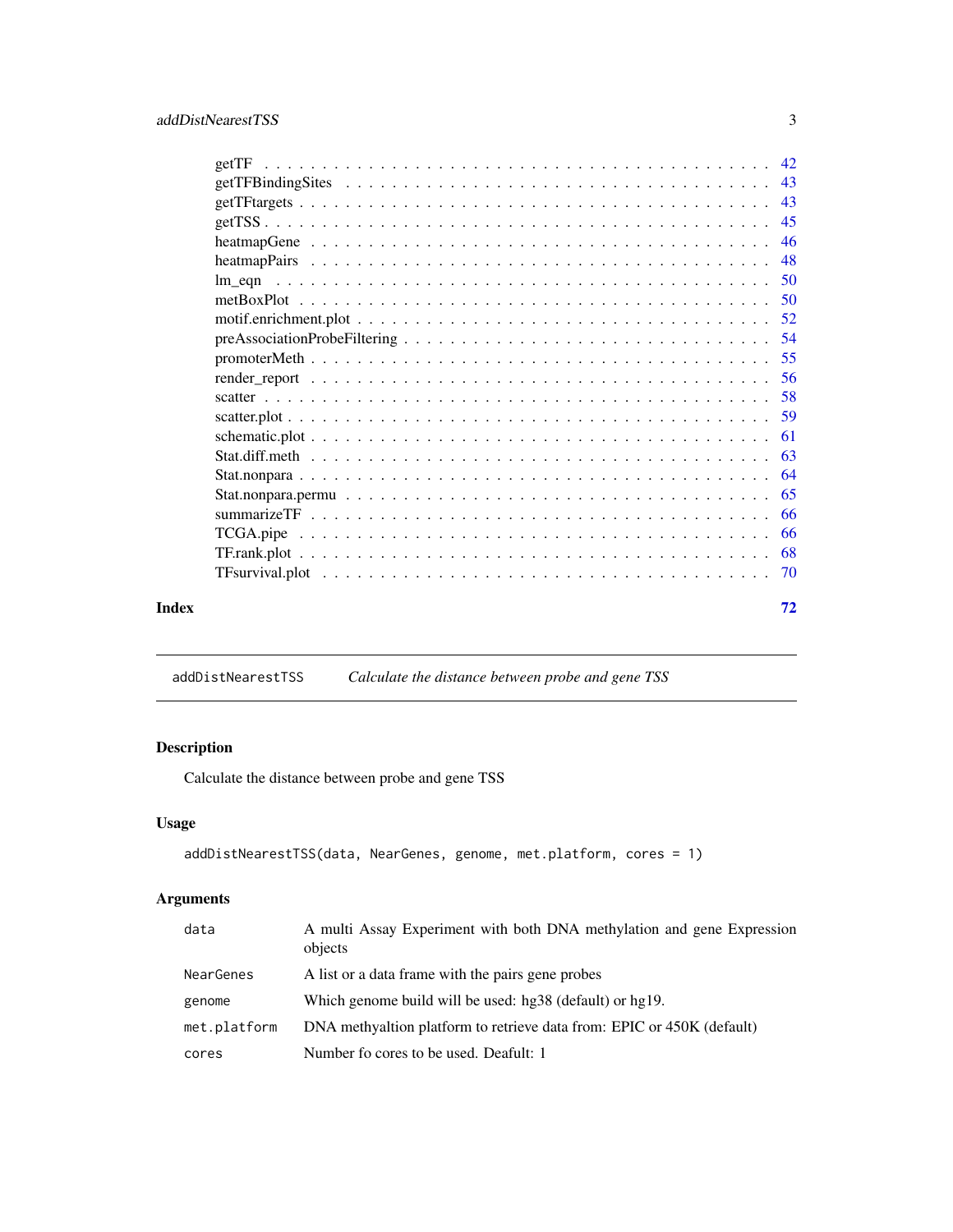# Examples

```
## Not run:
data <- ELMER:::getdata("elmer.data.example")
NearbyGenes <- GetNearGenes(
 data = data,
 probes = c("cg15924102", "cg24741609"),
 numFlankingGenes = 20
 )
NearbyGenes <- addDistNearestTSS(data = data, NearGenes = NearbyGenes)
## End(Not run)
```
addMutCol *Adds mutation information to MAE*

# Description

Adds mutation information to MAE

#### Usage

```
addMutCol(
 data,
 disease,
 genes,
 mutant_variant_classification = c("Frame_Shift_Del", "Frame_Shift_Ins",
    "Missense_Mutation", "Nonsense_Mutation", "Splice_Site", "In_Frame_Del",
    "In_Frame_Ins", "Translation_Start_Site", "Nonstop_Mutation")
\mathcal{L}
```
#### Arguments

| data                          | MAE object                                                                     |
|-------------------------------|--------------------------------------------------------------------------------|
| disease                       | TCGA disease (LUSC, GBM, etc)                                                  |
| genes                         | list of genes to add information                                               |
| mutant_variant_classification |                                                                                |
|                               | List of mutant variant classification that will be consider a sample mutant or |
|                               | not.                                                                           |

# Examples

```
## Not run:
data <- ELMER:::getdata("elmer.data.example") # Get data from ELMER.data
data <- ELMER:::addMutCol(data, "LUSC","TP53")
```
## End(Not run)

<span id="page-3-0"></span>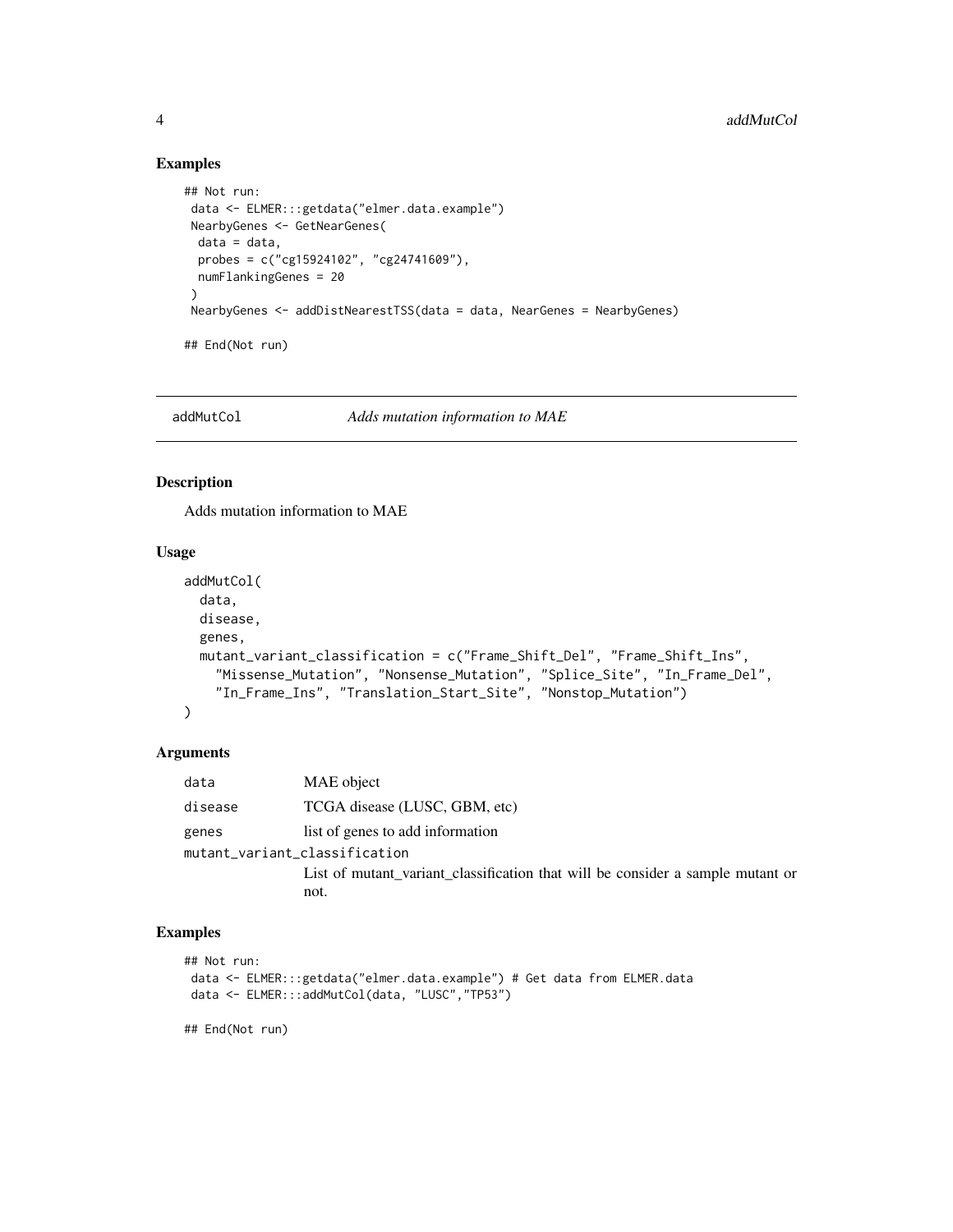<span id="page-4-0"></span>calcDistNearestTSS *Calculate distance from region to nearest TSS*

#### Description

Idea For a given region R linked to X genes G merge R with nearest TSS for G (multiple) this will increse nb of lines i.e R1 - G1 - TSS1 - DIST1 R1 - G1 - TSS2 - DIST2 To vectorize the code: make a granges from left and onde from right and find distance collapse the results keeping min distance for equals values

# Usage

calcDistNearestTSS(links, TRange, tssAnnot)

# Arguments

| links    | Links to calculate the distance        |
|----------|----------------------------------------|
| TRange   | Genomic coordinates for Tartget region |
| tssAnnot | TSS annotation                         |

# Author(s)

Tiago C. Silva

#### Examples

```
## Not run:
data <- ELMER:::getdata("elmer.data.example")
 NearbyGenes <- GetNearGenes(
   data = data,
   probes = c("cg15924102", "cg24741609"),
   numFlankingGenes = 20
)
 NearbyGenes <- ELMER:::calcDistNearestTSS(
      links = NearbyGenes,
       tssAnnot = getTSS(genome = "hg38"),
       TRange = rowRanges(getMet(data))
 \lambda
```
## End(Not run)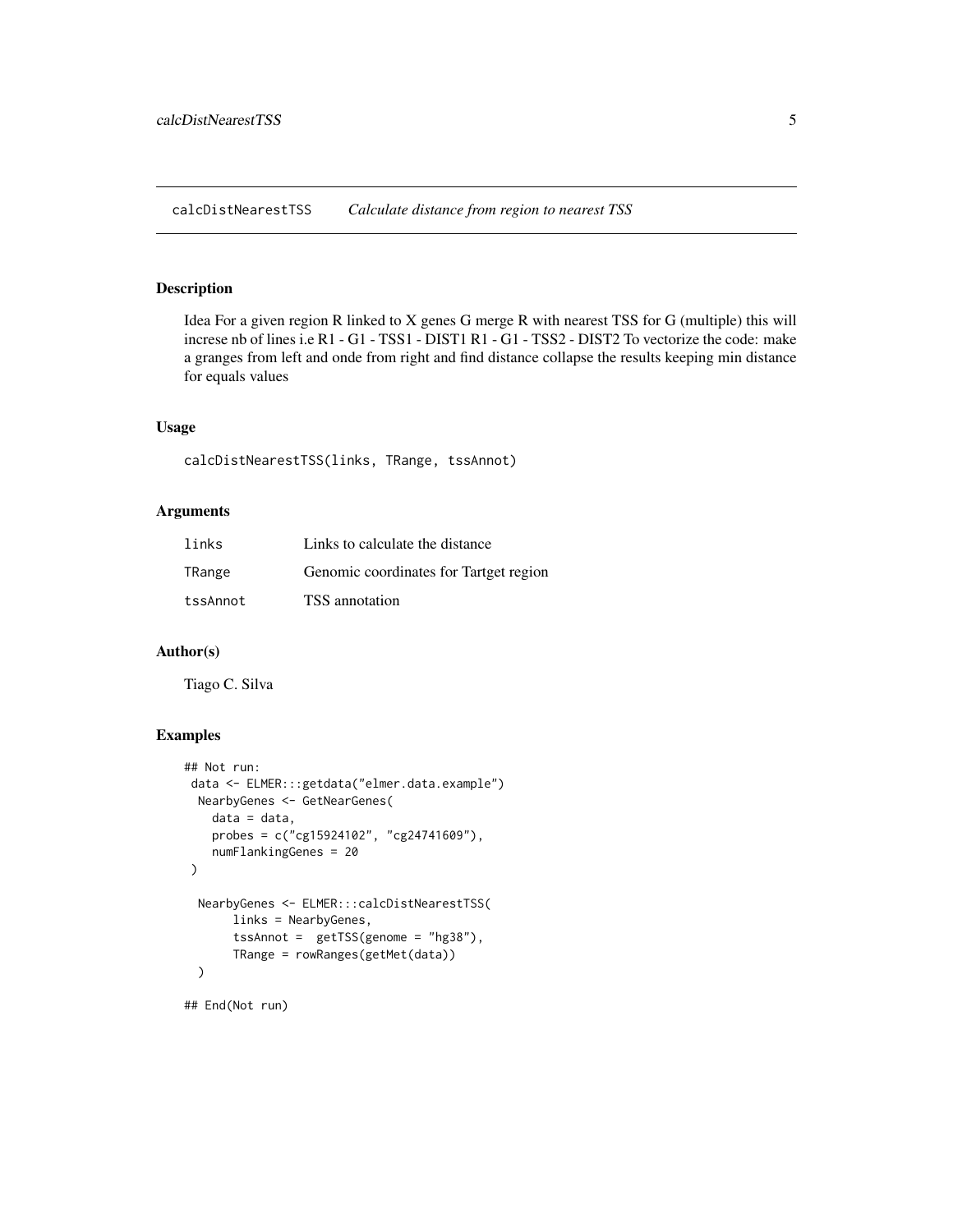<span id="page-5-0"></span>calculateEnrichement *Calculate motif Erichment*

#### Description

Calculates fisher exact test

#### Usage

calculateEnrichement(foreground, background)

#### Arguments

| foreground | A nsparseMatrix object in each 1 means the motif is found in a region, 0 not. |
|------------|-------------------------------------------------------------------------------|
| background | A nsparseMatrix object in each 1 means the motif is found in a region, 0 not. |

#### Examples

```
foreground <- Matrix::Matrix(sample(0:1,size = 100,replace = TRUE),
                             nrow = 10, ncol = 10, sparse = TRUE)
rownames(foreground) <- paste0("region",1:10)
colnames(foreground) <- paste0("motif",1:10)
background <- Matrix::Matrix(sample(0:1,size = 100,replace = TRUE),
                             nrow = 10, ncol = 10, sparse = TRUE)
rownames(background) <- paste0("region",1:10)
colnames(background) <- paste0("motif",1:10)
calculateEnrichement(foreground,background)
```
createBigWigDNAmetArray

*Create a bigwig file for IGV visualization of DNA methylation data (Array)*

#### Description

Create a bigwig for IGV visualization of DNA methylation data (Array)

```
createBigWigDNAmetArray(
  data = NULL,genome = "hg38",
 met.platform = "450K",
  track.names = NULL,
  dir = "IGV_tracks"
)
```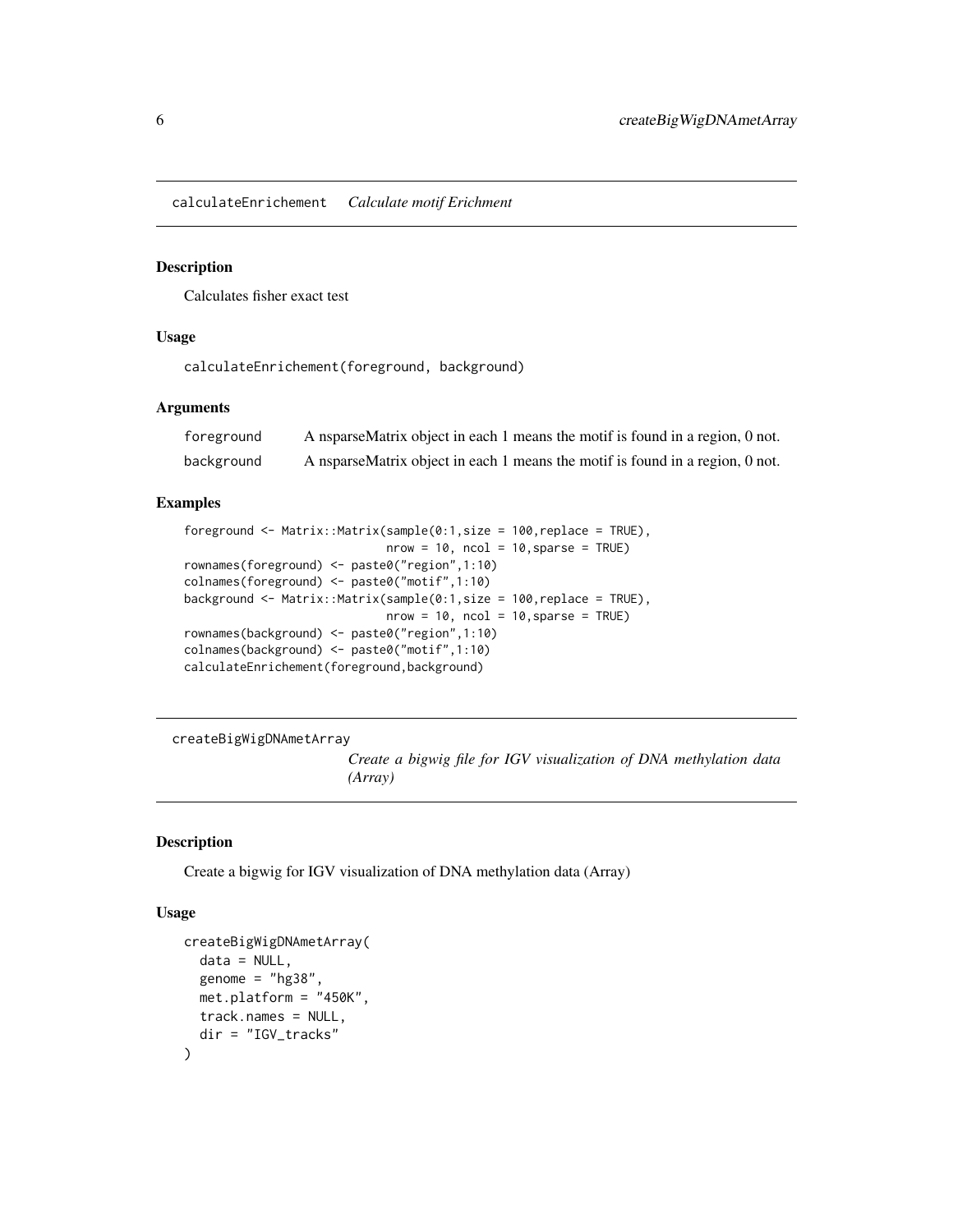# <span id="page-6-0"></span>createIGVtrack 7

### Arguments

| data         | A matrix                                                                           |
|--------------|------------------------------------------------------------------------------------|
| genome       | Which genome build will be used: hg38 (default) or hg19.                           |
| met.platform | DNA methyaltion platform to retrieve data from: EPIC or 450K (default)             |
| track.names  | Provide a list of track names (.bw) otherwise the deault is the will be samples.bw |
| dir          | Which directory files will be saved                                                |

#### Author(s)

Tiago Chedraoui Silva (tiagochst at gmail.com)

# Examples

```
## Not run:
data <- assay(getMet(ELMER:::getdata("elmer.data.example")))
createBigWigDNAmetArray(data = data, met.platform = "450K", genome = "hg38")
```
## End(Not run)

createIGVtrack *Create a junction track for IGV visualization of interection*

# Description

Create a junction track for IGV visualization of interection

# Usage

```
createIGVtrack(
  pairs,
  met.platform = "450K",
  genome = "hg38",
  filename = "ELMER_interactions.bed",
  color.track = "black",
  track.name = "junctions",
  gene.symbol = NULL,
  all.tss = TRUE
\mathcal{L}
```
# Arguments

| pairs        | A data frame output from getPairs function                             |
|--------------|------------------------------------------------------------------------|
| met.platform | DNA methyaltion platform to retrieve data from: EPIC or 450K (default) |
| genome       | Which genome build will be used: hg38 (default) or hg19.               |
| filename     | Filename (".bed")                                                      |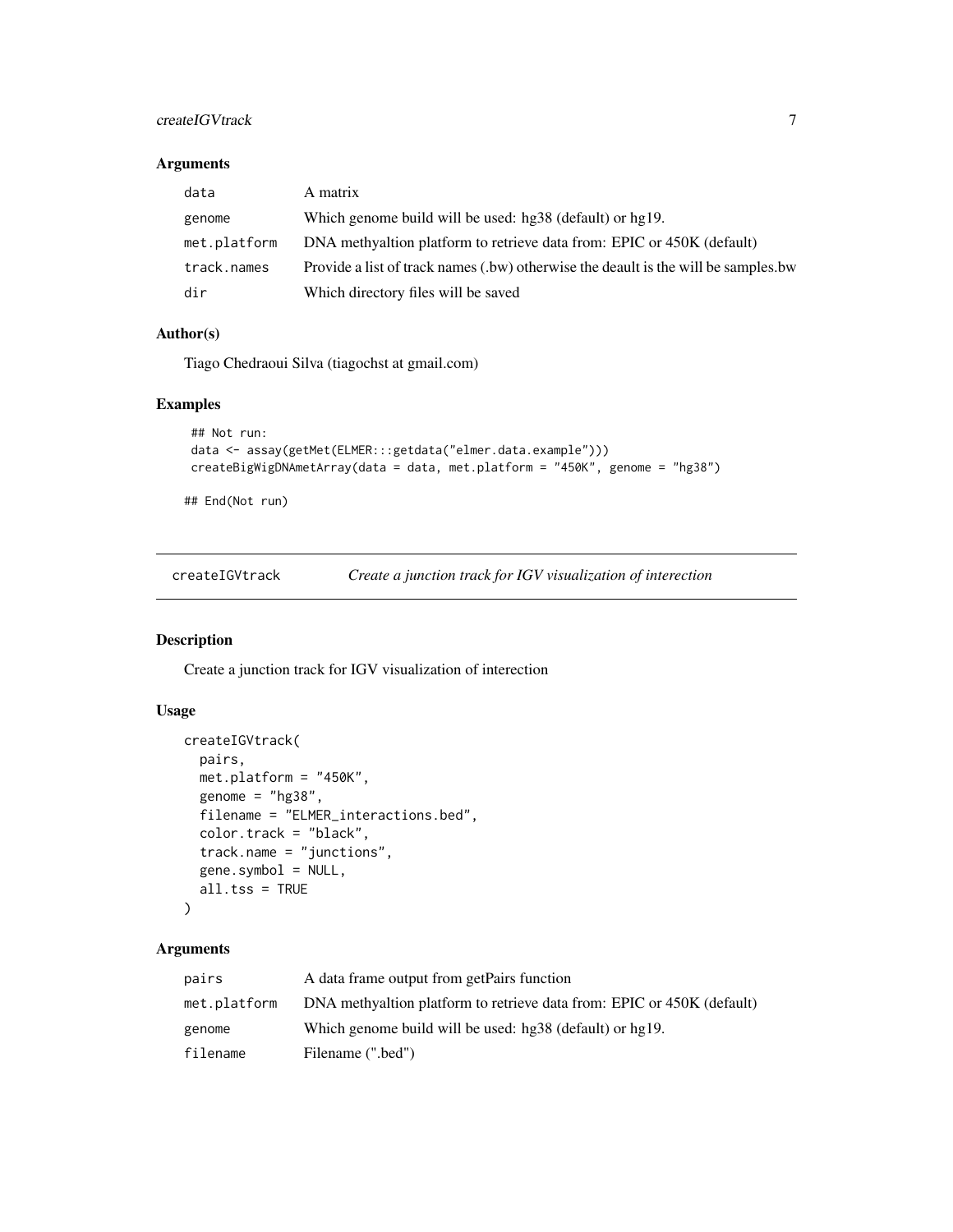<span id="page-7-0"></span>

| color.track | A color for the track (i.e blue, red,#272E6A)                                                                                                           |
|-------------|---------------------------------------------------------------------------------------------------------------------------------------------------------|
| track.name  | Track name                                                                                                                                              |
| gene.symbol | Filter pairs to a single gene.                                                                                                                          |
| all.tss     | A logical. If TRUE it will link probes to all TSS of a gene (transcript level), if<br>FALSE it will link to the promoter region of a gene (gene level). |

#### Author(s)

Tiago Chedraoui Silva (tiagochst at gmail.com)

# Examples

```
## Not run:
data <- ELMER:::getdata("elmer.data.example")
nearGenes <-GetNearGenes(TRange=getMet(data)[c("cg00329272","cg10097755"),],
                         geneAnnot=getExp(data))
Hypo.pair <- get.pair(data=data,
                       nearGenes=nearGenes,
                       permu.size=5,
                       group.col = "definition",
                       group1 = "Primary solid Tumor",
                       group2 = "Solid Tissue Normal",
                       raw.pvalue = 0.2,
                       Pe = 0.2,
                       dir.out="./"
                       label= "hypo")
 createIGVtrack(Hypo.pair,met.platform = "450K", genome = "hg38")
```
## End(Not run)

<span id="page-7-1"></span>createMAE *Construct a Multi Assay Experiment for ELMER analysis*

# Description

This function will receive a gene expression and DNA methylation data objects and create a Multi Assay Experiment.

```
createMAE(
  exp,
  met,
  colData,
  sampleMap,
  linearize.exp = FALSE,
  filter.probes = NULL,
  met.na.cut = 0.2,
```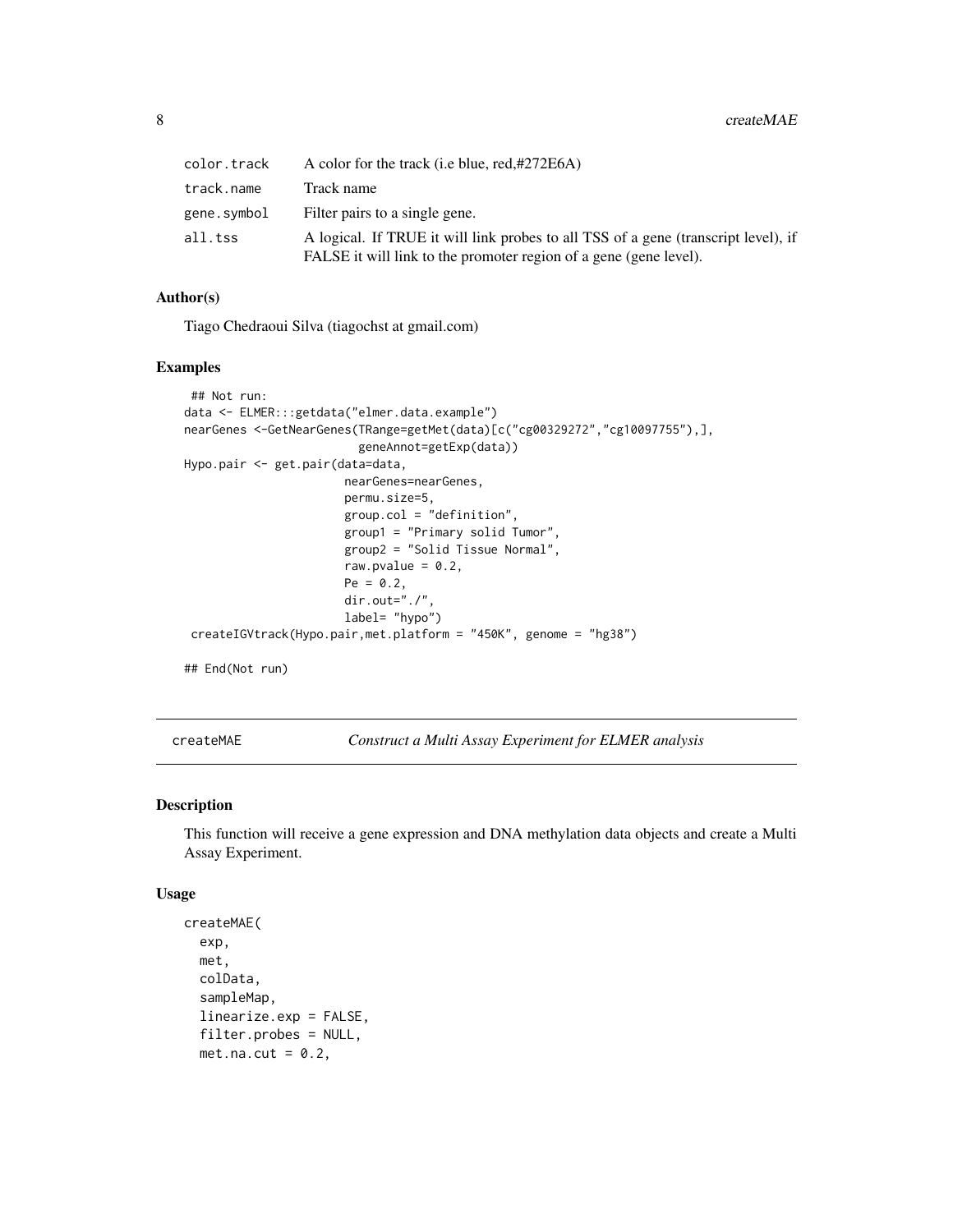#### $\epsilon$ reateMAE 9

```
filter.genes = NULL,
 met.platform = "450K",
 genome = NULL,save = TRUE,
 save.filename,
 TCGA = FALSE\mathcal{L}
```
# Arguments

| exp           | A Summarized Experiment with one assay, or a matrix or path of rda file only<br>containing the data. Rownames should be either Ensembl gene id (ensembl_gene_id)<br>or gene symbol (external_gene_name)                                                                                                                                                        |
|---------------|----------------------------------------------------------------------------------------------------------------------------------------------------------------------------------------------------------------------------------------------------------------------------------------------------------------------------------------------------------------|
| met           | A Summarized Experiment with one assay containing beta-values, a matrix or<br>path of rda file only containing the data.                                                                                                                                                                                                                                       |
| colData       | A DataFrame or data.frame of the phenotype data for all participants. Must have<br>column primary (sample ID).                                                                                                                                                                                                                                                 |
| sampleMap     | A DataFrame or data.frame of the matching samples and colnames of the gene<br>expression and DNA methylation matrix. This should be used if your matrix<br>have different columns names. This object must have following columns: assay<br>("DNA methylation" and "Gene expression"), primary (sample ID) and colname<br>(names of the columns of the matrix). |
| linearize.exp | Take $log2(exp + 1)$ in order to linearize relation between methylation and ex-<br>pression                                                                                                                                                                                                                                                                    |
| filter.probes | A GRanges object contains the coordinate of probes which locate within pro-<br>moter regions or distal feature regions such as union enhancer from REMC and<br>FANTOM5. See get. feature. probe function.                                                                                                                                                      |
| met.na.cut    | Define the percentage of NA that the line should have to remove the probes for<br>humanmethylation platforms.                                                                                                                                                                                                                                                  |
| filter.genes  | List of genes ensemble ids to filter from object                                                                                                                                                                                                                                                                                                               |
| met.platform  | DNA methylation platform "450K" or "EPIC"                                                                                                                                                                                                                                                                                                                      |
| genome        | Which is the default genome to make gene information. Options hg19 and hg38                                                                                                                                                                                                                                                                                    |
| save          | If TRUE, MAE object will be saved into a file named as the argument save.file<br>if this was set, otherwise as mae_genome_met.platform.rda.                                                                                                                                                                                                                    |
| save.filename | Name of the rda file to save the object (must end in .rda)                                                                                                                                                                                                                                                                                                     |
| TCGA          | A logical. FALSE indicate data is not from TCGA (FALSE is default). TRUE<br>indicates data is from TCGA and sample section will automatically filled in.                                                                                                                                                                                                       |

# Value

A MultiAssayExperiment object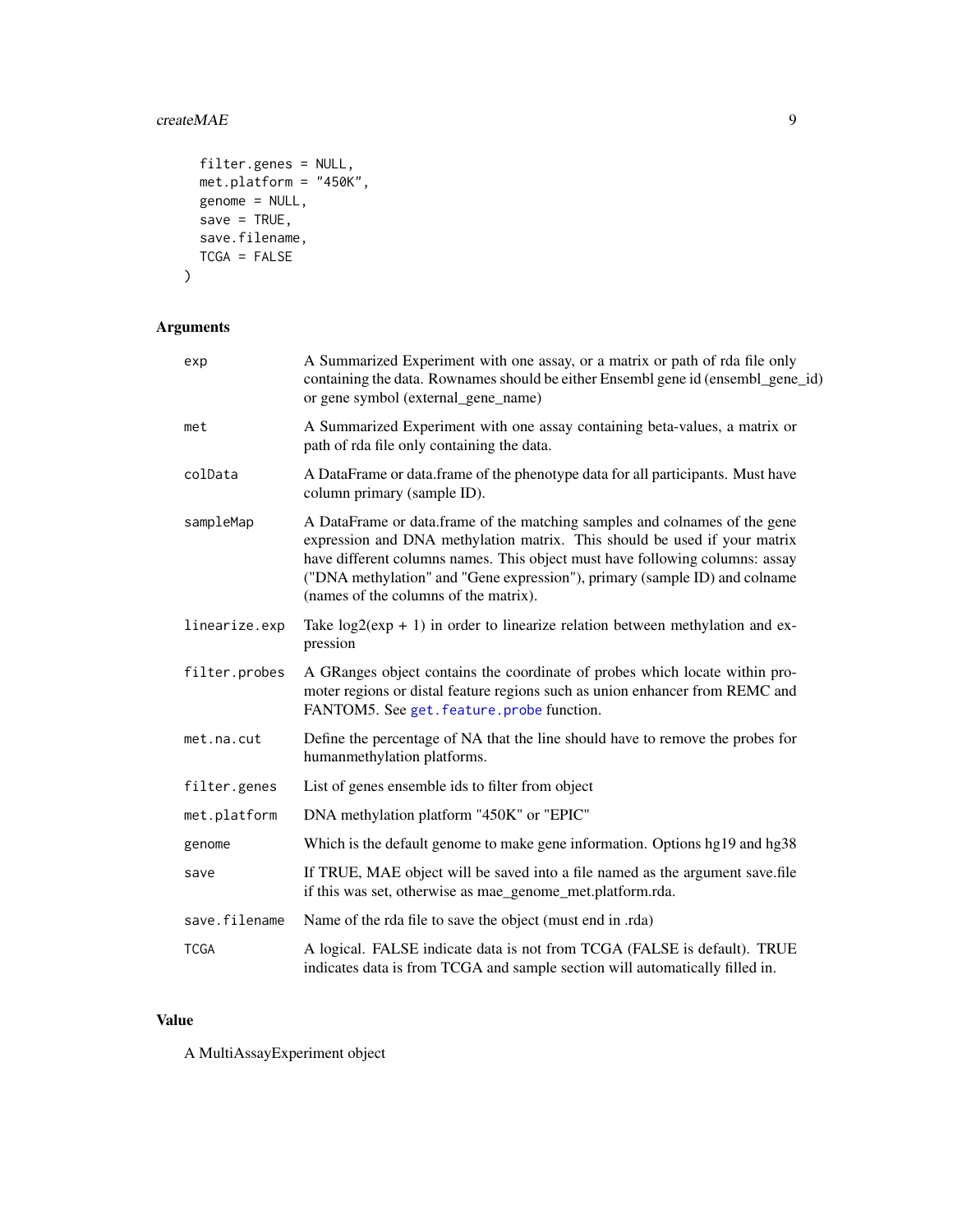#### Examples

```
# NON TCGA example: matrices has different column names
gene.exp <- S4Vectors::DataFrame(
   sample1.exp = c("ENSG00000141510"=2.3,"ENSG00000171862"=5.4),
   sample2.exp = c("ENSG00000141510"=1.6,"ENSG00000171862"=2.3)
\lambdadna.met <- S4Vectors::DataFrame(
   sample1.met = c("cg14324200"=0.5,"cg23867494"=0.1),
   sample2.met = c("cg14324200"=0.3,"cg23867494"=0.9)
)
sample.info <- S4Vectors::DataFrame(
  primary = c("sample1","sample2"),
  sample.type = c("Normal", "Tumor")
 \lambdasampleMap <- S4Vectors::DataFrame(
    assay = c("Gene expression","DNA methylation","Gene expression","DNA methylation"),
    primary = c("sample1","sample1","sample2","sample2"),
    colname = c("sample1.exp","sample1.met","sample2.exp","sample2.met")
)
mae <- createMAE(
   exp = gene.exp,met = dna.net,
   sampleMap = sampleMap,
    met.platform ="450K",
    colData = sample.info,
    genome = "hg38")
# You can also use sample Mapping and Sample information tables from a tsv file
# You can use the createTSVTemplates function to create the tsv files
readr::write_tsv(as.data.frame(sampleMap), path = "sampleMap.tsv")
readr::write_tsv(as.data.frame(sample.info), path = "sample.info.tsv")
mae <- createMAE(
  exp = gene.exp,
   met = dna.net,
   sampleMap = "sampleMap.tsv",
   met.platform ="450K",
   colData = "sample.info.tsv",
   genome = "hg38"
\mathcal{L}# NON TCGA example: matrices has same column names
gene.exp <- S4Vectors::DataFrame(sample1 = c("ENSG00000141510"=2.3,"ENSG00000171862"=5.4),
                  sample2 = c("ENSG00000141510"=1.6,"ENSG00000171862"=2.3))
dna.met <- S4Vectors::DataFrame(sample1 = c("cg14324200" = 0.5," cg23867494" = 0.1),sample2= c("cg14324200"=0.3,"cg23867494"=0.9))
sample.info <- S4Vectors::DataFrame(primary = c("sample1","sample2"),
                                    sample.type = c("Normal", "Tumor"))
```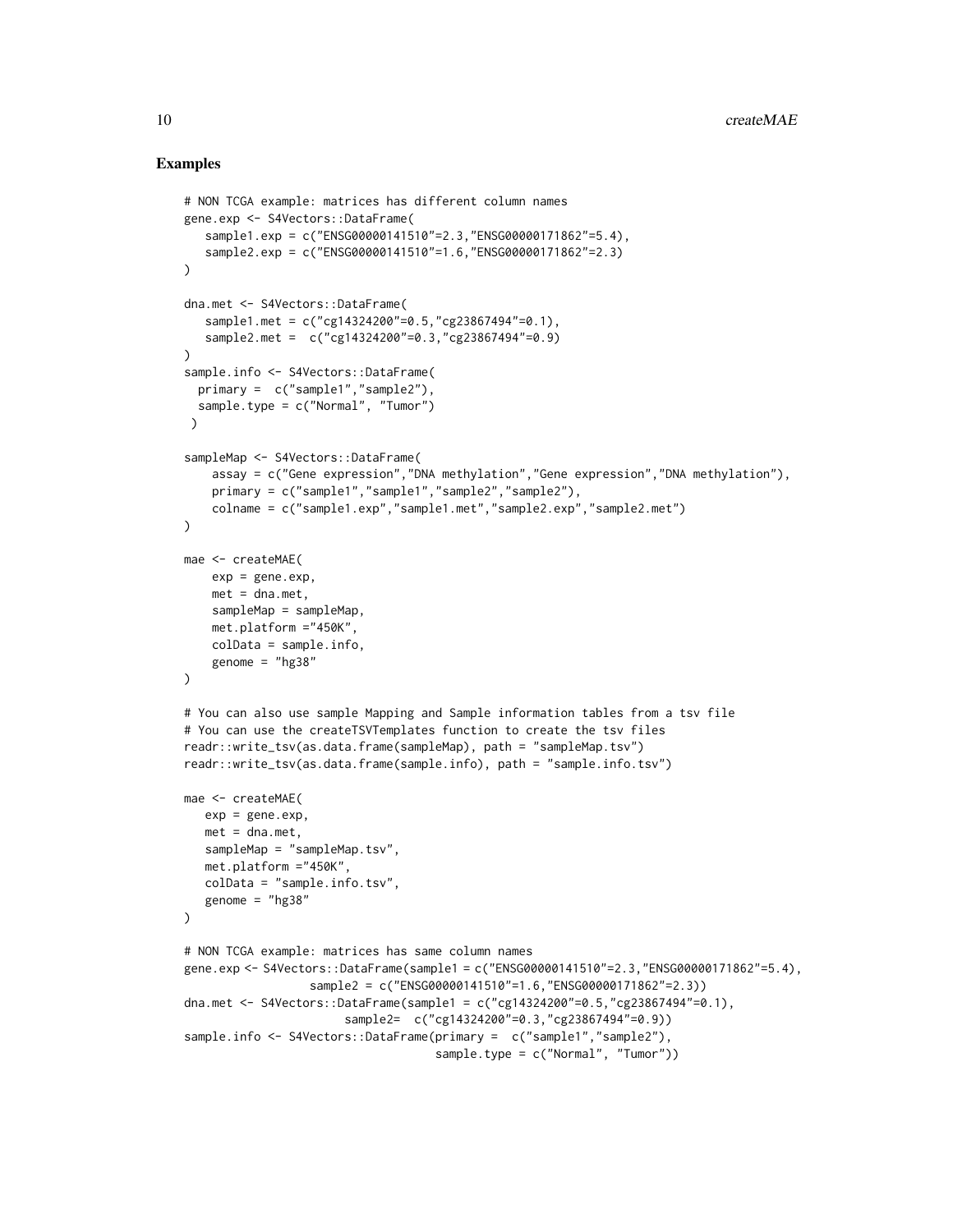```
sampleMap <- S4Vectors::DataFrame(
    assay = c("Gene expression","DNA methylation","Gene expression","DNA methylation"),
    primary = c("sample1","sample1","sample2","sample2"),
   colname = c("sample1","sample1","sample2","sample2")
\lambdamae <- createMAE(
 exp = gene.exp,met = dna.met,
  sampleMap = sampleMap,
  met.platform ="450K",
  colData = sample.info,
  genome = "hg38"
)
## Not run:
   # TCGA example using TCGAbiolinks
   # Testing creating MultyAssayExperiment object
   # Load library
   library(TCGAbiolinks)
   library(SummarizedExperiment)
   samples <-c("TCGA-BA-4074", "TCGA-BA-4075", "TCGA-BA-4077", "TCGA-BA-5149",
       "TCGA-UF-A7JK", "TCGA-UF-A7JS", "TCGA-UF-A7JT", "TCGA-UF-A7JV"
   )
   #1) Get gene expression matrix
   query.exp <- GDCquery(
       project = "TCGA-HNSC",
       data.category = "Transcriptome Profiling",
       data.type = "Gene Expression Quantification",
       workflow.type = "STAR - Counts",
       barcode = samples
   )
   GDCdownload(query.exp)
   exp.hg38 <- GDCprepare(query = query.exp)
   # Aligned against Hg19
   query.exp.hg19 <- GDCquery(
       project = "TCGA-HNSC",
       data.category = "Gene expression",
       data.type = "Gene expression quantification",
       platform = "Illumina HiSeq",
       file.type = "normalized_results",
       experimental.strategy = "RNA-Seq",
       barcode = samples,
       legacy = TRUE
   \lambdaGDCdownload(query.exp.hg19)
   exp.hg19 <- GDCprepare(query.exp.hg19)
   # Our object needs to have emsembl gene id as rownames
```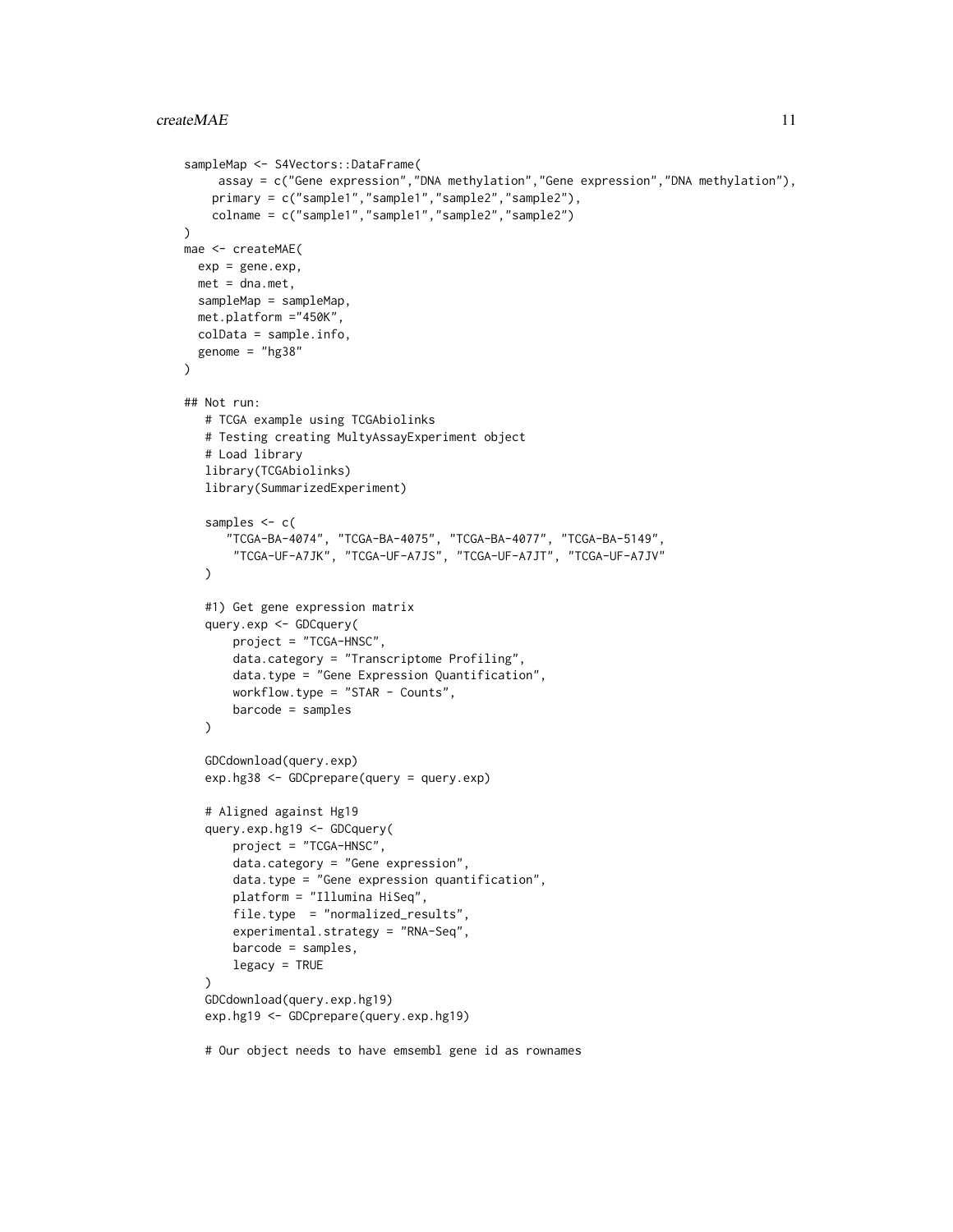```
rownames(exp.hg19) <- values(exp.hg19)$ensembl_gene_id
# DNA Methylation
query.met <- GDCquery(
   project = "TCGA-HNSC",
   legacy = FALSE,
   data.category = "DNA Methylation",
   data.type = "Methylation Beta Value",
   barcode = samples,
   platform = "Illumina Human Methylation 450"
)
GDCdownload(query.met)
met <- GDCprepare(query = query.met)
distal.enhancer <- get.feature.probe(genome = "hg19",met.platform = "450k")
# Consisering it is TCGA and SE
mae.hg19 <- createMAE(
   exp = exp.hg19,
   met = met,TCGA = TRUE,
   genome = "hg19",
  filter.probes = distal.enhancer
  )
values(getExp(mae.hg19))
mae.hg38 <- createMAE(
  exp = exp.hg38, met = met,
  TCGA = TRUE, genome = "hg38",
  filter.probes = distal.enhancer
\lambdavalues(getExp(mae.hg38))
# Consisering it is TCGA and not SE
mae.hg19.test <- createMAE(
  exp = assay(exp.hg19), met = assay(met),
  TCGA = TRUE, genome = "hg19",
  filter.probes = distal.enhancer
\lambdamae.hg38 <- createMAE(
  exp = assay(exp.hg38), met = assay(met),
  TCGA = TRUE, genome = "hg38",
  filter.probes = distal.enhancer
)
values(getExp(mae.hg38))
# Consisering it is not TCGA and SE
# DNA methylation and gene expression Objects should have same sample names in columns
not.tcga.exp <- exp.hg19
colnames(not.tcga.exp) <- substr(colnames(not.tcga.exp),1,15)
not.tcga.met <- met
```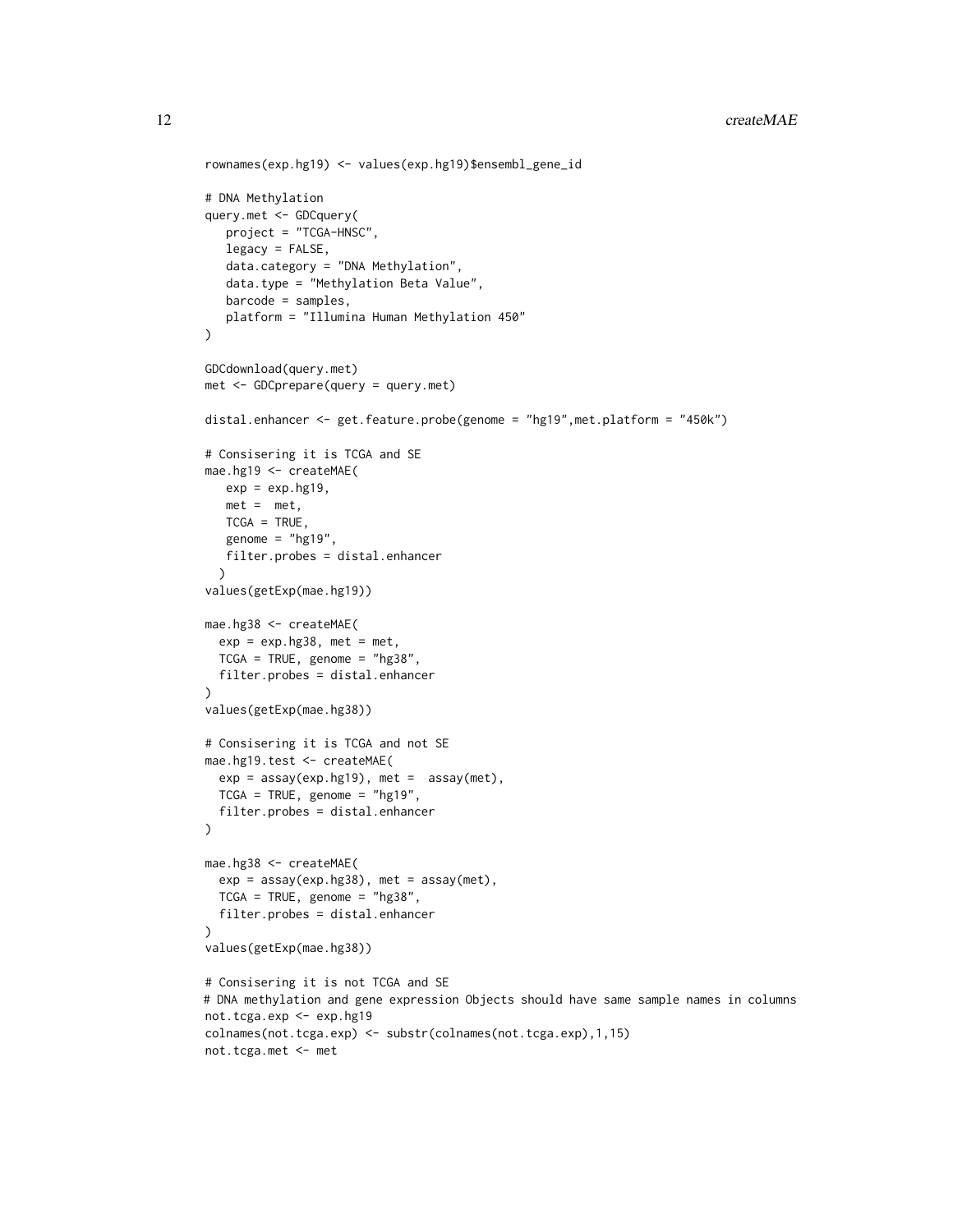```
colnames(not.tcga.met) <- substr(colnames(not.tcga.met),1,15)
  phenotype.data <- data.frame(row.names = colnames(not.tcga.exp),
                                primary = colnames(not.tcga.exp),
                                samples = colnames(not.tcga.exp),
                                group = c(rep("group1", 4), rep("group2", 4)))distal.enhancer <- get.feature.probe(genome = "hg19",met.platform = "450k")
  mae.hg19 <- createMAE(exp = not.tcga.exp,
                         met = not.tcga.met,
                         TCGA = FALSE,
                         filter.probes = distal.enhancer,
                         genome = "hg19",
                         colData = phenotype.data)
## End(Not run)
```
createMAE

createMotifRelevantTfs

*Get family of transcription factors*

#### **Description**

This will output a list each TF motif and TFs that binding the motis. Multiple TFs may recognize a same motif such as TF family. The association between each motif famil and transcription factor was created using the (HOCOMOCO)[https://hocomoco11.autosome.org/human/mono?full=true] which TF structural families was created according to TFClass [@wingender2014tfclass] This data is stored as a list whose elements are motifs and contents for each element are TFs which recognize the same motif that is the name of the element. This data is used in function get.TFs in **ELMER** to identify the real regulator TF whose motif is enriched in a given set of probes and expression associate with average DNA methylation of these motif sites.

#### Usage

```
createMotifRelevantTfs(classification = "family")
```
#### Arguments

classification Select if we will use Family classification or sub-family

#### Value

A list of TFs and its family members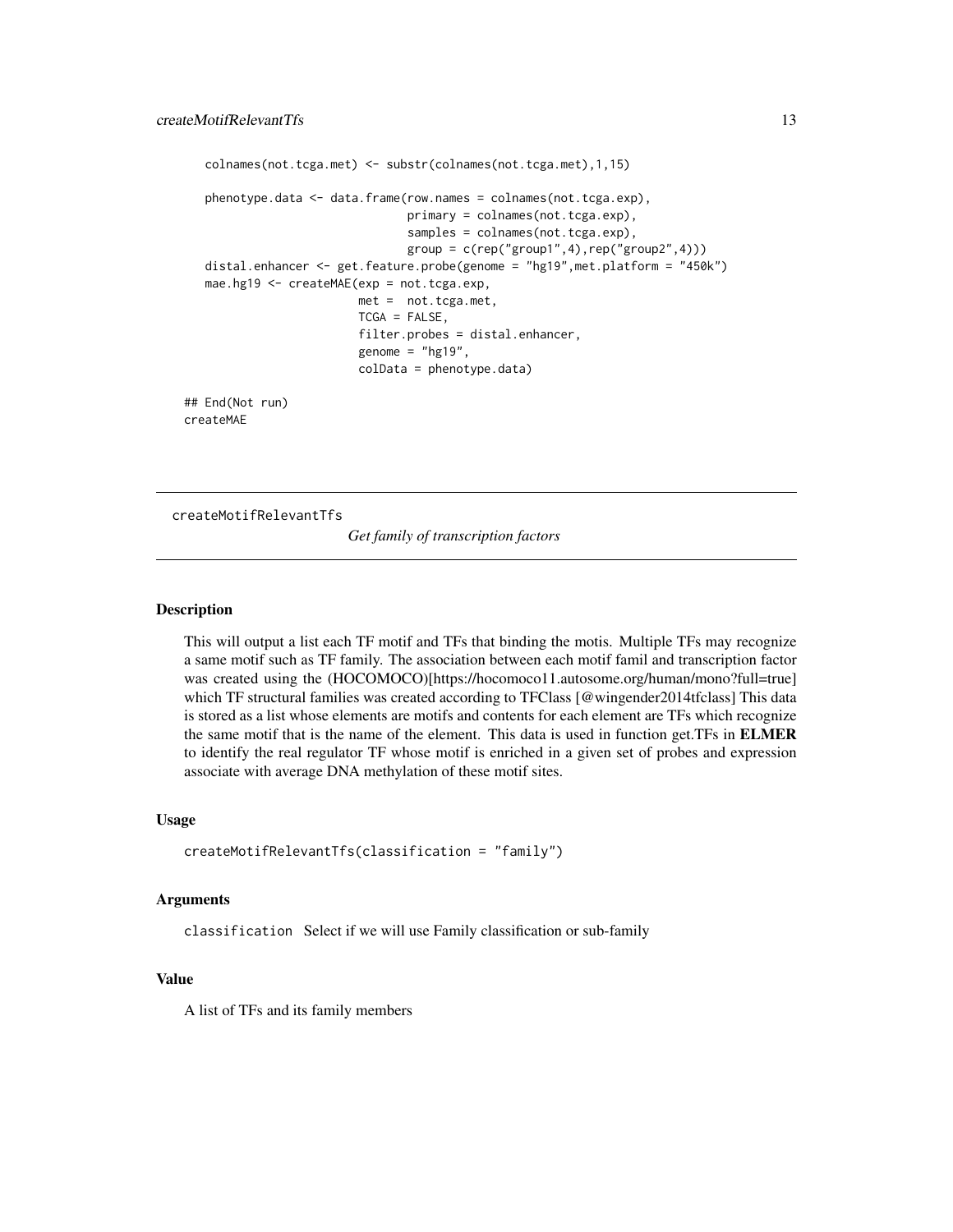<span id="page-13-0"></span>createSummaryDocument *Create summary document for TCGA.pipe function*

#### Description

This function will create a text file with the date of the last run, which aanalysis were performed, the values of the arguments so the user can keep track

# Usage

```
createSummaryDocument(
  analysis = "all",
  argument.values = "defaults",
 genome = NULL,
 mae.path = NULL,mode = NULL,direction = NULL,
 group.col = NULL,
 group1 = NULL,group2 = NULL,
 results.path = NULL
)
```
# Arguments

| analysis        | Which analysis were performed                            |  |
|-----------------|----------------------------------------------------------|--|
| argument.values |                                                          |  |
|                 | Other argument values changed                            |  |
| genome          | Genome of reference hg38 and hg19                        |  |
| mae.path        | Where mae is stored                                      |  |
| mode            | Mode "supervised" or "unsupervised" used in the analysis |  |
| direction       | Hypo or hyper direction                                  |  |
| group.col       | Group col                                                |  |
| group1          | Group 1                                                  |  |
| group2          | Group 2                                                  |  |
| results.path    | Path where the results were saved                        |  |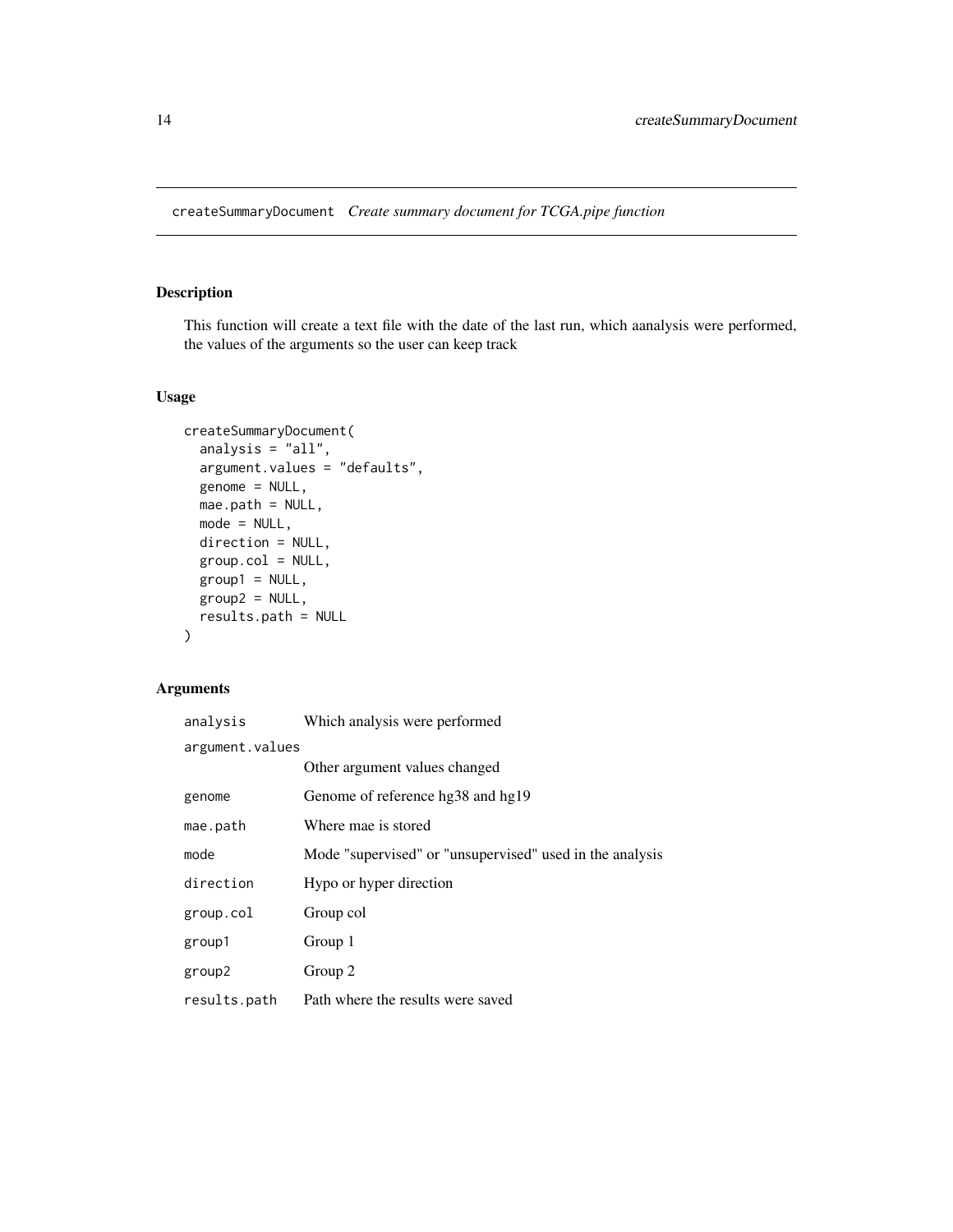<span id="page-14-0"></span>createTSVTemplates *Create examples files for Sample mapping and information used in createMAE function*

# Description

This function will receive the DNA methylation and gene expression matrix and will create some examples of table for the argument colData and sampleMap used in ceeateMae function.

#### Usage

createTSVTemplates(met, exp)

# Arguments

| met | DNA methylation matrix or Summarized Experiment |
|-----|-------------------------------------------------|
| exp | Gene expression matrix or Summarized Experiment |

# Examples

```
gene.exp <- S4Vectors::DataFrame(sample1.exp = c("ENSG00000141510"=2.3,"ENSG00000171862"=5.4),
                  sample2.exp = c("ENSG00000141510"=1.6,"ENSG00000171862"=2.3))
dna.met <- S4Vectors::DataFrame(sample1.met = c("cg14324200"=0.5,"cg23867494"=0.1),
                       sample2.met = c("cg14324200"=0.3,"cg23867494"=0.9))
createTSVTemplates(met = dna.met, exp = gene.exp)
```
ELMER *ELMER (Enhancer Linking by Methylation/Expression Relationships)*

# **Description**

ELMER is designed to use DNA methylation and gene expression from a large number of samples to infere regulatory element landscape and transcription factor network in primary tissue.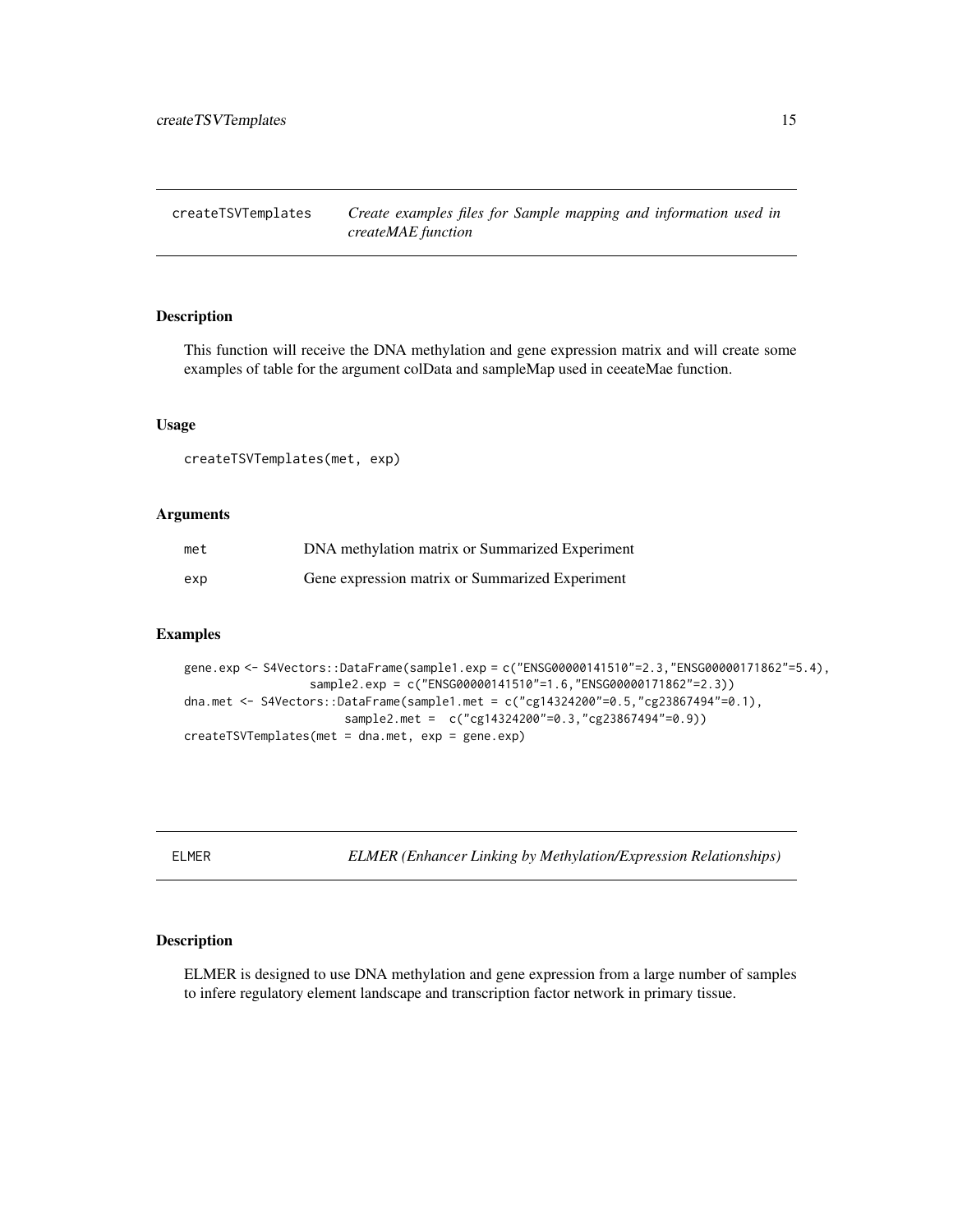#### Description

To find for each probe the know motif we will use HOMER software (http://homer.salk.edu/homer/). Homer and genome should be installed before this function is executed Step: 1 - get DNA methylation probes annotation with the regions 2 - Make a bed file from it 3 - Execute section: Finding Instance of Specific Motifs from http://homer.salk.edu/homer/ngs/peakMotifs.html to the HOCO-MOCO TF motifs Also, As HOMER is using more RAM than the available we will split the files in to 100k probes. Obs: for each probe we create a winddow of 500 bp (-size 500) around it. This might lead to false positives, but will not have false negatives. The false posives will be removed latter with some statistical tests.

# Usage

```
findMotifRegion(
  regions,
  output.filename = "mapped_motifs_regions.txt",
  region.size = NULL,
  genome = "hg38",
  nstep = 10000,
  cores = 1)
```
# Arguments

| regions         | A GRanges object. Names will be used as the identifier.                                                                                                                                |  |
|-----------------|----------------------------------------------------------------------------------------------------------------------------------------------------------------------------------------|--|
| output.filename |                                                                                                                                                                                        |  |
|                 | Final file name                                                                                                                                                                        |  |
| region.size     | If NULL the motif will be mapped to the region. If set a window around its<br>center will be considered. For example if region size is 500, then +-250bp round<br>it will be searched. |  |
| genome          | Homer genome (hg38, hg19)                                                                                                                                                              |  |
| nstep           | Number of regions to evaluate in homer, the bigger, more memory it will use at<br>each step.                                                                                           |  |
| cores           | A interger which defines the number of cores to be used in parallel process.<br>Default is 1: no parallel process.                                                                     |  |

# Examples

```
## Not run:
# use the center of the region and +-250bp around it
gr0 <- GRanges(Rle(c("chr2", "chr2", "chr1", "chr3"),
                   c(1, 3, 2, 4)),
```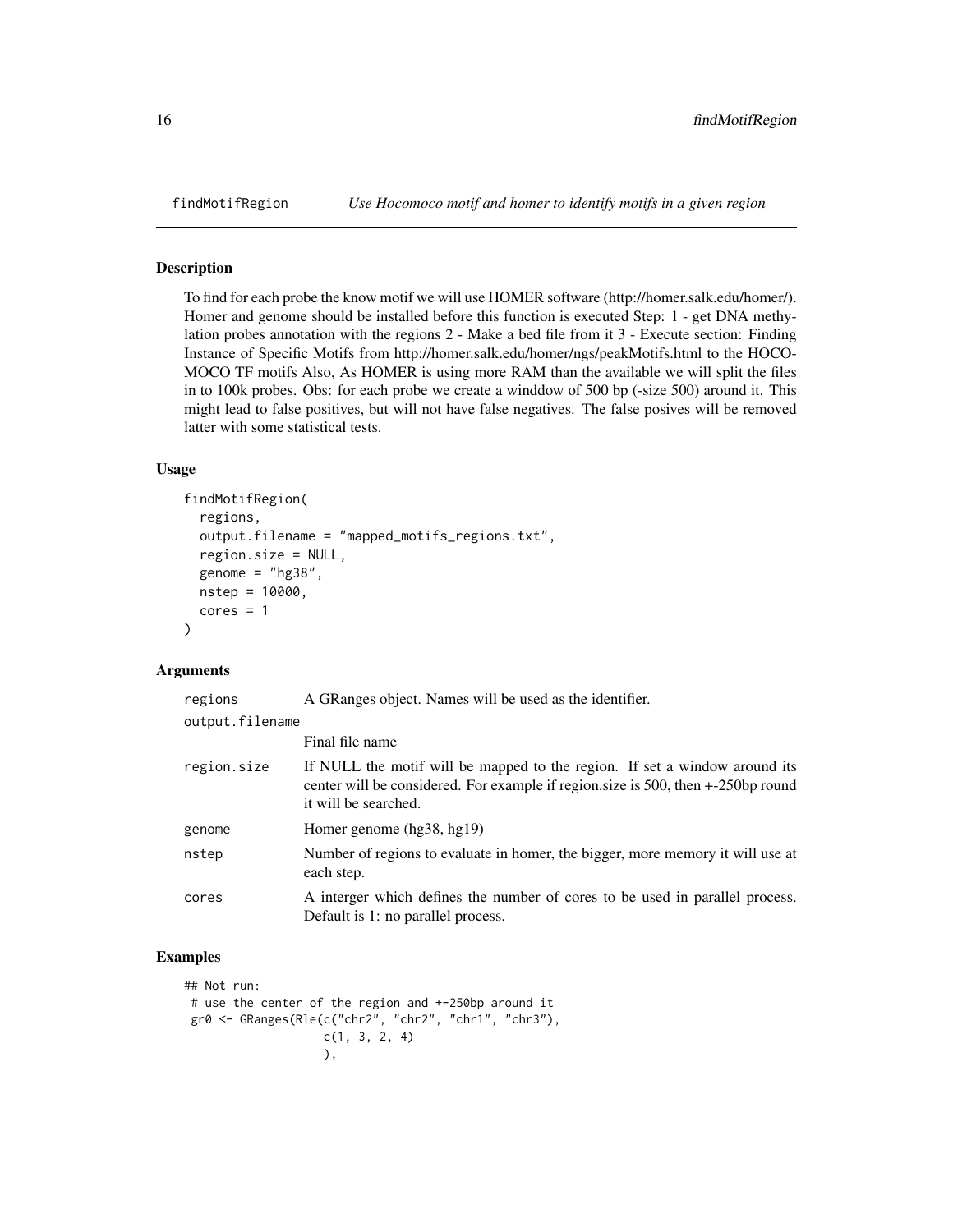# <span id="page-16-0"></span>get.diff.meth 17

```
IRanges(1:10, width=10:1)
               )
names(gr0) <- paste0("ID",c(1:10))
findMotifRegion(regions = gr0, region.size = 500, genome = "hg38", cores = 1)
# use the region size itself
gr1 <- GRanges(Rle(c("chr2", "chr2", "chr1", "chr3"), c(1, 3, 2, 4)),
               IRanges(1:10, width=sample(200:1000,10)))
names(gr1) <- paste0("ID",c(1:10))
findMotifRegion(regions = gr0, genome = "hg38", cores = 1)
## End(Not run)
```
get.diff.meth *Identify hypo/hyper-methylated CpG sites between two groups (i.e. normal vs tumor samples, treated vs untreated).*

#### Description

get.diff.meth applys one-way t-test to identify the CpG sites that are significantly hypo/hypermethyalated using proportional samples (defined by minSubgroupFrac option) from group 1 and group 2. The P values will be adjusted by Benjamini-Hochberg method. Option pvalue and sig.dif will be the criteria (cutoff) for selecting significant differentially methylated CpG sites. If save is TURE, two getMethdiff.XX.csv files will be generated (see detail).

#### Usage

```
get.diff.meth(
  data,
  diff.dim = "hypo",cores = 1,mode = "unsupervised",
 minSubgroupFrac = 0.2,
 pvalue = 0.01,
  group.col,
 min.samples = 5,
  group1,
  group2,
  test = t.test,sig.dif = 0.3,dir.out = ".'".save = TRUE)
```
#### Arguments

data A multiAssayExperiment with DNA methylation and Gene Expression data. See [createMAE](#page-7-1) function.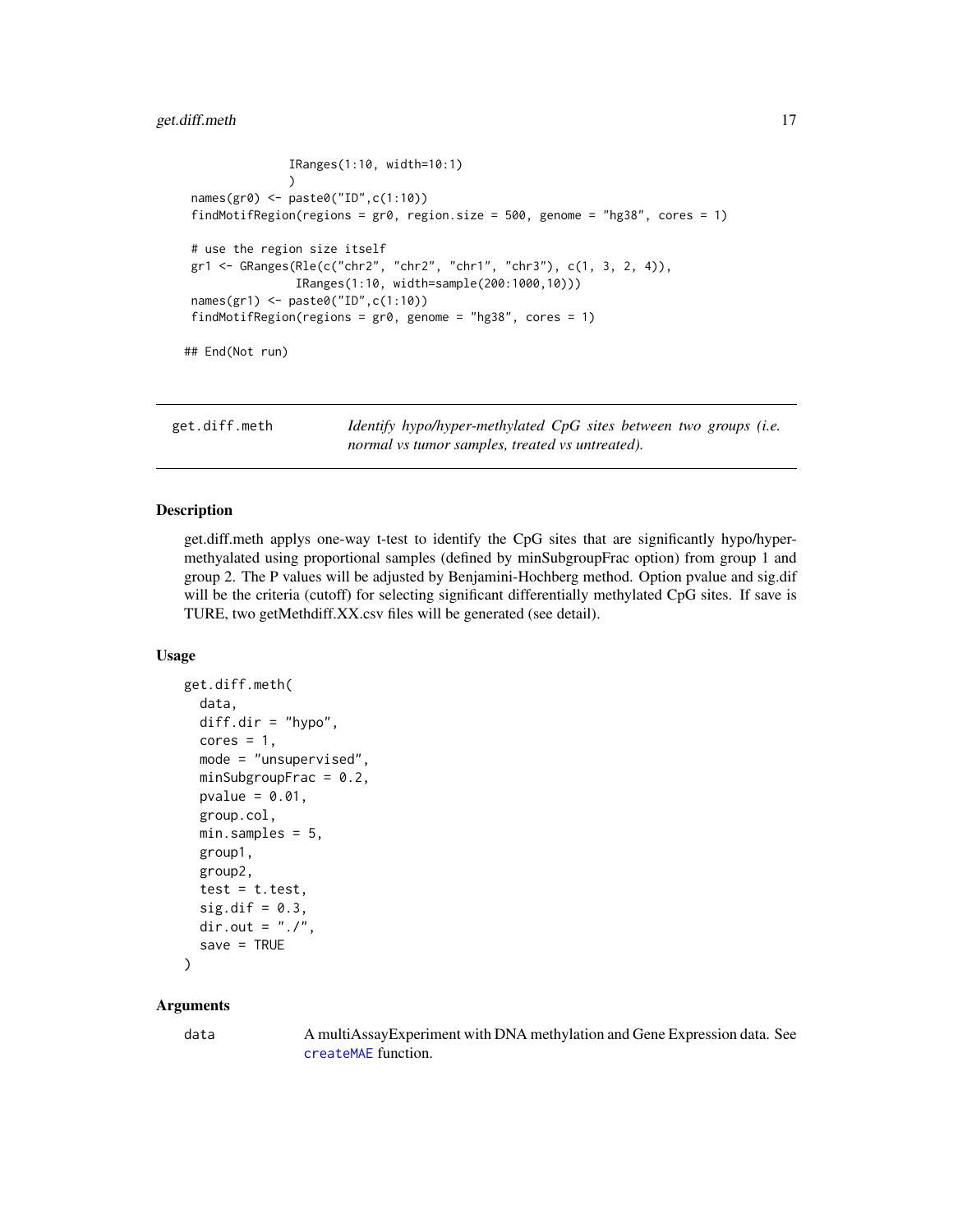| diff.dir        | A character can be "hypo", "hyper" or "both", showing differential methylation<br>direction. It can be "hypo" which is only selecting hypomethylated probes (one<br>tailed test); "hyper" which is only selecting hypermethylated probes (one tailed<br>test); or "both" which are probes differenly methylated (two tailed test).                                                                                                                                                                                                                                                          |
|-----------------|---------------------------------------------------------------------------------------------------------------------------------------------------------------------------------------------------------------------------------------------------------------------------------------------------------------------------------------------------------------------------------------------------------------------------------------------------------------------------------------------------------------------------------------------------------------------------------------------|
| cores           | A interger which defines the number of cores to be used in parallel process.<br>Default is 1: no parallel process.                                                                                                                                                                                                                                                                                                                                                                                                                                                                          |
| mode            | A character. Can be "unsupervised" or "supervised". If "supervised", the min-<br>SubgroupFrac argument will be set to 1 to use all samples from both groups to<br>find the differently methylated regions. The supervised mode should be used<br>when all samples from both groups are considered homogenous (i.e. treated<br>vs untreated, molecular subtype A vs molecular subtype B), while unsupervised<br>mode should be used when there is at least one group with heterogenous samples<br>(i.e tumor samples).                                                                       |
| minSubgroupFrac |                                                                                                                                                                                                                                                                                                                                                                                                                                                                                                                                                                                             |
|                 | A number ranging from 0 to 1, specifying the fraction of extreme samples from<br>group 1 and group 2 that are used to identify the differential DNA methylation.<br>The default is 0.2 because we typically want to be able to detect a specific (pos-<br>sibly unknown) molecular subtype among tumor; these subtypes often make up<br>only a minority of samples, and 20% was chosen as a lower bound for the pur-<br>poses of statistical power. If you are using pre-defined group labels, such as<br>treated replicates vs. untreated replicated, use a value of 1.0 (Supervised mode) |
| pvalue          | A number specifies the significant P value (adjusted P value by BH) threshold<br>Limit for selecting significant hypo/hyper-methylated probes. Default is 0.01 If<br>pvalue is smaller than pvalue than it is considered significant.                                                                                                                                                                                                                                                                                                                                                       |
| group.col       | A column defining the groups of the sample. You can view the available columns<br>using: colnames(MultiAssayExperiment::colData(data)).                                                                                                                                                                                                                                                                                                                                                                                                                                                     |
| min.samples     | Minimun number of samples to use in the analysis. Default 5. If you have 10<br>samples in one group, minSubgroupFrac is 0.2 this will give 2 samples in the<br>lower quintile, but then 5 will be used.                                                                                                                                                                                                                                                                                                                                                                                     |
| group1          | A group from group.col. ELMER will run group1 vs group2. That means, if<br>direction is hyper, get probes hypermethylated in group 1 compared to group 2.                                                                                                                                                                                                                                                                                                                                                                                                                                   |
| group2          | A group from group.col. ELMER will run group1 vs group2. That means, if<br>direction is hyper, get probes hypermethylated in group 1 compared to group 2.                                                                                                                                                                                                                                                                                                                                                                                                                                   |
| test            | Statistical test to be used. Options: t.test (DEFAULT), wilcox.test                                                                                                                                                                                                                                                                                                                                                                                                                                                                                                                         |
| sig.dif         | A number specifies the smallest DNA methylation difference as a cutoff for<br>selecting significant hypo/hyper-methylated probes. Default is 0.3.                                                                                                                                                                                                                                                                                                                                                                                                                                           |
| dir.out         | A path specify the directory for outputs. Default is is current directory.                                                                                                                                                                                                                                                                                                                                                                                                                                                                                                                  |
| save            | A logic. When TRUE, two getMethdiff.XX.csv files will be generated (see de-<br>tail)                                                                                                                                                                                                                                                                                                                                                                                                                                                                                                        |

# Details

save: When save is TRUE, function will generate two XX.csv files.The first one is named getMethdiff.hypo.probes.csv (or getMethdiff.hyper.probes.csv depends on diff.dir). The first file contains all statistic results for each probe. Based on this file, user can change different P value or sig.dir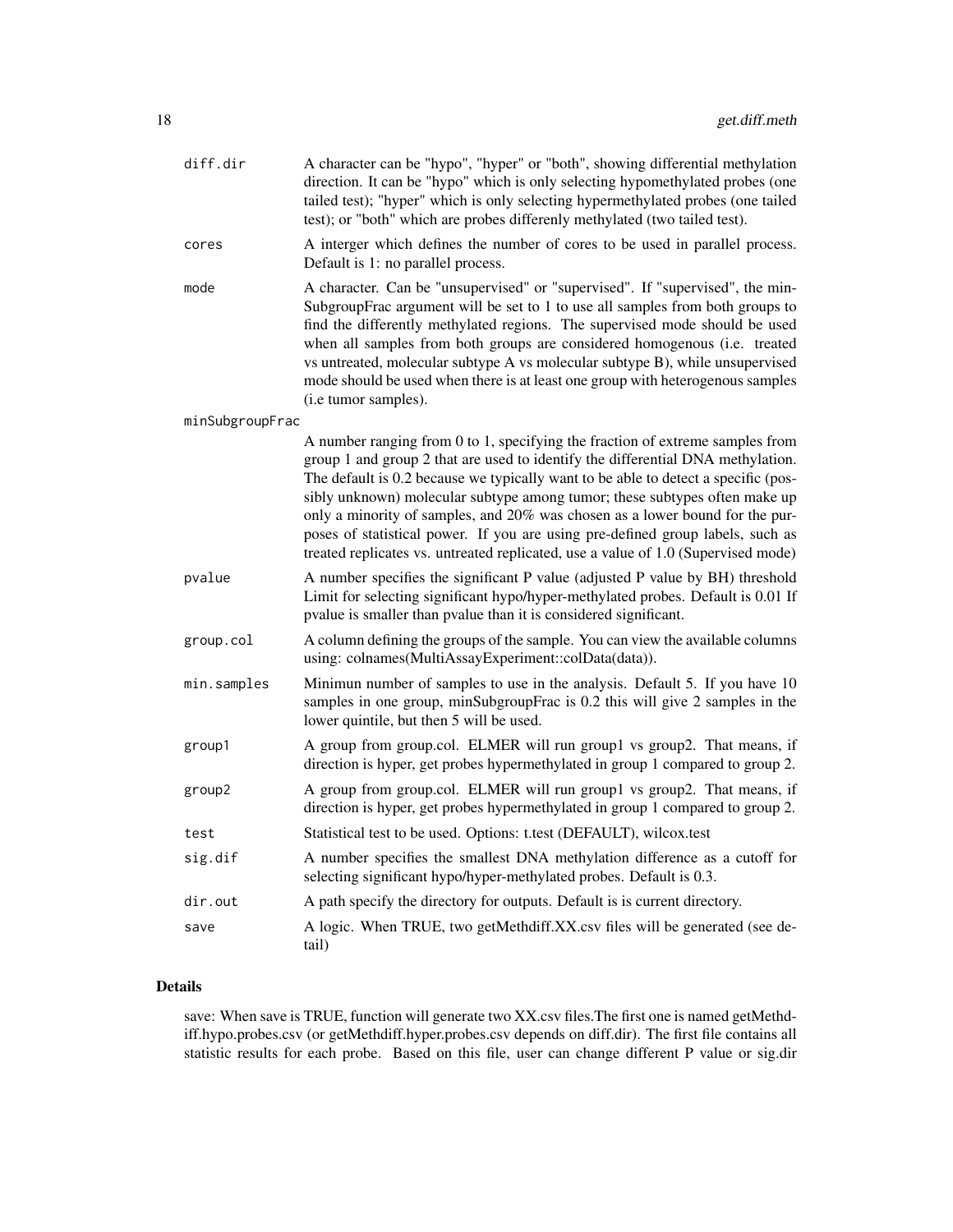# <span id="page-18-0"></span>get.enriched.motif 19

cutoff to select the significant results without redo the analysis. The second file is named getMethdiff.hypo.probes.significant.csv (or getMethdiff.hyper.probes.significant.csv depends on diff.dir). This file contains statistic results for the probes that pass the significant criteria (P value and sig.dir). When save is FALSE, a data frame R object will be generate which contains the same information with the second file.

# Value

Statistics for all probes and significant hypo or hyper-methylated probes.

#### References

Yao, Lijing, et al. "Inferring regulatory element landscapes and transcription factor networks from cancer methylomes." Genome biology 16.1 (2015): 1.

#### Examples

```
data <- ELMER:::getdata("elmer.data.example")
Hypo.probe <- get.diff.meth(data,
                            diff.dir="hypo",
                            group.col = "definition",
                            group1 = "Primary solid Tumor",
                            group2 = "Solid Tissue Normal",
                            sig.dif = 0.1) # get hypomethylated probes
Hyper.probe <- get.diff.meth(data,
                            diff.dir="hyper",
                            group.col = "definition",
                            sig.dif = 0.1) # get hypomethylated probes
```
get.enriched.motif *get.enriched.motif to identify the overrepresented motifs in a set of probes (HM450K) regions.*

# Description

get.enriched.motif is a function make use of Probes.motif data from ELMER.data package to calculate the motif enrichment Odds Ratio and 95% confidence interval for a given set of probes using fisher test function, after performing the Fisher's exact test, the results for all transcription factors are corrected for multiple testing with the Benjamini-Hochberg procedure. If save is TURE, two output files will be saved: getMotif.XX.enriched.motifs.rda and getMotif.XX.motif.enrichment.csv (see detail).

```
get.enriched.motif(data, probes.motif, probes, min.motif.quality = "DS",
            background.probes, pvalue = 0.05, lower.OR = 1.1, min.incidence = 10,
                   dir.out = "./", label = NULL, save = TRUE, plot.title="")
```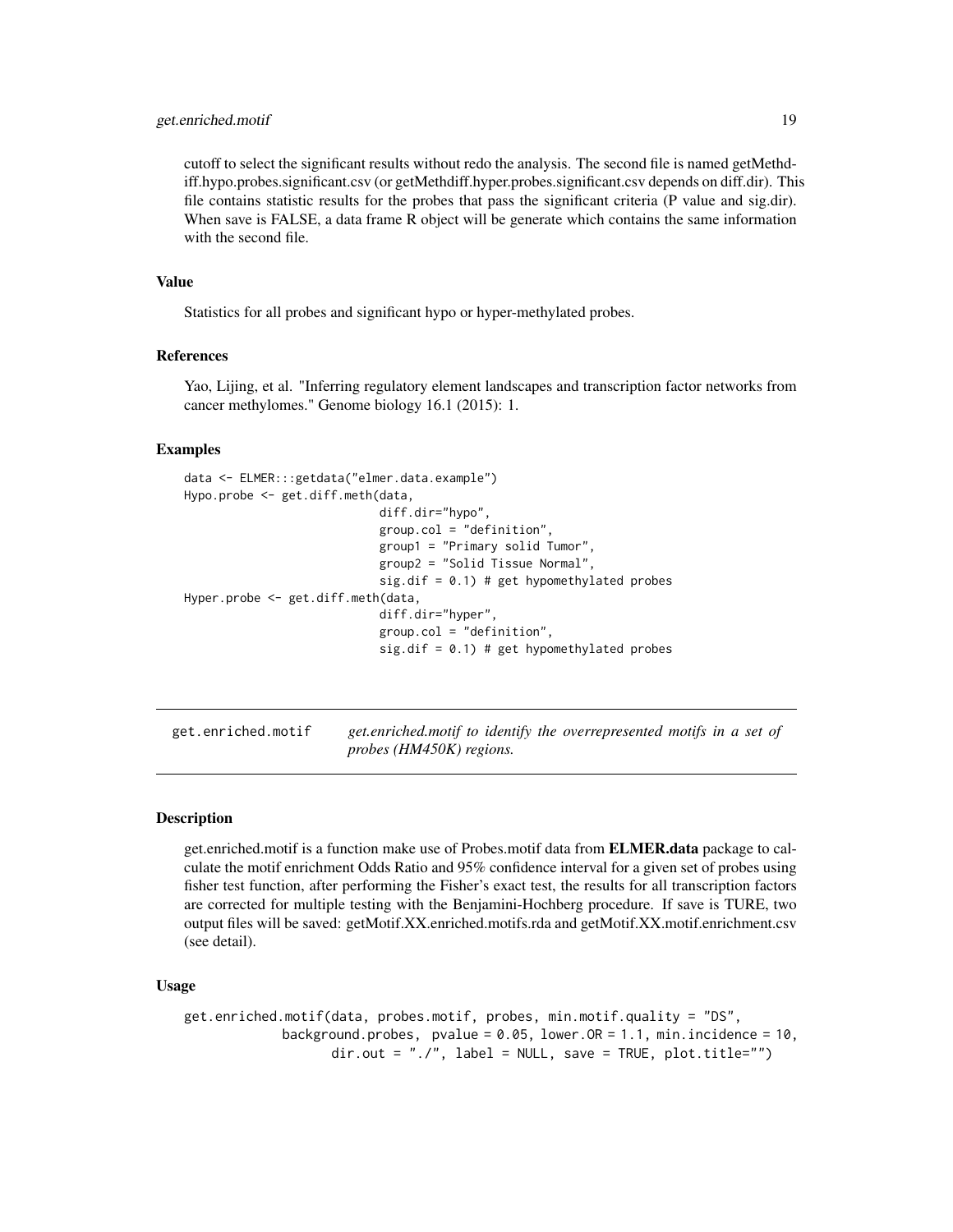# Arguments

| data              | A multi Assay Experiment from createMAE function. If set and probes.motif/background<br>probes are missing this will be used to get this other two arguments correctly.<br>This argument is not require, you can set probes.motif and the backaground.probes<br>manually.                                                                                 |
|-------------------|-----------------------------------------------------------------------------------------------------------------------------------------------------------------------------------------------------------------------------------------------------------------------------------------------------------------------------------------------------------|
| probes.motif      | A matrix contains motifs occurrence within probes regions. Probes.motif in<br><b>ELMER.data</b> will be used if probes.motif is missing (detail see Probes.motif.hg19.450K)<br>in ELMER.data).                                                                                                                                                            |
| probes            | A vector lists the name of probes to define the set of probes in which motif<br>enrichment OR and confidence interval will be calculated.                                                                                                                                                                                                                 |
| min.motif.quality |                                                                                                                                                                                                                                                                                                                                                           |
|                   | Minimum motif quality score to consider. Possible valules: A, B, C, D, AS (A<br>and S), BS (A, B and S), CS (A, B, C and S), DS (all - default) Description: Each<br>PWM has a quality rating from A to D where A represents motifs with the high-                                                                                                        |
|                   | est confidence, and D motifs only weakly describe the pattern with a limited ap-<br>plications for quantitative analyses. Special S quality marks the single-box mo-<br>tifs (secondary motif). Source: http://hocomoco.autosome.ru/help#description_quality_score<br>More information: http://nar.oxfordjournals.org/content/44/D1/D116.<br>$full#sec-8$ |
| background.probes |                                                                                                                                                                                                                                                                                                                                                           |
|                   | A vector lists name of probes which are considered as background for mo-<br>tif.enrichment calculation (see detail).                                                                                                                                                                                                                                      |
| pvalue            | FDR P-value cut off (default 0.05)                                                                                                                                                                                                                                                                                                                        |
| lower.OR          | A number specifies the smallest lower boundary of 95% confidence interval for<br>Odds Ratio. The motif with higher lower boudnary of 95% confidence interval<br>for Odds Ratio than the number are the significantly enriched motifs (detail see<br>reference).                                                                                           |
| min.incidence     | A non-negative integer specifies the minimum incidence of motif in the given<br>probes set. 10 is default.                                                                                                                                                                                                                                                |
| dir.out           | A path. Specifies the directory for outputs. Default is current directory                                                                                                                                                                                                                                                                                 |
| label             | A character. Labels the outputs such as "hypo", "hyper"                                                                                                                                                                                                                                                                                                   |
| save              | If save is TURE, two files will be saved: getMotif.XX.enriched.motifs.rda and<br>getMotif.XX.motif.enrichment.csv (see detail).                                                                                                                                                                                                                           |
| plot.title        | Plot title. Default: no title.                                                                                                                                                                                                                                                                                                                            |

#### Details

background.probes: For enhancer study, it is better to use probes within distal enhancer probes as background.probes. For promoter study, it is better to use probes within promoter regions as background.probes. Because enhancer and promoter have different CG content and harbors different clusters of TFs motif.

save: if save is TRUE, two files will be save on the disk. The first file is getMotif.XX.motif.enrichment.csv (XX depends on option label). This file reports the Odds Ratio and 95% confidence interval for these Odds Ratios which pass the significant cutoff (lower.OR and min.incidence). The second file is get-Motif.XX.enriched.motifs.rda (XX depends on option lable). This file contains a list R object with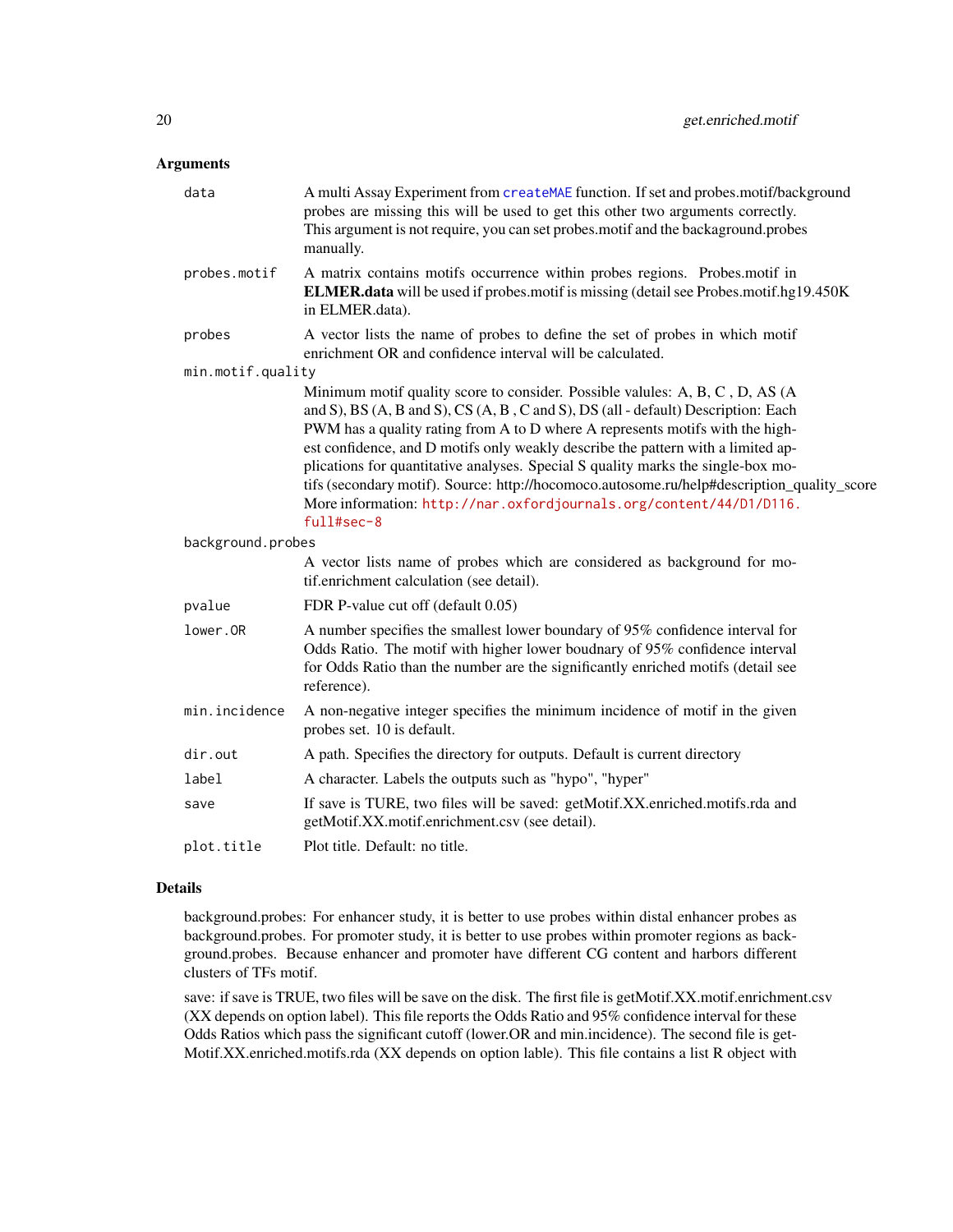#### get.enriched.motif 21

enriched motifs as name and probes containing the enriched motif as contents. This object will be used in [get.TFs](#page-29-1) function. if save is FALSE, the function will return a R object which is the same with second file.

#### Value

A list contains enriched motifs with the probes regions harboring the motif.

A list (R object) with enriched motifs as name and probes containing the enriched motif as contents. And hypo.motif.enrichment.pdf plot will be generated.

#### Author(s)

Lijing Yao (creator: lijingya@usc.edu)

#### References

Yao, Lijing, et al. "Inferring regulatory element landscapes and transcription factor networks from cancer methylomes." Genome biology 16.1 (2015): 1.

# Examples

```
probes <- c("cg00329272","cg10097755","cg08928189", "cg17153775","cg21156590",
"cg19749688","cg12590404","cg24517858","cg00329272","cg09010107",
"cg15386853", "cg10097755", "cg09247779","cg09181054","cg19371916")
 data <- tryCatch(ELMER:::getdata("elmer.data.example"), error = function(e) {
 message(e)
 data(elmer.data.example, envir = environment())
 })
bg <- rownames(getMet(data))
data(Probes.motif.hg38.450K,package = "ELMER.data")
enriched.motif <- get.enriched.motif(probes.motif = Probes.motif.hg38.450K,
                                     probes = probes,
                                     background.probes = bg,
                                     pvalue = 1,
                                     min.incidence = 2,
                                     label = "hypo"# If the MAE is set, the background and the probes.motif will
# be automatically set
enriched.motif <- get.enriched.motif(data = data,
                                     min.motif.quality = "DS",
                                     probes=probes,
                                     pvalue = 1,
                                     min.incidence=2,
                                     label="hypo")
```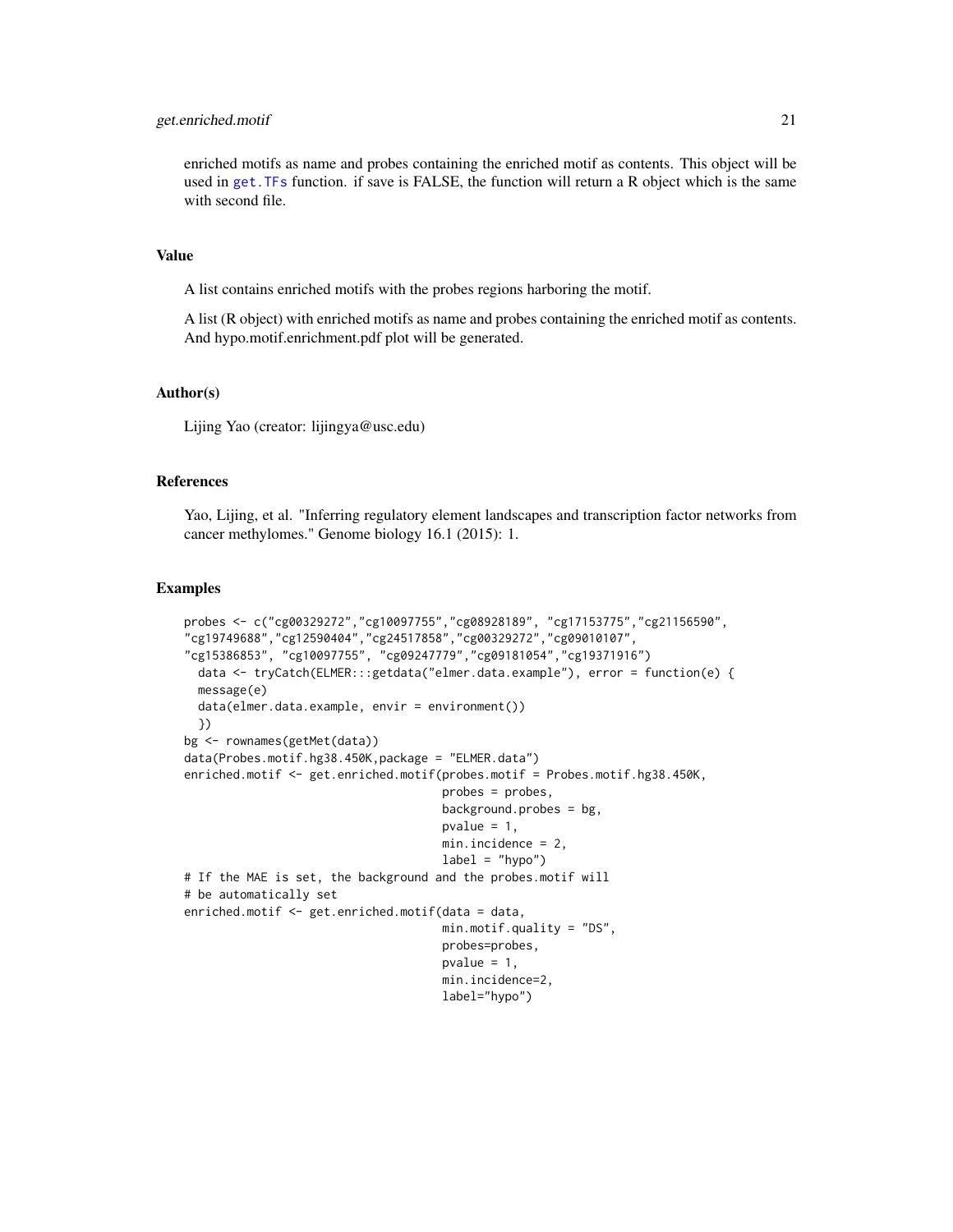<span id="page-21-1"></span><span id="page-21-0"></span>

#### Description

get.feature.probe is a function to select the probes falling into distal feature regions or promoter regions.

This function selects the probes on HM450K that either overlap distal biofeatures or TSS promoter.

#### Usage

```
get.feature.probe(
  feature = NULL,
 TSS,
  genome = "hg38",
 met.platform = "450K",
 TSS.range = list(upstream = 2000, downstream = 2000),
 promoter = FALSE,
  rm.chr = NULL)
```
#### Arguments

| feature      | A GRange object containing biofeature coordinate such as enhancer coordinates.<br>If NULL only distal probes (2Kbp away from TSS will be selected) feature<br>option is only usable when promoter option is FALSE.                                                          |
|--------------|-----------------------------------------------------------------------------------------------------------------------------------------------------------------------------------------------------------------------------------------------------------------------------|
| <b>TSS</b>   | A GRange object contains the transcription start sites. When promoter is FALSE,<br>Union.TSS in ELMER.data will be used for default. When promoter is TRUE,<br>UCSC gene TSS will be used as default (see detail). User can specify their own<br>preference TSS annotation. |
| genome       | Which genome build will be used: hg38 (default) or hg19.                                                                                                                                                                                                                    |
| met.platform | DNA methyaltion platform to retrieve data from: EPIC or 450K (default)                                                                                                                                                                                                      |
| TSS.range    | A list specify how to define promoter regions. Default is upstream = 2000 bp and<br>downstream=2000bp.                                                                                                                                                                      |
| promoter     | A logical. If TRUE, function will ouput the promoter probes. If FALSE, function<br>will ouput the distal probes overlaping with features. The default is FALSE.                                                                                                             |
| rm.chr       | A vector of chromosome need to be remove from probes such as chrX chrY or<br>chrM                                                                                                                                                                                           |

#### Details

In order to get real distal probes, we use more comprehensive annotated TSS by both GENCODE and UCSC. However, to get probes within promoter regions need more accurate annotated TSS such as UCSC. Therefore, there are different settings for promoter and distal probe selection. But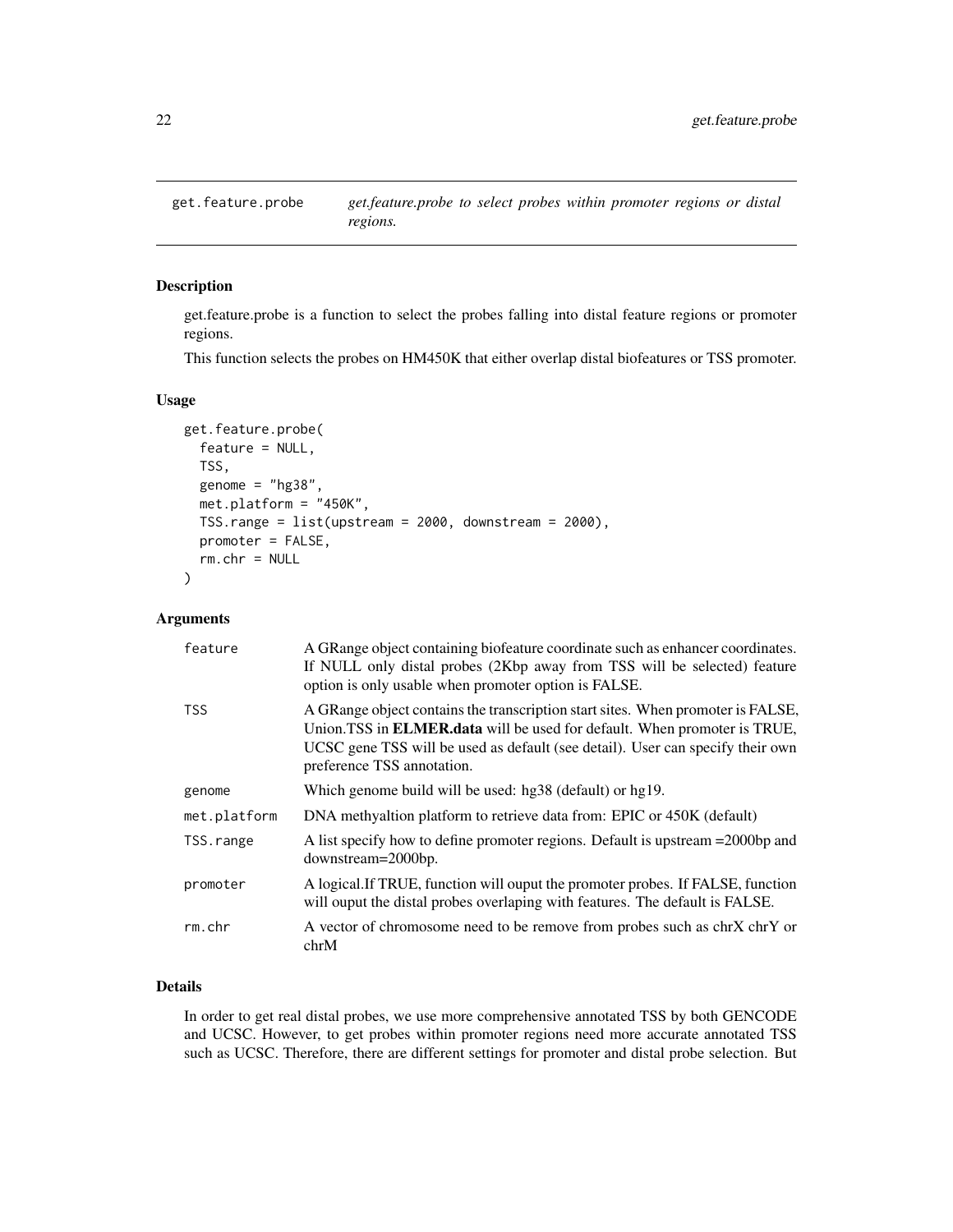#### <span id="page-22-0"></span>get.pair 23

user can specify their own favorable TSS annotation. Then there won't be any difference between promoter and distal probe selection. @return A GRanges object contains the coordinate of probes which locate within promoter regions or distal feature regions such as union enhancer from REMC and FANTOM5. @usage get.feature.probe( feature, TSS, TSS.range = list(upstream = 2000, down $stream = 2000$ , promoter = FALSE, rm.chr = NULL )

#### Value

A GRange object containing probes that satisfy selecting critiria.

#### Examples

```
# get distal enhancer probe
## Not run:
Probe <- get.feature.probe()
## End(Not run)
# get promoter probes
## Not run:
Probe <- get.feature.probe(promoter=FALSE)
## End(Not run)
```
# get distal enhancer probe remove chrX chrY Probe2 <- get.feature.probe(rm.chr=c("chrX", "chrY"))

get.pair *get.pair to predict enhancer-gene linkages.*

#### Description

get.pair is a function to predict enhancer-gene linkages using associations between DNA methylation at enhancer CpG sites and expression of 20 nearby genes of the CpG sites (see reference). Two files will be saved if save is true: getPair.XX.all.pairs.statistic.csv and getPair.XX.pairs.significant.csv (see detail).

```
get.pair(data,
```

```
nearGenes,
minSubgroupFrac = 0.4,
permu.size = 10000,
permu.dir = NULL,
raw.pvalue = 0.001,
Pe = 0.001,
mode = "unsupervised",
diff.dir = NULL,
dir.out = ".'",diffExp = FALSE,
```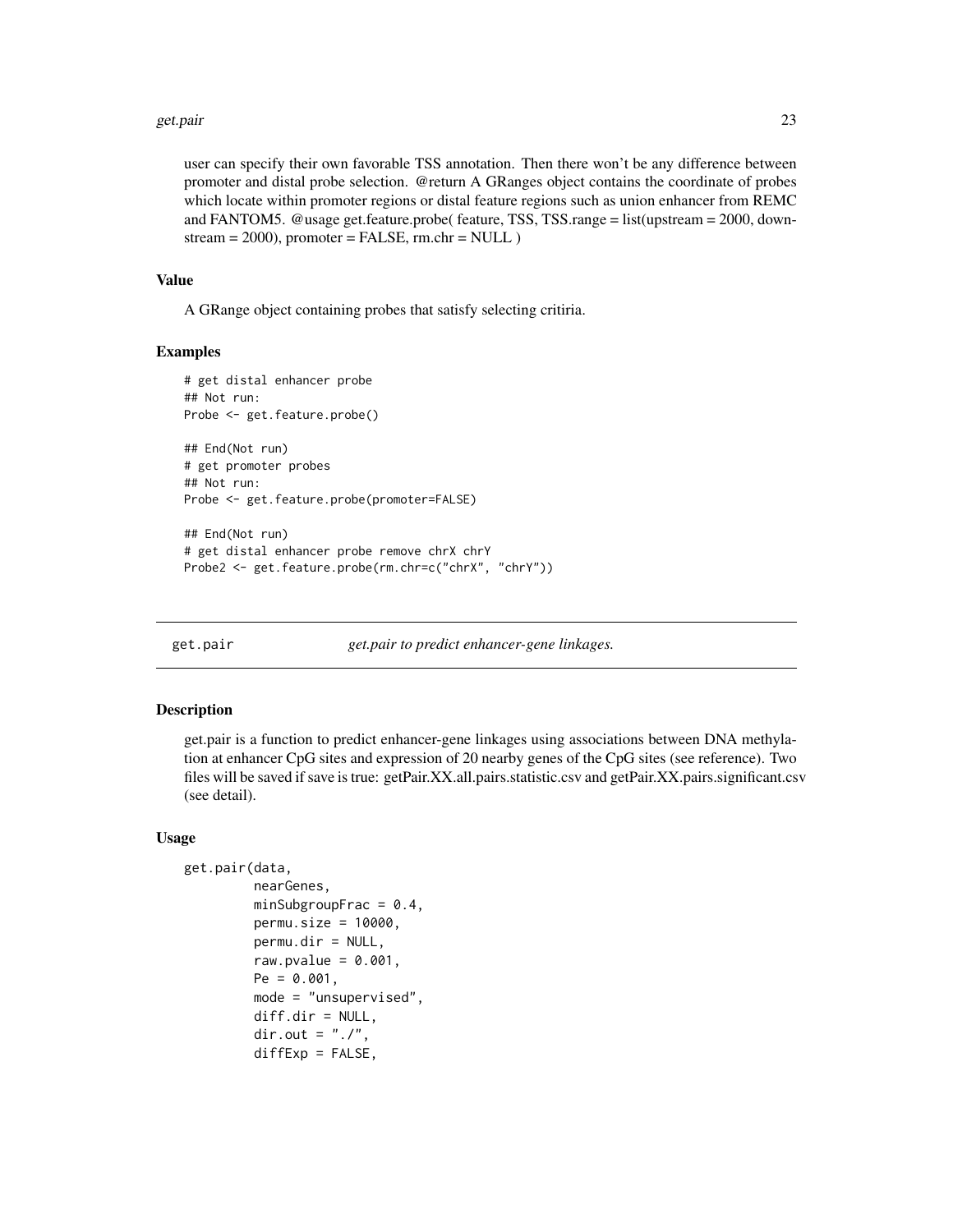```
group.col,
group1 = NULL,\frac{1}{2} proup2 = NULL,
cores = 1,
correlation = "negative",
filter.probes = TRUE,
filter.portion = 0.3,
filter.percentage = 0.05,
label = NULL,addDistNearestTSS = FALSE,
save = TRUE)
```
# Arguments

| data            | A multiAssayExperiment with DNA methylation and Gene Expression data. See<br>createMAE function.                                                                                                                                                                                                                                                                                                                                                                                                                                                                                                                                                                                                                |  |
|-----------------|-----------------------------------------------------------------------------------------------------------------------------------------------------------------------------------------------------------------------------------------------------------------------------------------------------------------------------------------------------------------------------------------------------------------------------------------------------------------------------------------------------------------------------------------------------------------------------------------------------------------------------------------------------------------------------------------------------------------|--|
| nearGenes       | Can be either a list containing output of GetNearGenes function or path of rda<br>file containing output of GetNearGenes function.                                                                                                                                                                                                                                                                                                                                                                                                                                                                                                                                                                              |  |
| minSubgroupFrac |                                                                                                                                                                                                                                                                                                                                                                                                                                                                                                                                                                                                                                                                                                                 |  |
|                 | A number ranging from 0 to 1, specifying the fraction of extreme samples that<br>define group U (unmethylated) and group M (methylated), which are used to link<br>probes to genes. The default is 0.4 (the lowest quintile of samples is the U group<br>and the highest quintile samples is the M group) because we typically want to<br>be able to detect a specific (possibly unknown) molecular subtype among tumor;<br>these subtypes often make up only a minority of samples, and 20% was chosen<br>as a lower bound for the purposes of statistical power. If you are using pre-<br>defined group labels, such as treated replicates vs. untreated replicated, use a<br>value of 1.0 (Supervised mode). |  |
| permu.size      | A number specify the times of permuation used in the unsupervised mode. De-<br>fault is 10000.                                                                                                                                                                                                                                                                                                                                                                                                                                                                                                                                                                                                                  |  |
| permu.dir       | A path where the output of permutation will be.                                                                                                                                                                                                                                                                                                                                                                                                                                                                                                                                                                                                                                                                 |  |
| raw.pvalue      | A number specify the raw p-value cutoff for defining significant pairs. Default is<br>0.001. It will select the significant P value cutoff before calculating the empirical<br>p-values.                                                                                                                                                                                                                                                                                                                                                                                                                                                                                                                        |  |
| Pe              | A number specify the empirical p-value cutoff for defining significant pairs.<br>Default is 0.001                                                                                                                                                                                                                                                                                                                                                                                                                                                                                                                                                                                                               |  |
| mode            | A character. Can be "unsupervised" or "supervised". If unsupervised is set the U<br>(unmethylated) and M (methylated) groups will be selected among all samples<br>based on methylation of each probe. Otherwise U group and M group will set<br>as the samples of group1 or group2 as described below: If diff.dir is "hypo, U<br>will be the group 1 and M the group2. If diff.dir is "hyper" M group will be the<br>group1 and U the group2.                                                                                                                                                                                                                                                                 |  |
| diff.dir        | A character can be "hypo" or "hyper", showing differential methylation direction<br>in group 1. It can be "hypo" which means the probes are hypomethylated in<br>group1; "hyper" which means the probes are hypermethylated in group1; This<br>argument is used only when mode is supervised nad it should be the same value<br>from get.diff.meth function.                                                                                                                                                                                                                                                                                                                                                    |  |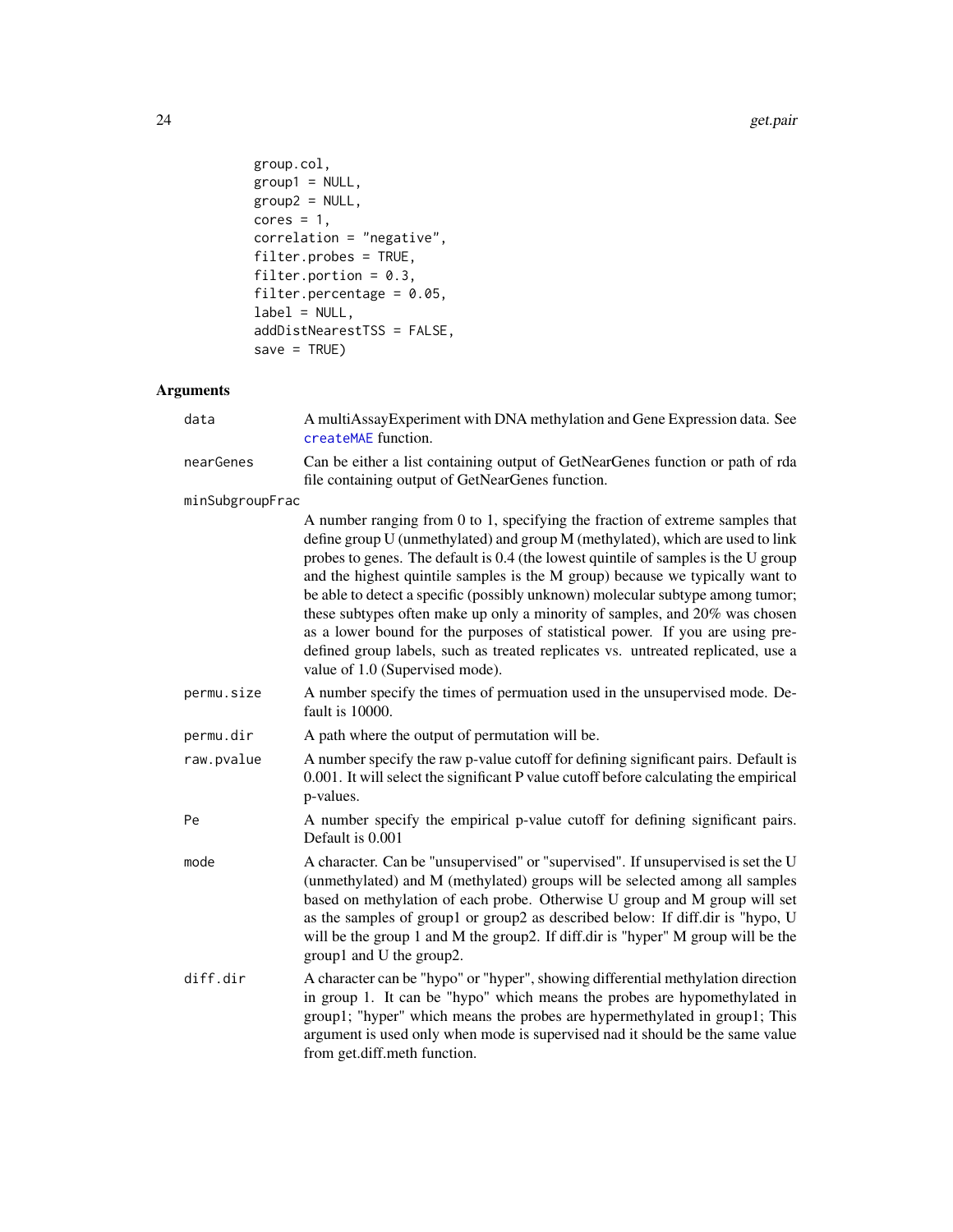get.pair 25

| dir.out           | A path specify the directory for outputs. Default is current directory                                                                                                                                                                                                                                                                                                                          |  |
|-------------------|-------------------------------------------------------------------------------------------------------------------------------------------------------------------------------------------------------------------------------------------------------------------------------------------------------------------------------------------------------------------------------------------------|--|
| diffExp           | A logic. Default is FALSE. If TRUE, t test will be applied to test whether<br>putative target gene are differentially expressed between two groups.                                                                                                                                                                                                                                             |  |
| group.col         | A column defining the groups of the sample. You can view the available columns<br>using: colnames(MultiAssayExperiment::colData(data)).                                                                                                                                                                                                                                                         |  |
| group1            | A group from group.col. ELMER will run group1 vs group2. That means, if<br>direction is hyper, get probes hypermethylated in group 1 compared to group 2.                                                                                                                                                                                                                                       |  |
| group2            | A group from group.col. ELMER will run group1 vs group2. That means, if<br>direction is hyper, get probes hypermethylated in group 1 compared to group 2.                                                                                                                                                                                                                                       |  |
| cores             | A interger which defines number of core to be used in parallel process. Default<br>is 1: don't use parallel process.                                                                                                                                                                                                                                                                            |  |
| correlation       | Type of correlation to evaluate (negative or positive). Negative (default) checks<br>if hypomethylated region has a upregulated target gene. Positive checks if region<br>hypermethylated has a upregulated target gene.                                                                                                                                                                        |  |
| filter.probes     | Should filter probes by selecting only probes that have at least a certain number<br>of samples below and above a certain cut-off. See preAssociationProbeFiltering<br>function.                                                                                                                                                                                                                |  |
|                   | filter.portion A number specify the cut point to define binary methylation level for probe loci.<br>Default is 0.3. When beta value is above 0.3, the probe is methylated and vice<br>versa. For one probe, the percentage of methylated and unmethylated samples<br>should be above filter.percentage value. Only used if filter.probes is TRUE. See<br>preAssociationProbeFiltering function. |  |
| filter.percentage |                                                                                                                                                                                                                                                                                                                                                                                                 |  |
|                   | Minimun percentage of samples to be considered in methylated and unmethy-<br>lated for the filter.portion option. Default 5%. Only used if filter.probes is<br>TRUE. See preAssociationProbeFiltering function.                                                                                                                                                                                 |  |
| label             | A character labels the outputs.                                                                                                                                                                                                                                                                                                                                                                 |  |
| addDistNearestTSS |                                                                                                                                                                                                                                                                                                                                                                                                 |  |
|                   | Calculated distance to the nearest TSS instead of gene distance. Having to cal-<br>culate the distance to nearest TSS will take some time.                                                                                                                                                                                                                                                      |  |
| save              | Two files will be saved if save is true: getPair.XX.all.pairs.statistic.csv and get-<br>Pair.XX.pairs.significant.csv (see detail).                                                                                                                                                                                                                                                             |  |
|                   |                                                                                                                                                                                                                                                                                                                                                                                                 |  |

# Value

Statistics for all pairs and significant pairs

# Author(s)

Lijing Yao (creator: lijingya@usc.edu) Tiago C Silva (maintainer: tiagochst@usp.br)

# References

Yao, Lijing, et al. "Inferring regulatory element landscapes and transcription factor networks from cancer methylomes." Genome biology 16.1 (2015): 1.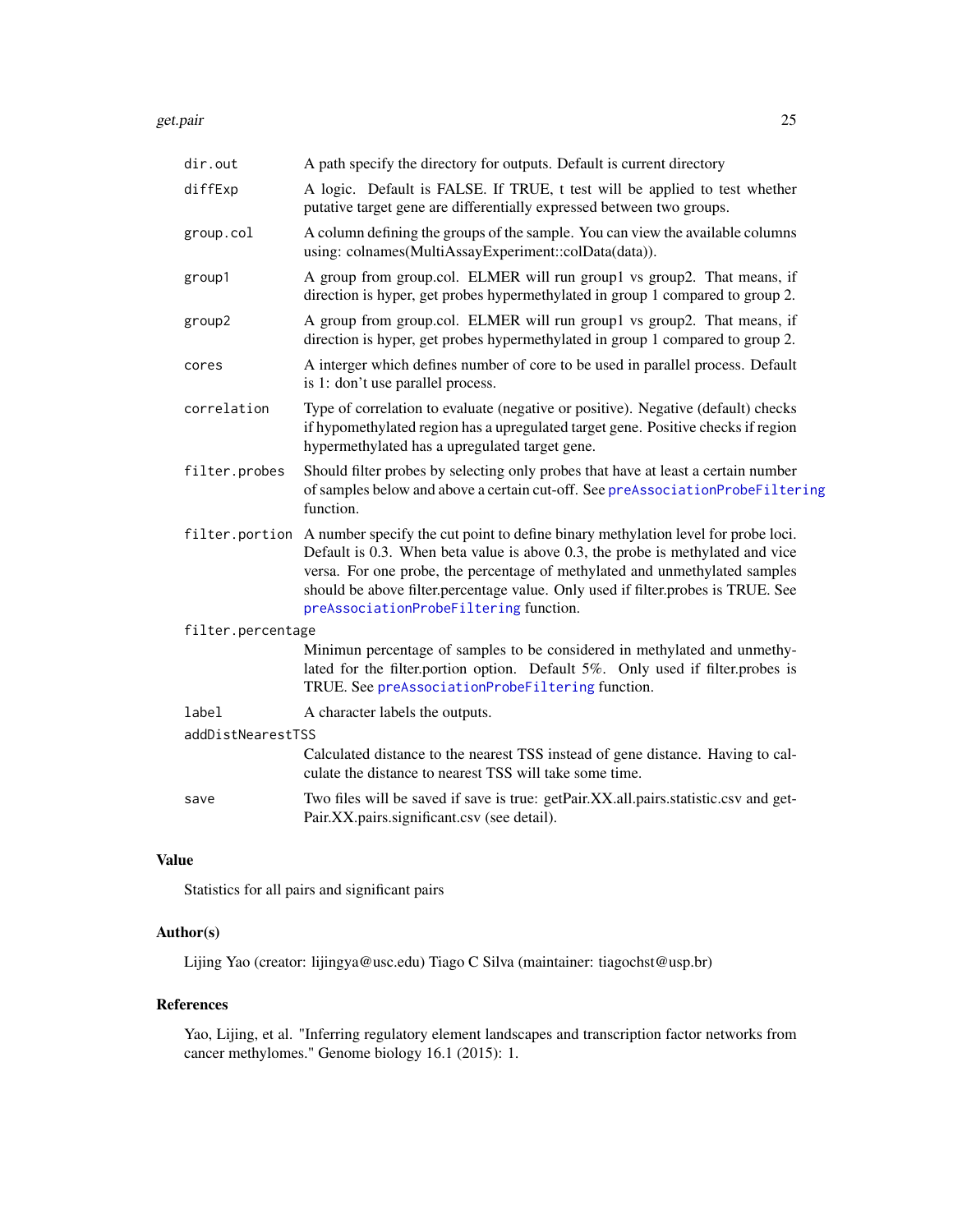#### Examples

```
data <- ELMER:::getdata("elmer.data.example")
nearGenes <- GetNearGenes(TRange=getMet(data)[c("cg00329272","cg10097755"),],
                         geneAnnot=getExp(data))
Hypo.pair <- get.pair(data=data,
                       nearGenes=nearGenes,
                       permu.size=5,
                       group.col = "definition",
                       group1 = "Primary solid Tumor",
                       group2 = "Solid Tissue Normal",
                       raw.pvalue = 0.2,
                       Pe = 0.2,
                       dir.out="./",
                       label= "hypo")
Hypo.pair <- get.pair(data = data,
                      nearGenes = nearGenes,
                      permusize = 5,
                      raw.pvalue = 0.2,
                      Pe = 0.2,
                      dir.out = "./".diffExp = TRUE,
                      group.col = "definition",
                      group1 = "Primary solid Tumor",
                      group2 = "Solid Tissue Normal",
                      label = "hypo")
```

| get.permu |
|-----------|
|-----------|

get.permu *get.permu to generate permutation results for calculation of empirical P values for each enhancer-gene linkage.*

#### Description

get.permu is a function to use the same statistic model to calculate random enhancer-gene pairs. Based on the permutation value, empirical P value can be calculated for the real enhancer-gene pair (see reference).

```
get.permu(data,
          geneID,
          methyl = NULL,unmethyl = NULL,percentage = 0.2,
          rm.probes = NULL,
          correlation = "negative",
          permu.size = 10000,
          permu.dir = NULL,
          cores = 1)
```
<span id="page-25-0"></span>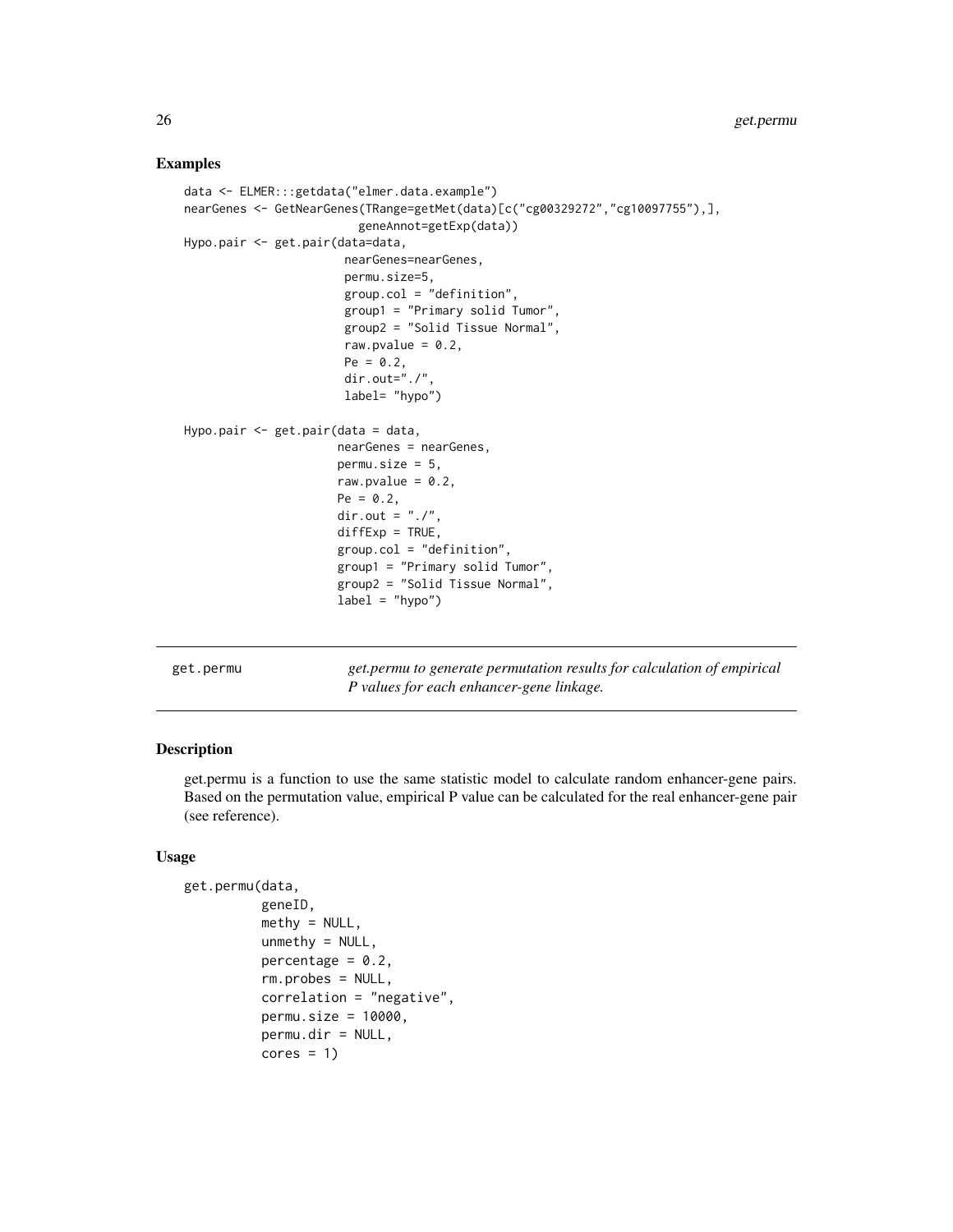#### get.permu 27

# Arguments

| data        | A multiAssayExperiment with DNA methylation and Gene Expression data. See<br>createMAE function.                                                |
|-------------|-------------------------------------------------------------------------------------------------------------------------------------------------|
| geneID      | A vector lists the genes' ID.                                                                                                                   |
| methy       | Index of M (methylated) group.                                                                                                                  |
| unmethy     | Index of U (unmethylated) group.                                                                                                                |
| percentage  | A number ranges from 0 to 1 specifying the percentage of samples of group 1<br>and group 2 groups used to link probes to genes. Default is 0.2. |
| rm.probes   | A vector lists the probes name.                                                                                                                 |
| correlation | Type of correlation to identify. Default is negative: look for hypomethylation<br>and increase target expression.                               |
| permu.size  | A number specify the times of permuation. Default is 10000.                                                                                     |
| permu.dir   | A path where the output of permuation will be.                                                                                                  |
| cores       | A interger which defines number of core to be used in parallel process. Default<br>is 1: don't use parallel process.                            |

#### Value

Permutations

# Note

Permutation is the most time consuming step. It is recommended to use multiple cores for this step. Default permutation time is 1000 which may need 12 hrs by 4 cores. However 10,000 permutations is recommended to get high confidence results. But it may cost 2 days.

#### Author(s)

Lijing Yao (creator: lijingya@usc.edu) Tiago C Silva (maintainer: tiagochst@usp.br)

# References

Yao, Lijing, et al. "Inferring regulatory element landscapes and transcription factor networks from cancer methylomes." Genome biology 16.1 (2015): 1.

#### Examples

```
data <- ELMER:::getdata("elmer.data.example")
permu <-get.permu(data = data,
                 geneID=rownames(getExp(data)),
                  rm.probes=c("cg00329272","cg10097755"),
                  permu.size=5)
```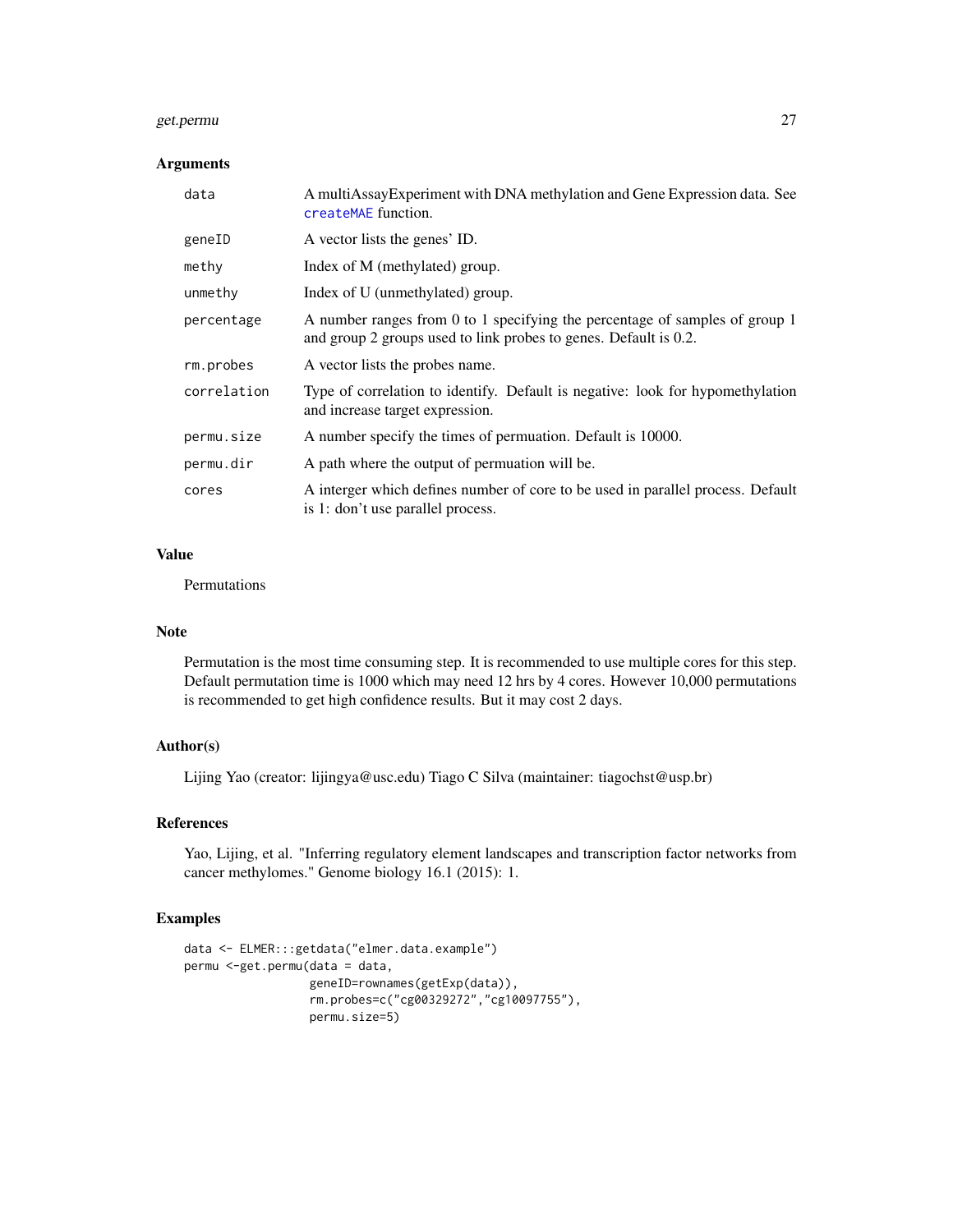<span id="page-27-0"></span>

# Description

Calculate empirical Pvalue

# Usage

Get.Pvalue.p(U.matrix, permu)

# Arguments

| U.matrix | A data frame of raw pvalue from U test. Output from . Stat. nonpara |
|----------|---------------------------------------------------------------------|
| permu    | data frame of permutation. Output from .Stat.nonpara.permu          |

# Value

A data frame with empirical Pvalue.

| get.tab | summarize MR TF as a binary table with 1 if $TF$ was found in the |
|---------|-------------------------------------------------------------------|
|         | analysis, $\theta$ if not                                         |

# Description

summarize MR TF as a binary table with 1 if TF was found in the analysis, 0 if not

# Usage

```
get.tab(dir, classification, top = TRUE)
```
# Arguments

| dir | Directory with ELMER results                                 |
|-----|--------------------------------------------------------------|
|     | classification Which columns to retrieve family or subfamily |
| top | Consider only top 1 within each (sub)family                  |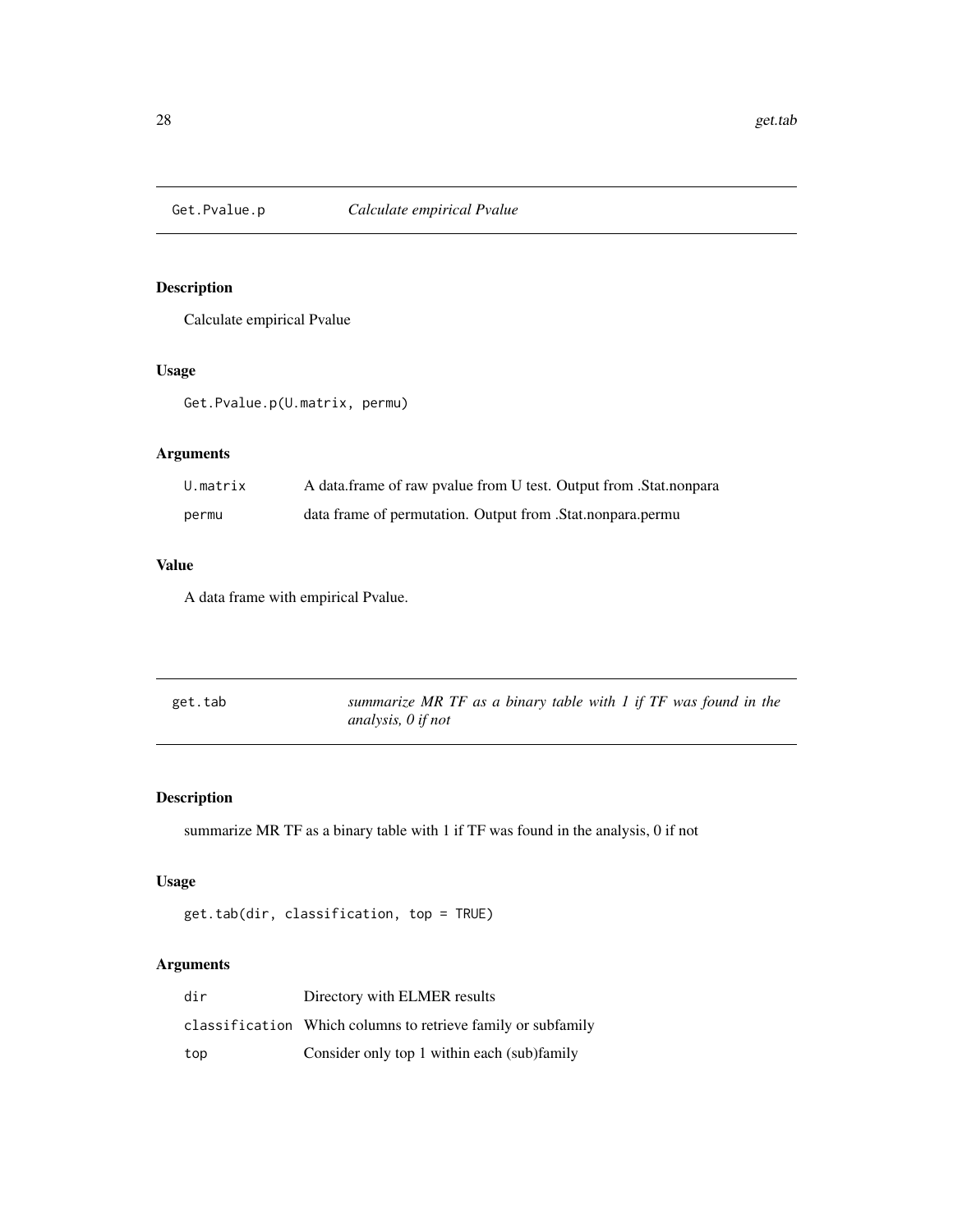#### <span id="page-28-0"></span>get.tabs 29

#### Examples

```
## Not run:
dir.create("out")
dir.create("out2")
data <- tryCatch(
  ELMER:::getdata("elmer.data.example"),
  error = function(e) {
    message(e)
     data(elmer.data.example, envir = environment())
  })
enriched.motif <- list("P53_HUMAN.H11MO.1.A"= c("cg00329272", "cg10097755", "cg08928189",
                                  "cg17153775", "cg21156590", "cg19749688", "cg12590404",
                                  "cg24517858", "cg00329272", "cg09010107", "cg15386853",
                                 "cg10097755", "cg09247779", "cg09181054"))
TF <- get.TFs(data,
              enriched.motif,
              group.col = "definition",
              group1 = "Primary solid Tumor",
              group2 = "Solid Tissue Normal",
              TFs = data.frame(external_gene_name=c("TP53","TP63","TP73"),
                     ensembl_gene_id= c("ENSG00000141510",
                                         "ENSG00000073282",
                                         "ENSG00000078900"),
                     stringsAsFactors = FALSE),
                     dir.out = "out",label="hypo")
TF <- get.TFs(data,
              enriched.motif,
              group.col = "definition",
              group1 = "Primary solid Tumor",
              group2 = "Solid Tissue Normal",
              TFs = data.frame(external_gene_name=c("TP53","TP63","TP73"),
                     ensembl_gene_id= c("ENSG00000141510",
                                         "ENSG00000073282",
                                         "ENSG00000078900"),
                     stringsAsFactors = FALSE),
                     dir.out = "out2",label="hypo")
 ta.family \leq get.tab(dir = c("out","out2"), classification = "family")
 ta.subfamily <- get.tab(dir = c("out","out2"),classification = "subfamily")
 unlink("out")
 unlink("out2")
## End(Not run)
```
get.tabs *Creating matrix for MR TF heatmap*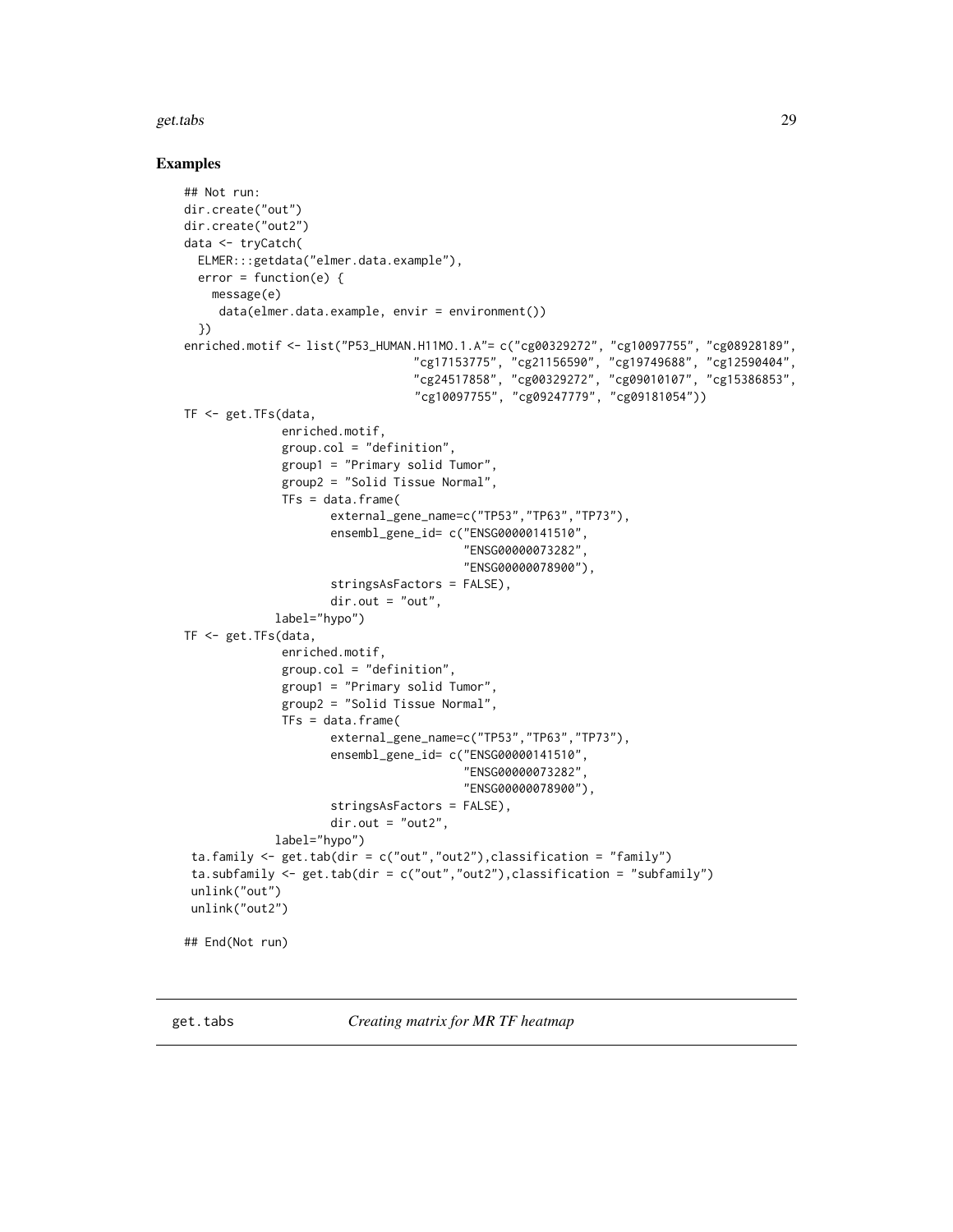# Description

Code used to create matrix for MR TF heatmap

#### Usage

```
get.tabs(dir, classification = "family", top = TRUE)
```
#### Arguments

| dir | Vector of directory with results            |
|-----|---------------------------------------------|
|     | classification Consider family or subfamily |
| top | Consider only top 1 within each (sub)family |

# Examples

```
## Not run:
elmer.results <- dirname(
dir(path = "analysis",
  pattern = "*.hypo.pairs.significant.csv",
  recursive = T,
  full.names = T,
  all.files = T))
tabs <- get.tabs(dir = elmer.results, classification = "subfamily")
## End(Not run)
```
<span id="page-29-1"></span>get.TFs *get.TFs to identify regulatory TFs.*

#### Description

get.TFs is a function to identify regulatory TFs based on motif analysis and association analysis between the probes containing a particular motif and expression of all known TFs. If save is true, two files will be saved: getTF.XX.significant.TFs.with.motif.summary.csv and getTF.hypo.TFs.with.motif.pvalue.rda (see detail).

```
get.TFs(data,
          enriched.motif,
          TFs,
          group.col,
          group1,
          group2,
          mode = "unsupervised",
          correlation = "negative",
          diff.dir = NULL,
```
<span id="page-29-0"></span>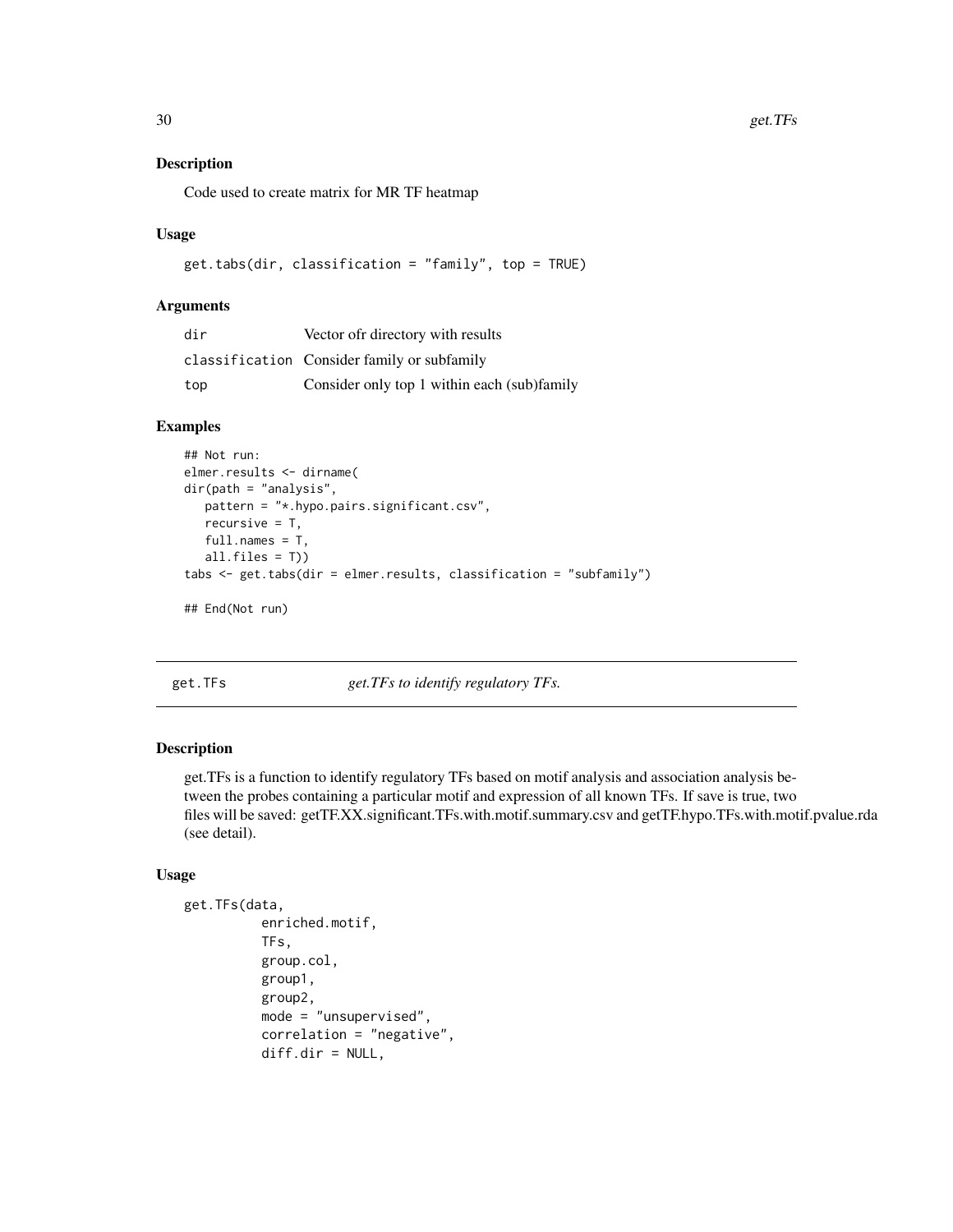```
motif.relevant.TFs,
minSubgroupFrac = 0.4,
dir.out = ^{\prime\prime}./^{\prime\prime},
label = NULL,save.plots = FALSE,
cores = 1,topTFper = 0.05,
save = TRUE)
```
# Arguments

| data               | A multiAssayExperiment with DNA methylation and Gene Expression data. See<br>createMAE function.                                                                                                                                                                                                                                                                                                                                                |  |
|--------------------|-------------------------------------------------------------------------------------------------------------------------------------------------------------------------------------------------------------------------------------------------------------------------------------------------------------------------------------------------------------------------------------------------------------------------------------------------|--|
| enriched.motif     | A list containing output of get.enriched.motif function or a path of XX.rda file<br>containing output of get.enriched.motif function.                                                                                                                                                                                                                                                                                                           |  |
| TFs                | A data.frame containing TF GeneID and Symbol or a path of XX.csv file con-<br>taining TF GeneID and Symbol. If missing, human.TF list will be used (hu-<br>man.TF data in ELMER.data). For detail information, refer the reference paper.                                                                                                                                                                                                       |  |
| group.col          | A column defining the groups of the sample. You can view the available columns<br>using: colnames(MultiAssayExperiment::colData(data)).                                                                                                                                                                                                                                                                                                         |  |
| group1             | A group from group.col. ELMER will run group1 vs group2. That means, if<br>direction is hyper, get probes hypermethylated in group 1 compared to group 2.                                                                                                                                                                                                                                                                                       |  |
| group2             | A group from group.col. ELMER will run group1 vs group2. That means, if<br>direction is hyper, get probes hypermethylated in group 1 compared to group 2.                                                                                                                                                                                                                                                                                       |  |
| mode               | A character. Can be "unsupervised" or "supervised". If unsupervised is set the U<br>(unmethylated) and M (methylated) groups will be selected among all samples<br>based on methylation of each probe. Otherwise U group and M group will set<br>as the samples of group1 or group2 as described below: If diff.dir is "hypo, U<br>will be the group 1 and M the group2. If diff.dir is "hyper" M group will be the<br>group1 and U the group2. |  |
| correlation        | Type of correlation to evaluate (negative or positive). Negative checks if hy-<br>pomethylated is upregulated. Positive if hypermethylated is upregulated.                                                                                                                                                                                                                                                                                      |  |
| diff.dir           | A character can be "hypo" or "hyper", showing differential methylation direction<br>in group 1. It can be "hypo" which means the probes are hypomethylated in<br>group1; "hyper" which means the probes are hypermethylated in group1; This<br>argument is used only when mode is supervised nad it should be the same value<br>from get.diff.meth function.                                                                                    |  |
| motif.relevant.TFs |                                                                                                                                                                                                                                                                                                                                                                                                                                                 |  |
|                    | A list containing motif as names and relavent TFs as contents for each list<br>element or a path of XX.rda file containing a list as above. If missing, mo-<br>tif.relavent.TFs will be used (motif.relavent.TFs data in ELMER.data). For de-<br>tail information, refer the reference paper.                                                                                                                                                   |  |
| minSubgroupFrac    |                                                                                                                                                                                                                                                                                                                                                                                                                                                 |  |
|                    | A number ranging from 0 to 1 specifying the percentage of samples used to<br>create the groups U (unmethylated) and M (methylated) used to link probes to<br>TF expression. Default is 0.4 (lowest quintile of all samples will be in the U<br>group and the highest quintile of all samples in the M group).                                                                                                                                   |  |
|                    |                                                                                                                                                                                                                                                                                                                                                                                                                                                 |  |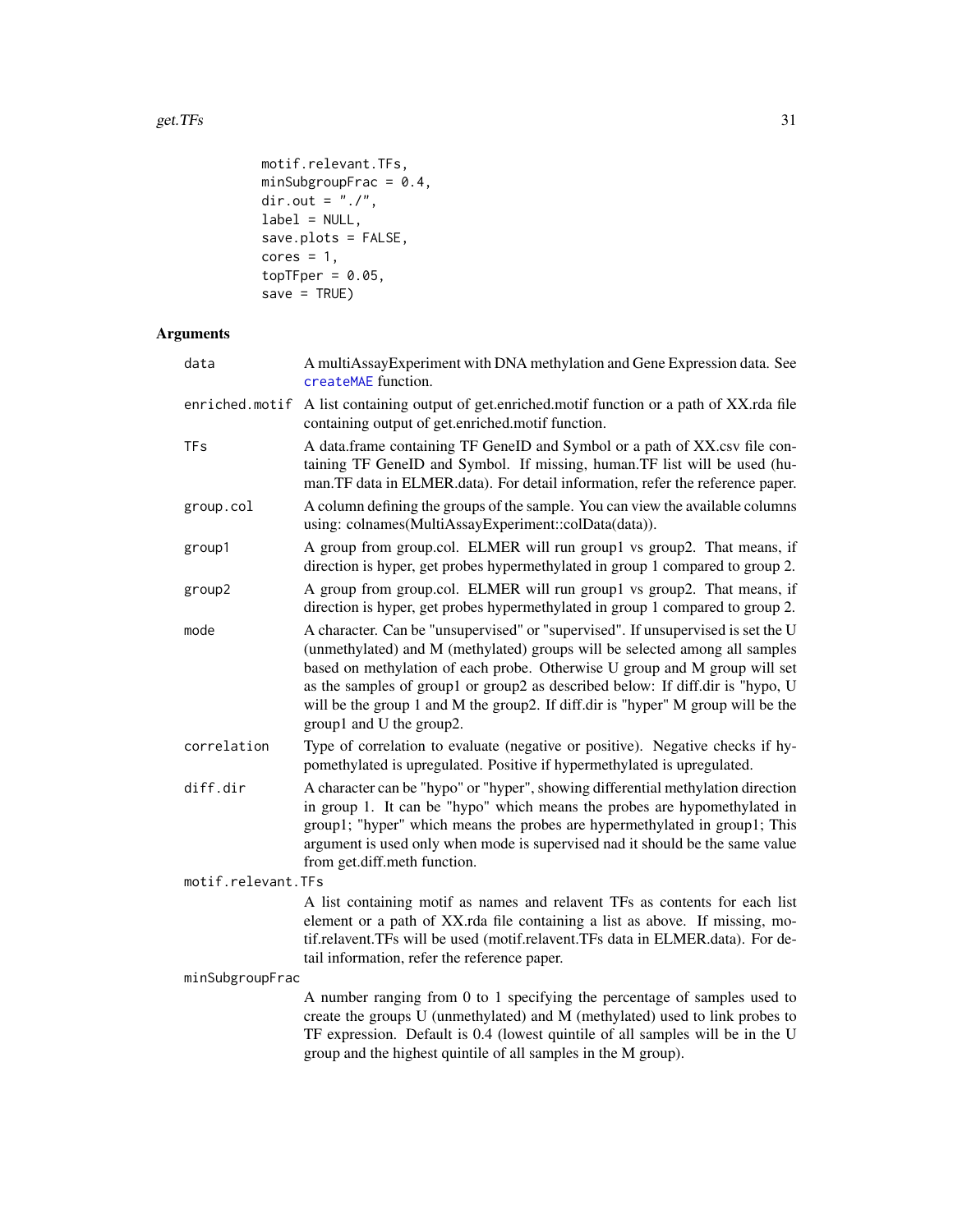| A path specifies the directory for outputs of get pair function. Default is current<br>directory                                                                                                                                              |
|-----------------------------------------------------------------------------------------------------------------------------------------------------------------------------------------------------------------------------------------------|
| A character labels the outputs.                                                                                                                                                                                                               |
| Create TF ranking plots?                                                                                                                                                                                                                      |
| A interger which defines the number of cores to be used in parallel process.<br>Default is 1: no parallel process.                                                                                                                            |
| Top ranked TF to be retrieved (default "0.05" - 5 percent)                                                                                                                                                                                    |
| A logic. If save is ture, two files will be saved: getTF.XX.significant.TFs.with.motif.summary.csv<br>and getTF.hypo.TFs.with.motif.pvalue.rda (see detail). If save is false, a data<br>frame contains the same content with the first file. |
|                                                                                                                                                                                                                                               |

## Details

save: If save is ture, two files will be saved. The first file is getTF.XX.significant.TFs.with.motif.summary.csv (XX depends on option lable). This file contain the regulatory TF significantly associate with average DNA methylation at particular motif sites. The second file is getTF.hypo.TFs.with.motif.pvalue.rda (XX depends on option label). This file contains a matrix storing the statistic results for significant associations between TFs (row) and average DNA methylation at motifs (column). If save is false, a data frame which contains the same content with the first file will be reported.

#### Value

Potential responsible TFs will be reported in a dataframe with 4 columns:

- motif: the names of motif.
- top.potential.TF.family: the highest ranking upstream TFs which are known recognized the motif. First item in potential.TFs.family
- top.potential.TF.subfamily: the highest ranking upstream TFs which are known recognized the motif. First item in potential.TFs.subfamily
- potential.TFs.family: TFs which are within top 5% list and are known recognized the motif (considering family classification).
- potential.TFs.subfamily: TFs which are within top 5% list and are known recognized the motif (considering subfamily classification).
- top 5percent: all TFs which are within top 5% list.

#### Author(s)

Lijing Yao (creator: lijingya@usc.edu) Tiago C Silva (maintainer: tiagochst@usp.br)

# References

Yao, Lijing, et al. "Inferring regulatory element landscapes and transcription factor networks from cancer methylomes." Genome biology 16.1 (2015): 1.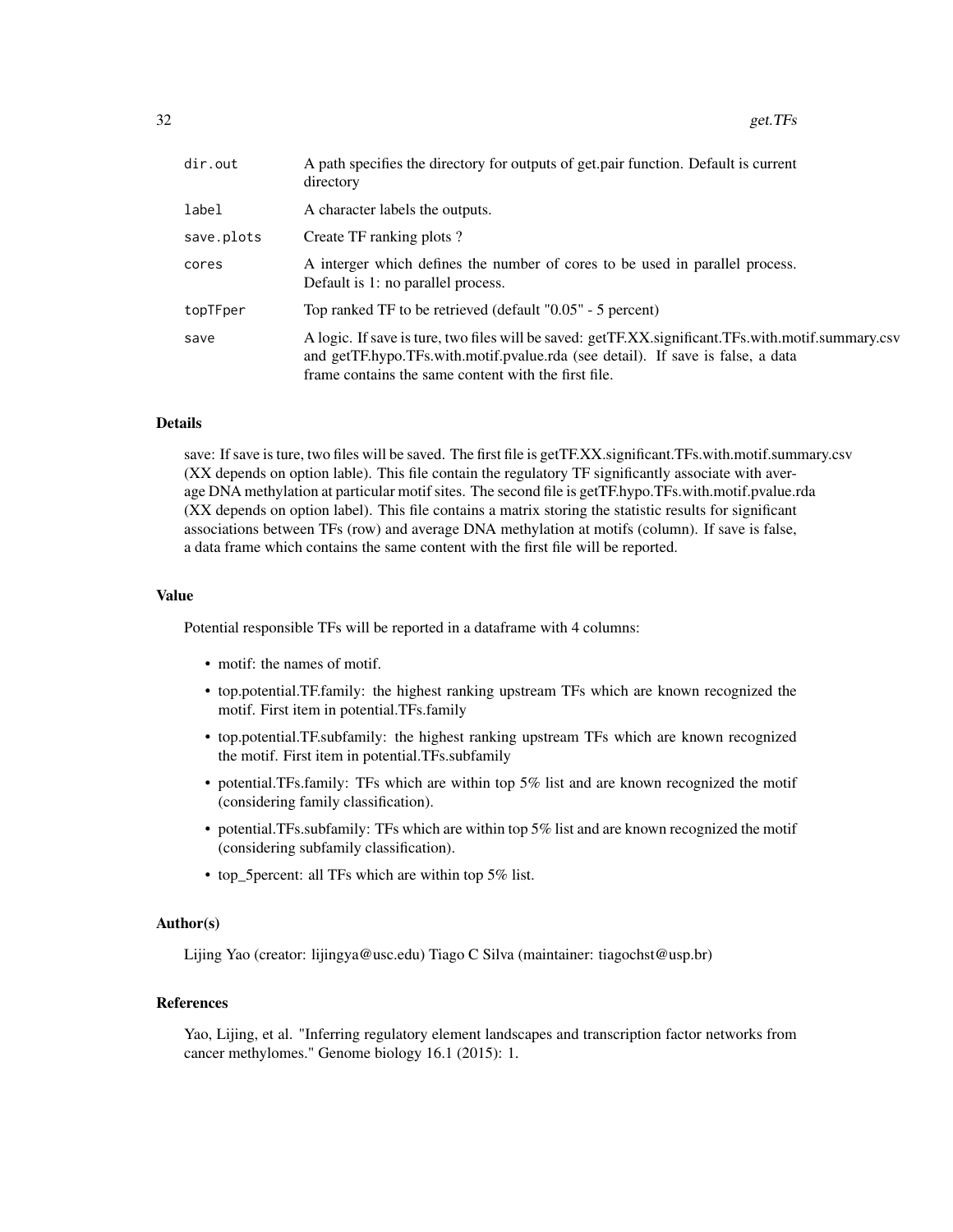#### <span id="page-32-0"></span>get $450K$  33

#### Examples

```
data <- tryCatch(
 ELMER:::getdata("elmer.data.example"),
 error = function(e) {
   message(e)
     data(elmer.data.example, envir = environment())
 })
enriched.motif <- list("P53_HUMAN.H11MO.1.A"= c("cg00329272", "cg10097755", "cg08928189",
                                 "cg17153775", "cg21156590", "cg19749688", "cg12590404",
                                 "cg24517858", "cg00329272", "cg09010107", "cg15386853",
                                 "cg10097755", "cg09247779", "cg09181054"))
TF <- get.TFs(data,
              enriched.motif,
              group.col = "definition",
              group1 = "Primary solid Tumor",
              group2 = "Solid Tissue Normal",
              TFs = data.frame(external_gene_name=c("TP53","TP63","TP73"),
                     ensembl_gene_id= c("ENSG00000141510",
                                         "ENSG00000073282",
                                        "ENSG00000078900"),
                     stringsAsFactors = FALSE),
             label="hypo")
# This case will use Uniprot dabase to get list of Trasncription factors
TF <- get.TFs(data,
              group.col = "definition",
              group1 = "Primary solid Tumor",
              group2 = "Solid Tissue Normal",
              enriched.motif,
              label="hypo")
```
get450K *get450K to download HM40K DNA methylation data for certain cancer types from TCGA website. @description get450K is a function to download latest version of HM450K DNA methylation for all samples of certain cancer types from GDC website.*

#### **Description**

get450K to download HM40K DNA methylation data for certain cancer types from TCGA website. @description get450K is a function to download latest version of HM450K DNA methylation for all samples of certain cancer types from GDC website.

```
get450K(disease, basedir="./Data",filter=0.2, genome = "hg38")
```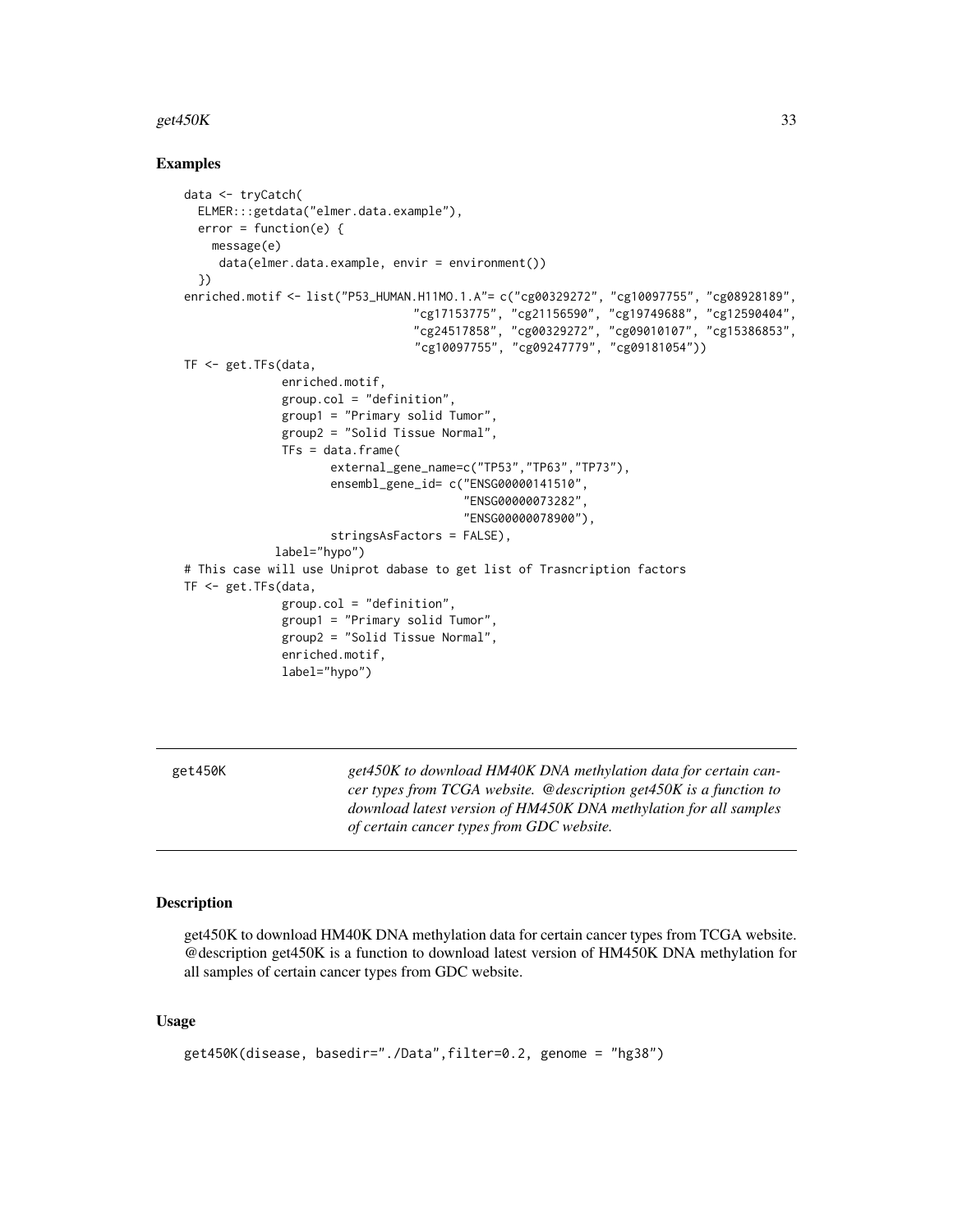# <span id="page-33-0"></span>Arguments

| disease | A character specifies the disease to download from TCGA such as BLCA                          |
|---------|-----------------------------------------------------------------------------------------------|
| basedir | A path. Shows where the data will be stored.                                                  |
| filter  | For each probe, the percentage of NA among the all the samples should smaller<br>than filter. |
| genome  | Data aligned against which genome of reference. Options: "hg19", "hg38" (de-<br>fault)        |

# Value

Download all DNA methylation from HM450K level 3 data for the specified disease.

| getClinic | getClinic to download clinic data for certain cancer types from TCGA |
|-----------|----------------------------------------------------------------------|
|           | <i>website.</i>                                                      |

# Description

getClinic is a function to download latest version of clinic data for all samples of certain cancer types from TCGA website.

# Usage

```
getClinic(disease, basedir = "./Data")
```
# Arguments

| disease | A character specifies the disease to download from TCGA such as BLCA |
|---------|----------------------------------------------------------------------|
| basedir | A path shows where the data will be stored.                          |

# Value

Download all clinic information for the specified disease.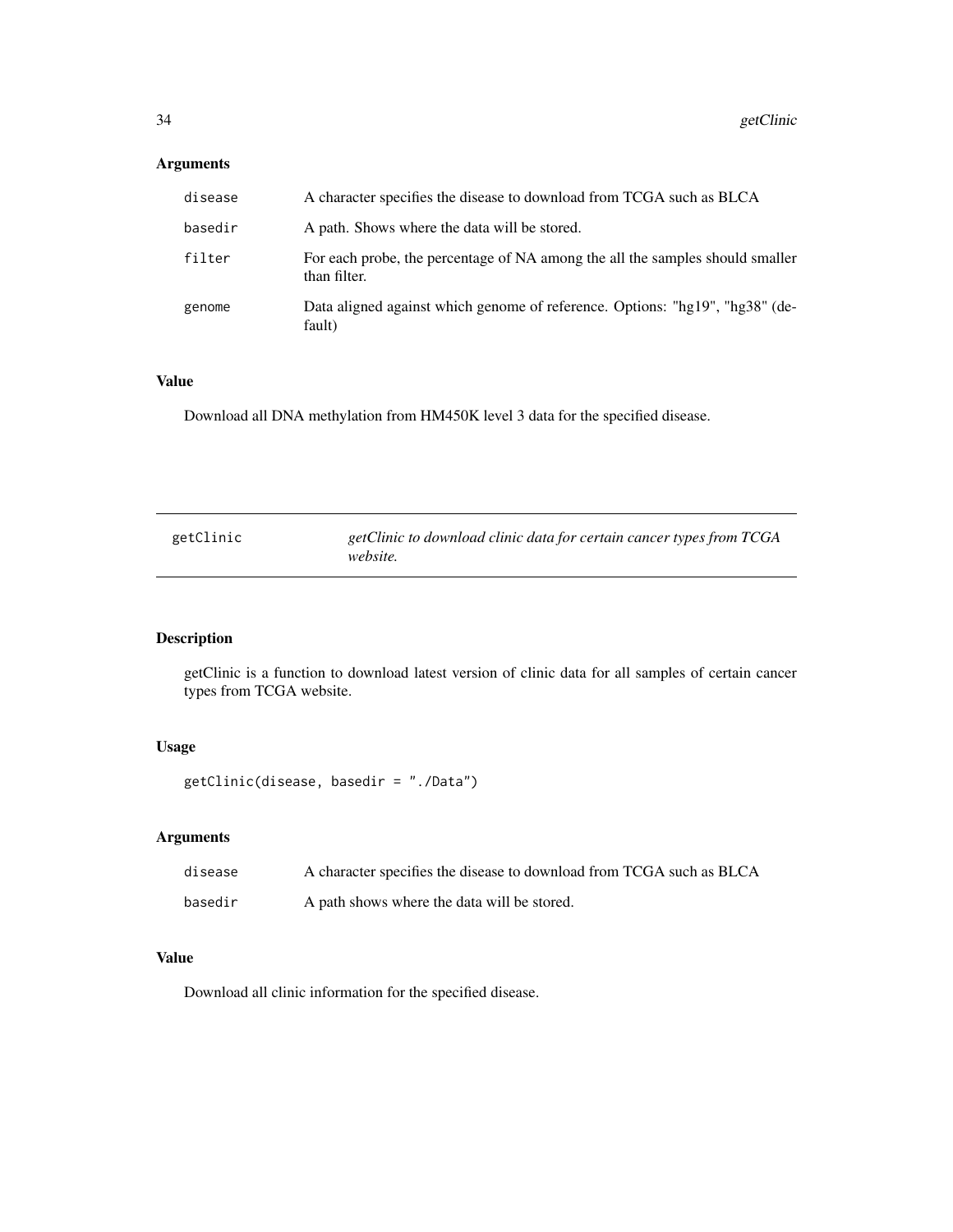<span id="page-34-0"></span>

# Description

Get Gene expression object from MAE

# Usage

getExp(data)

# Arguments

data A multiAssayExperiment with DNA methylation and Gene Expression data. See [createMAE](#page-7-1) function.

# Description

Get Gene expression object samples from MAE

# Usage

```
getExpSamples(data)
```
# Arguments

data A multiAssayExperiment with DNA methylation and Gene Expression data. See [createMAE](#page-7-1) function.

| getGeneID |  |
|-----------|--|
|-----------|--|

getGeneID *getGeneID to report gene id from symbol*

# Description

getGeneID to report gene id from symbol

# Usage

getGeneID(data, symbol)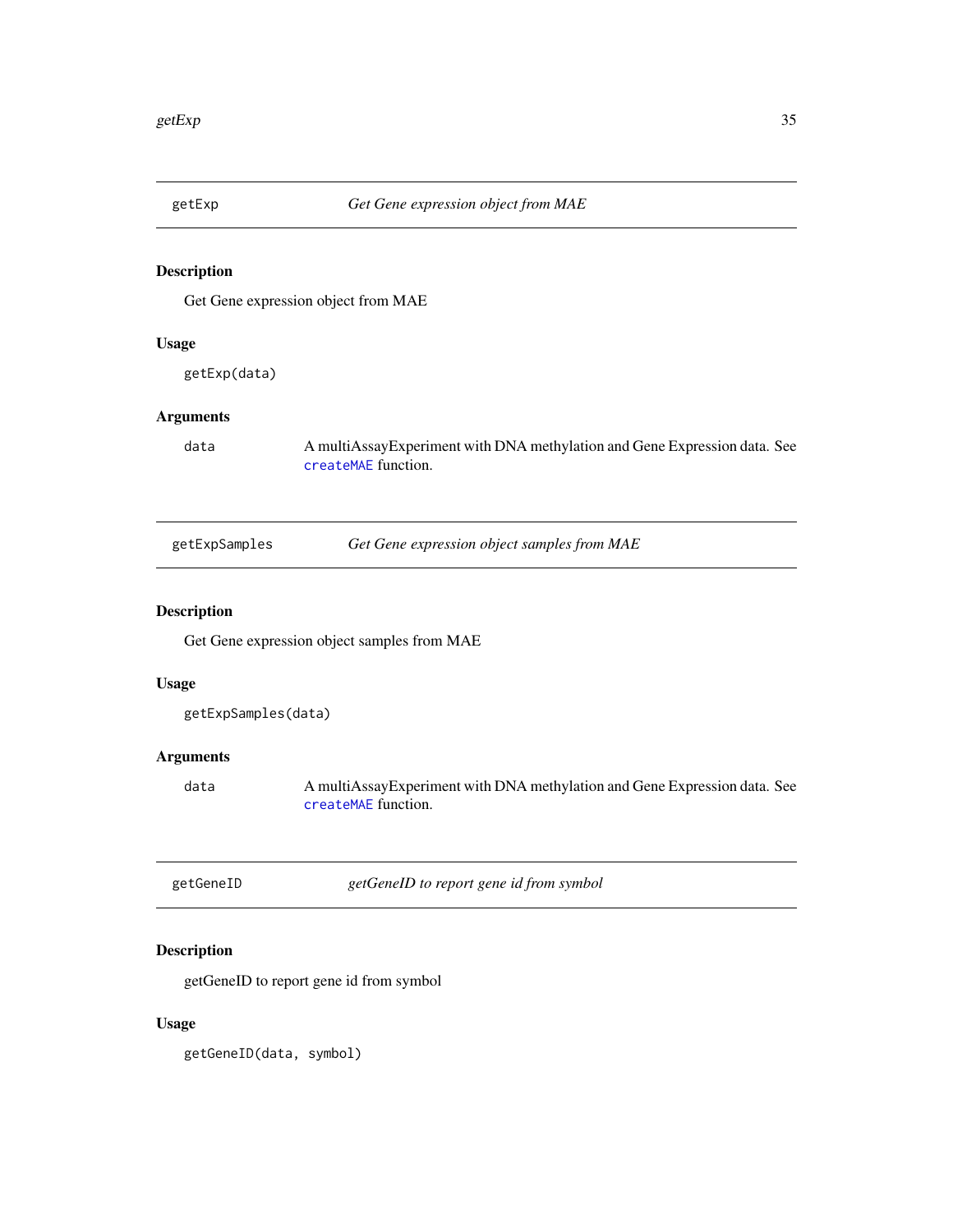# <span id="page-35-0"></span>Arguments

| data   | A multiAssay Experiment with DNA methylation and Gene Expression data. See |
|--------|----------------------------------------------------------------------------|
|        | createMAE function.                                                        |
| symbol | A vector of characters which are gene symbols                              |

# Value

The gene ID for these gene symbols

# Examples

```
data <- ELMER:::getdata("elmer.data.example")
getGeneID(data, symbol="ZNF697")
```
getMet *Get DNA methylation object from MAE*

# Description

Get DNA methylation object from MAE

#### Usage

getMet(data)

# Arguments

data A multiAssayExperiment with DNA methylation and Gene Expression data. See [createMAE](#page-7-1) function.

getMetSamples *Get DNA methylation object samples from MAE*

# Description

Get DNA methylation object samples from MAE

#### Usage

```
getMetSamples(data)
```
#### Arguments

data A multiAssayExperiment with DNA methylation and Gene Expression data. See [createMAE](#page-7-1) function.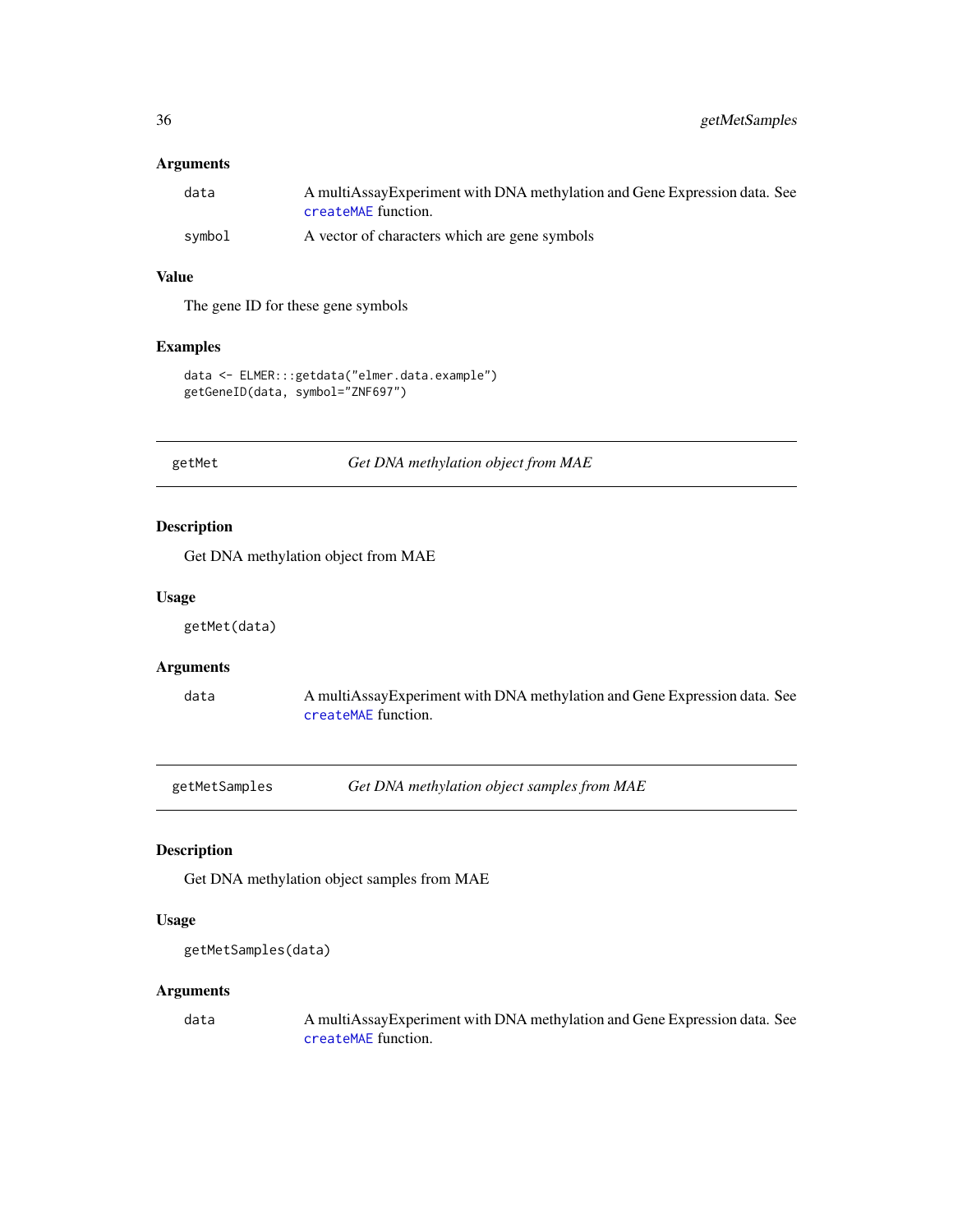<span id="page-36-0"></span>

## Description

GetNearGenes is a function to collect equal number of gene on each side of one locus. It can receite either multi Assay Experiment with both DNA methylation and gene Expression matrix and the names of probes to select nearby genes, or it can receive two granges objects TRange and geneAnnot.

## Usage

```
GetNearGenes(
  data = NULL,probes = NULL,
  geneAnnot = NULL,
  TRange = NULL,
  numFlankingGenes = 20
)
```
#### Arguments

| data             | A multi Assay Experiment with both DNA methylation and gene Expression<br>objects                                                                               |
|------------------|-----------------------------------------------------------------------------------------------------------------------------------------------------------------|
| probes           | Name of probes to get nearby genes (it should be rownames of the DNA methy-<br>lation object in the data argument object)                                       |
| geneAnnot        | A GRange object or Summarized Experiment object that contains coordinates<br>of promoters for human genome.                                                     |
| TRange           | A GRange object or Summarized Experiment object that contains coordinates<br>of a list of targets loci.                                                         |
| numFlankingGenes |                                                                                                                                                                 |
|                  | A number determines how many gene will be collected totally. Then the number<br>devided by 2 is the number of genes collected from each side of targets (number |

#### Value

A data frame of nearby genes and information: genes' IDs, genes' symbols, distance with target and side to which the gene locate to the target.

shoule be even) Default to 20.

## References

Yao, Lijing, et al. "Inferring regulatory element landscapes and transcription factor networks from cancer methylomes." Genome biology 16.1 (2015): 1.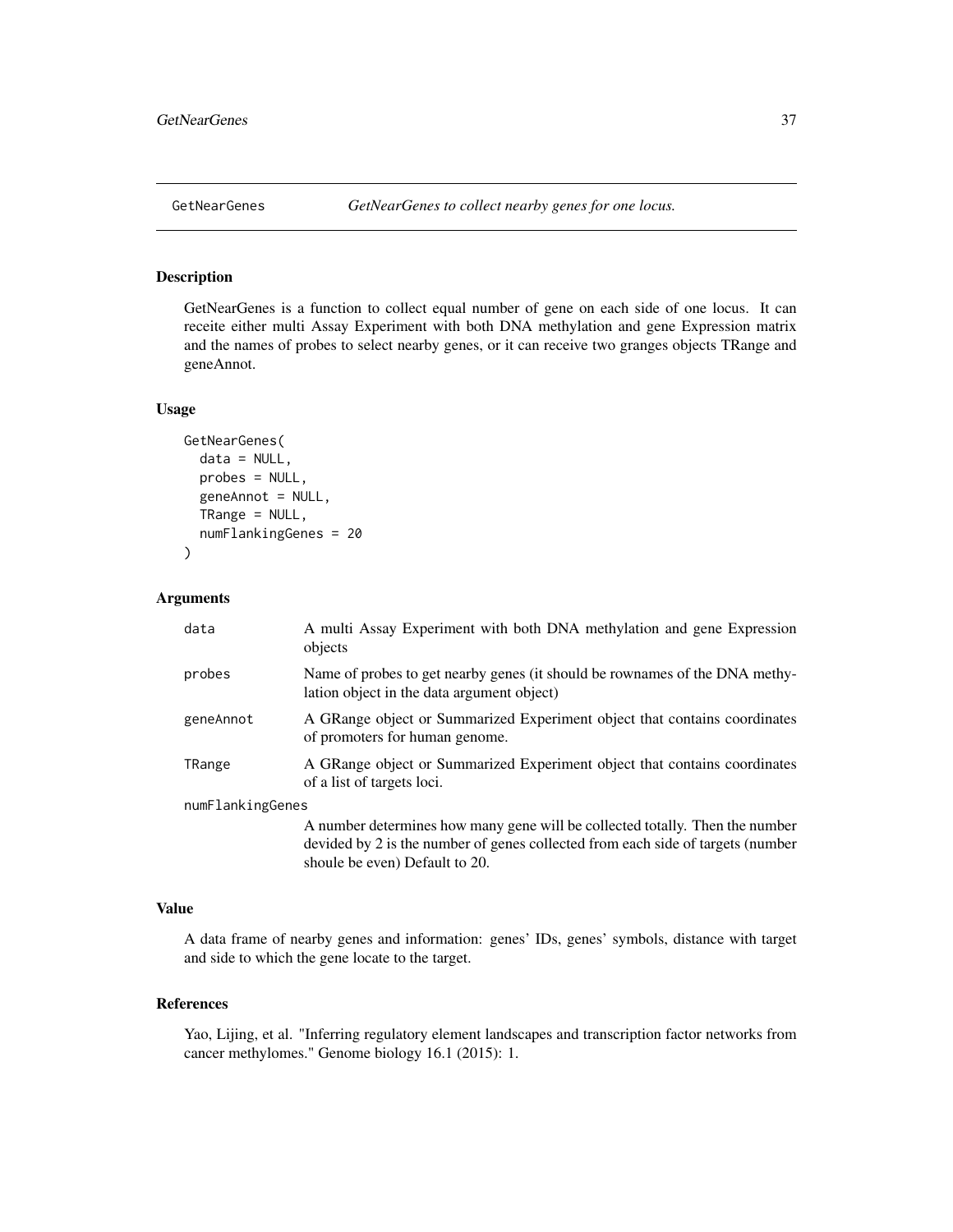#### Examples

```
geneAnnot <- getTSS(genome = "hg38")
probe <- GenomicRanges::GRanges(seqnames = c("chr1","chr2"),
range=IRanges::IRanges(start = c(16058489,236417627), end= c(16058489,236417627)),
name= c("cg18108049","cg17125141"))
names(probe) <- c("cg18108049","cg17125141")
NearbyGenes <- GetNearGenes(numFlankingGenes = 20,geneAnnot=geneAnnot,TRange=probe)
```
getRandomPairs *Get random pairs*

## Description

This function will receive a pair gene probes and will return a random object with the following pattern, if a probe is linked to R1 and L3 genes the random pairs will be a random probes (a distal probe not in the input pairs) also linked to its R1 and L3 gene.

#### Usage

```
getRandomPairs(pairs, genome = "hg38", met.platform = "450K", cores = 1)
```
# Arguments

| pairs        | A data frame with probe, gene and side information. See example below.                                             |
|--------------|--------------------------------------------------------------------------------------------------------------------|
| genome       | Which genome build will be used: hg38 (default) or hg19.                                                           |
| met.platform | DNA methyaltion platform to retrieve data from: EPIC or 450K (default)                                             |
| cores        | A interger which defines the number of cores to be used in parallel process.<br>Default is 1: no parallel process. |

#### Value

A data frame with the random linkages

#### Examples

```
## Not run:
data <- ELMER:::getdata("elmer.data.example")
nearGenes <- GetNearGenes(TRange=getMet(data)[c("cg00329272","cg10097755"),],
                            geneAnnot=getExp(data))
```

```
pair <- get.pair(data = data,
                 group.col = "definition",
                 group1 = "Primary solid Tumor",
                 group2 = "Solid Tissue Normal",
                 mode = "supervised",
                 diff.dir = "hypo",
                 nearGenes = nearGenes,
                 permusize = 5,
```
<span id="page-37-0"></span>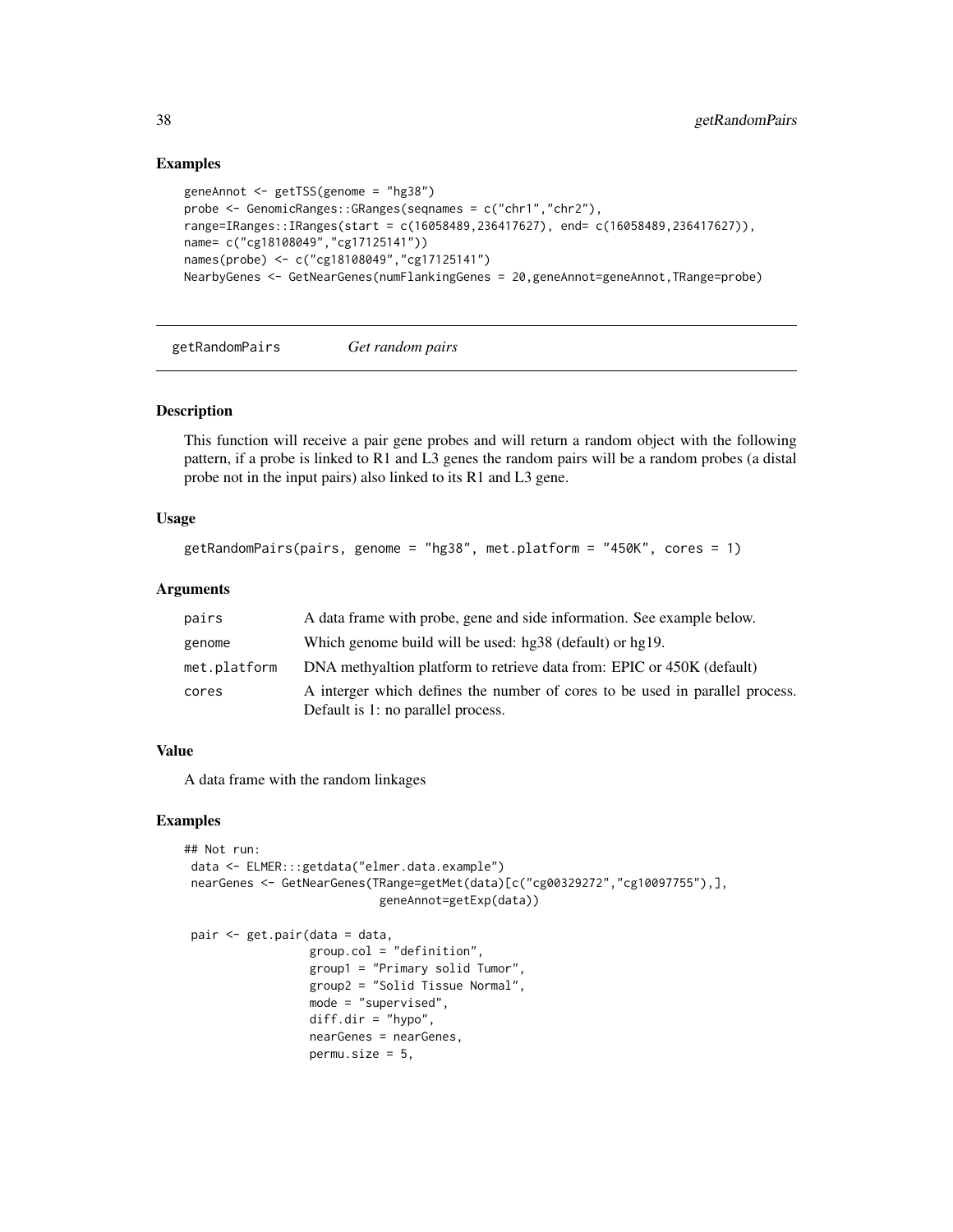# <span id="page-38-0"></span>getRegionNearGenes 39

```
raw.pvalue = 0.001,
                  Pe = 0.2,
                  dir.out="./",
                  permu.dir = "permu_test",
                  label = "hypo")
## End(Not run)
pair <- data.frame(Probe = rep("cg00329272",3),
                    GeneID = c("ENSG00000116213","ENSG00000130762","ENSG00000149527"),
                    Sides = c("R5","R2","L4"))
getRandomPairs(pair)
```
getRegionNearGenes *Identifies nearest genes to a region*

## Description

Auxiliary function for GetNearGenes This will get the closest genes (n=numFlankingGenes) for a target region (TRange) based on a genome of refenrece gene annotation (geneAnnot). If the transcript level annotation (tssAnnot) is provided the Distance will be updated to the distance to the nearest TSS.

## Usage

```
getRegionNearGenes(
  TRange = NULL,numFlankingGenes = 20,
  geneAnnot = NULL,
  tssAnnot = NULL
)
```
## Arguments

| TRange           | A GRange object contains coordinate of targets.                |
|------------------|----------------------------------------------------------------|
| numFlankingGenes |                                                                |
|                  | A number determine how many gene will be collected from each   |
| geneAnnot        | A GRange object contains gene coordinates of for human genome. |
| tssAnnot         | A GRange object contains tss coordinates of for human genome.  |

# Value

A data frame of nearby genes and information: genes' IDs, genes' symbols,

#### Author(s)

Tiago C Silva (maintainer: tiagochst@usp.br)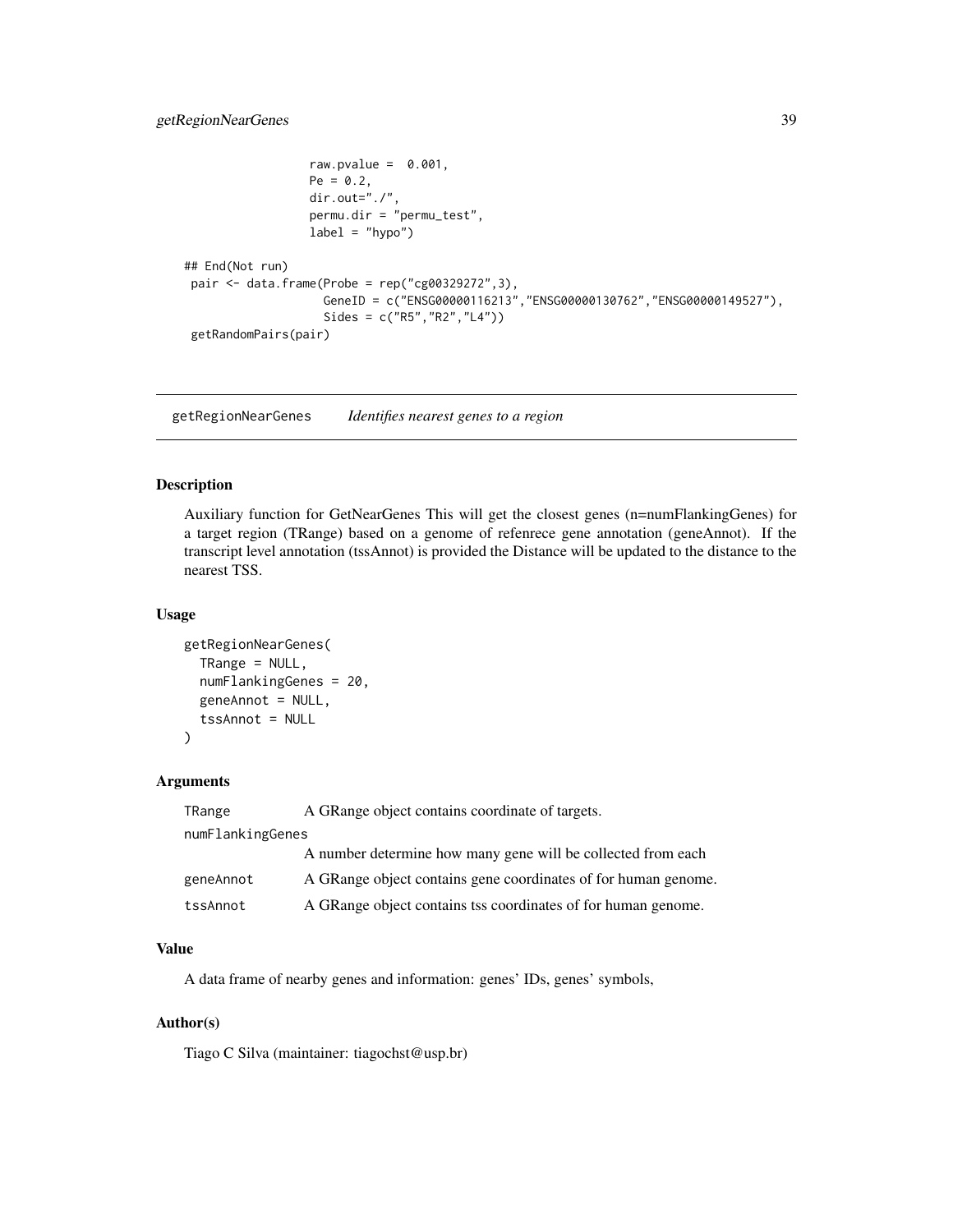#### Examples

```
geneAnnot <- ELMER:::get.GRCh("hg38",as.granges = TRUE)
tssAnnot <- getTSS(genome = "hg38")
probe <- GenomicRanges::GRanges(seqnames = c("chr1","chr2"),
range=IRanges::IRanges(start = c(16058489,236417627), end= c(16058489,236417627)),
name= c("cg18108049","cg17125141"))
names(probe) <- c("cg18108049","cg17125141")
NearbyGenes <- getRegionNearGenes(numFlankingGenes = 20,
                            geneAnnot = geneAnnot,
                             TRange = probe,
                             tssAnnot = tssAnnot)
```
getRNAseq *getRNAseq to download all RNAseq data for a certain cancer type from TCGA.*

# Description

getRNAseq is a function to download RNAseq data for all samples of a certain cancer type from TCGA

## Usage

```
getRNAseq(disease, basedir = "./Data", genome = "hg38")
```
#### Arguments

| disease | A character specifies disease in TCGA such as BLCA                                     |
|---------|----------------------------------------------------------------------------------------|
| basedir | Download all RNA seq level 3 data for the specified disease.                           |
| genome  | Data aligned against which genome of reference. Options: "hg19", "hg38" (de-<br>fault) |

# Value

Download all RNA seq level 3 data for the specified disease.

<span id="page-39-0"></span>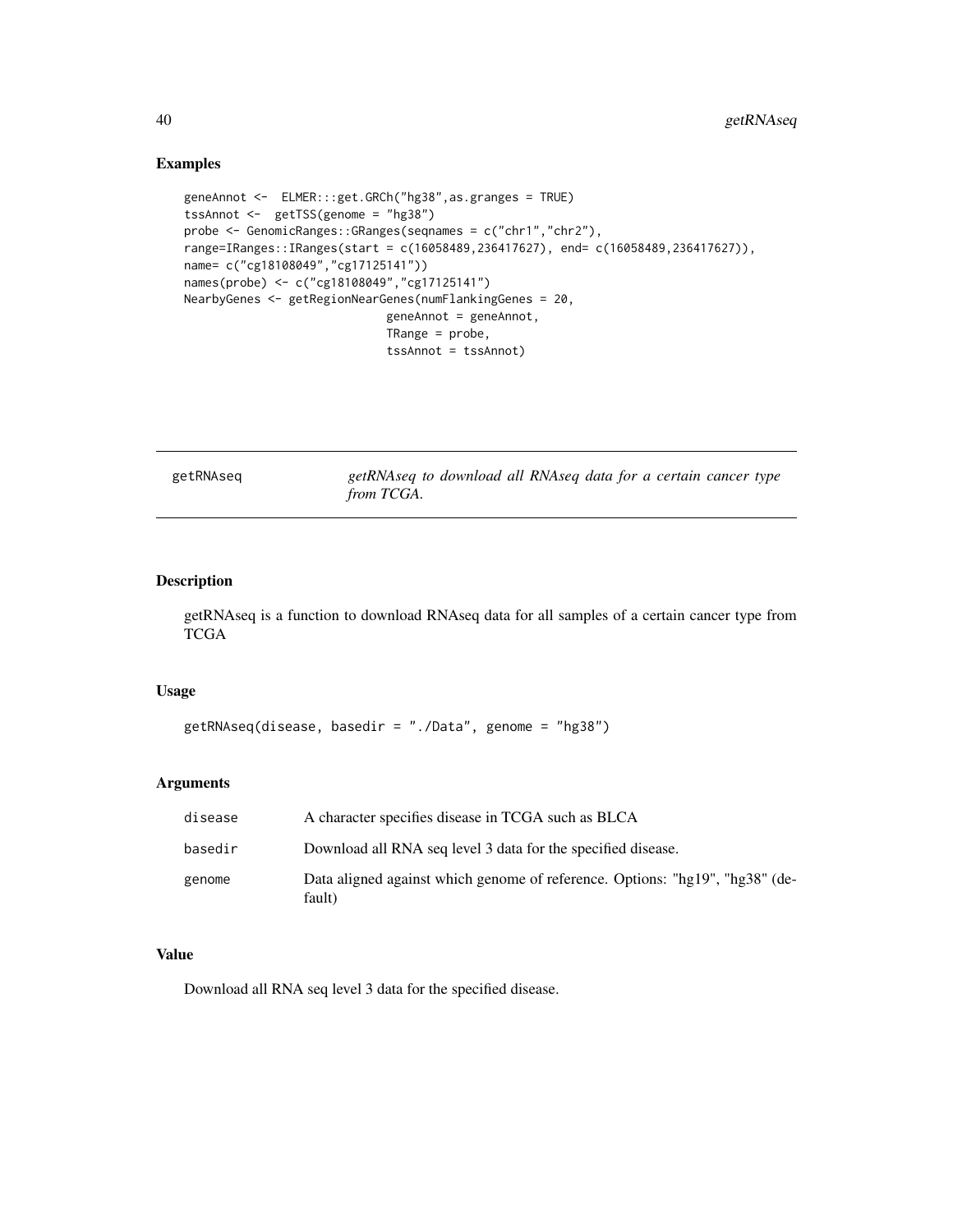<span id="page-40-0"></span>

# Description

getSymbol to report gene symbol from id

## Usage

getSymbol(data, geneID)

# Arguments

| data   | A multiAssayExperiment with DNA methylation and Gene Expression data. See<br>createMAE function. |
|--------|--------------------------------------------------------------------------------------------------|
| geneID | A character which is the ensembl gene id                                                         |

## Value

The gene symbol for input genes.

# Examples

data <- ELMER:::getdata("elmer.data.example") getSymbol(data, geneID="ENSG00000143067")

getTCGA *getTCGA to download DNA methylation, RNA expression and clinic data for all samples of certain cancer type from TCGA.*

# Description

getTCGA is a function to download DNA methylation, RNA expression and clinic data for all samples of certain cancer type from TCGA website. And downloaded data will be transform to matrixes or data frame for further analysis.

#### Usage

getTCGA(disease, Meth=TRUE, RNA=TRUE, Clinic=TRUE, basedir="./Data", genome = "hg38")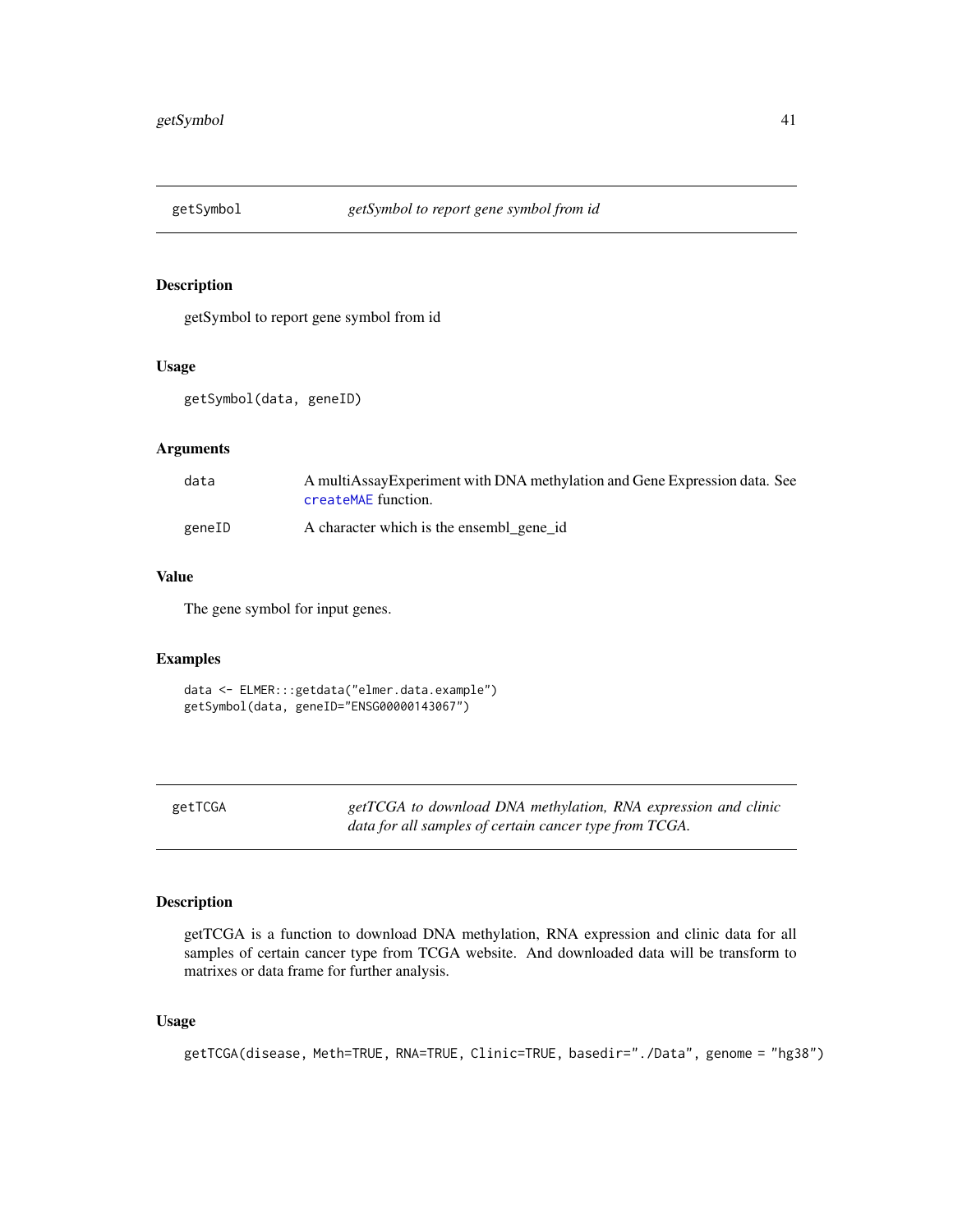# <span id="page-41-0"></span>Arguments

| disease    | A character specifies the disease to download in TCGA such as BLCA                     |
|------------|----------------------------------------------------------------------------------------|
| Meth       | A logic if TRUE HM450K DNA methylation data will download.                             |
| <b>RNA</b> | A logic if TRUE RNA-seq Hiseq-V2 from TCGA level 3 will be download.                   |
| Clinic     | A logic if TRUE clinic data will be download for that disease.                         |
| basedir    | A path shows where the data will be stored.                                            |
| genome     | Data aligned against which genome of reference. Options: "hg19", "hg38" (de-<br>fault) |

## Value

Download DNA methylation (HM450K)/RNAseq(HiseqV2)/Clinic data for the specified disease from TCGA.

# Examples

```
getTCGA(
   disease = "BRCA",
   Meth = FALSE,
   RNA = FALSE,
   Clinic = TRUE,
   basedir = tempdir(),
   genome = "hg19"
\mathcal{L}
```
getTF *Get human TF list from the UNiprot database*

# Description

This function gets the last version of human TF list from the UNiprot database

## Usage

getTF()

## Value

A data frame with the ensemble gene id.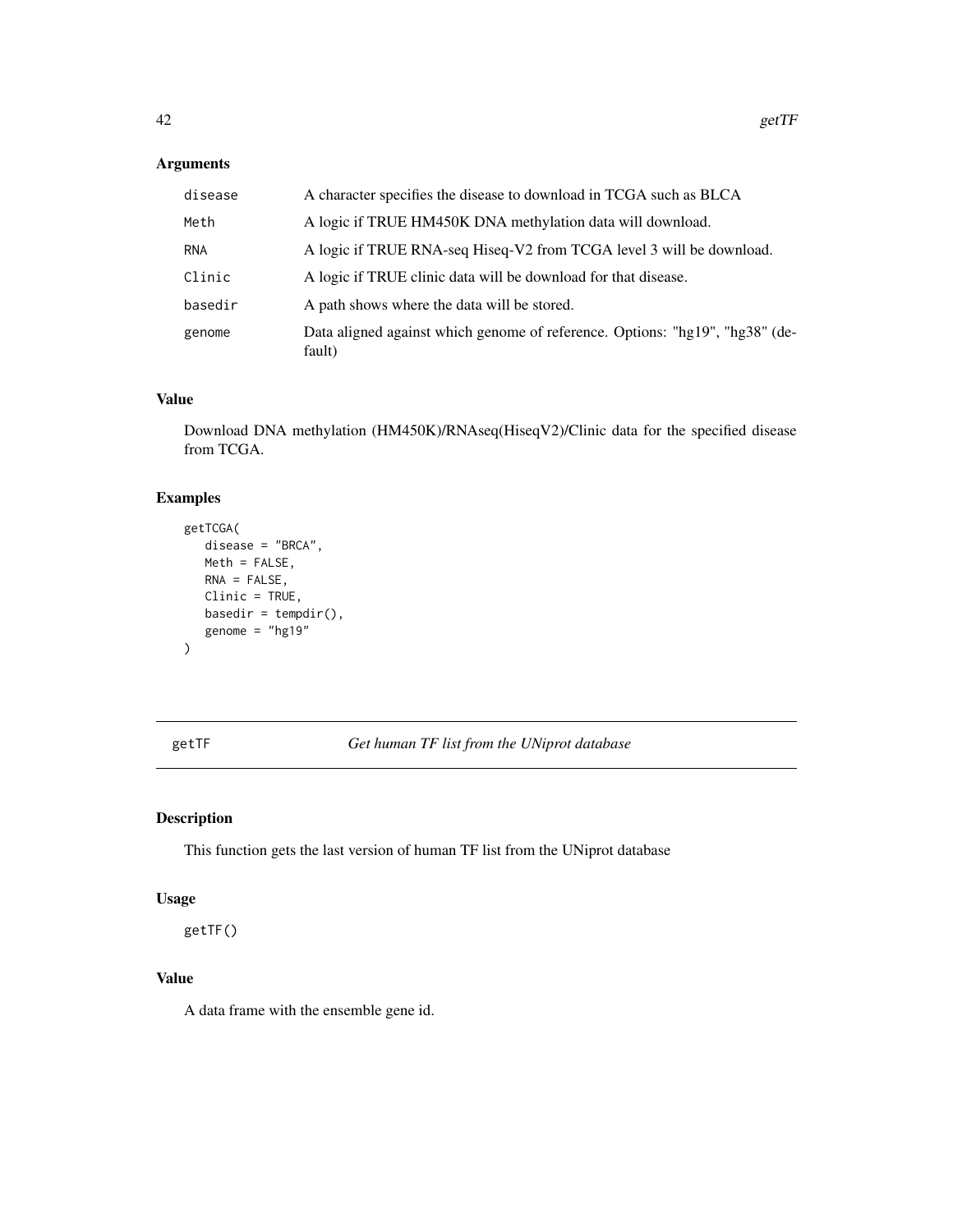<span id="page-42-0"></span>getTFBindingSites *Get MR TF binding regions infered by ELMER*

# Description

Saves a bed file with the unmethylated probes (+-250bp) regions that was infered to be bound by a given TF

#### Usage

```
getTFBindingSites(
  tf = NULL,results.dir = NULL,
  genome = "hg38",
 met.platform = "450K"
)
```
# Arguments

| tf           | TF name                                                                                                     |
|--------------|-------------------------------------------------------------------------------------------------------------|
| results.dir  | path to the directory with the results (i.e. analysis/unsupervised/definition-Primary.solid.Tumor_vs_Solid. |
| genome       | Human genome (hg38, hg19)                                                                                   |
| met.platform | DNA Methylation Array platform (EPIC, 450K)                                                                 |

# Examples

```
## Not run:
 getTFBindingSites("HNF1A",
                    results.dir = "analysis/unsupervised/group-Tumor_vs_Normal/hypo/")
## End(Not run)
```
getTFtargets *Get TF target genes*

# Description

This function uses ELMER analysis results and summarizes the possible genes targets for each TF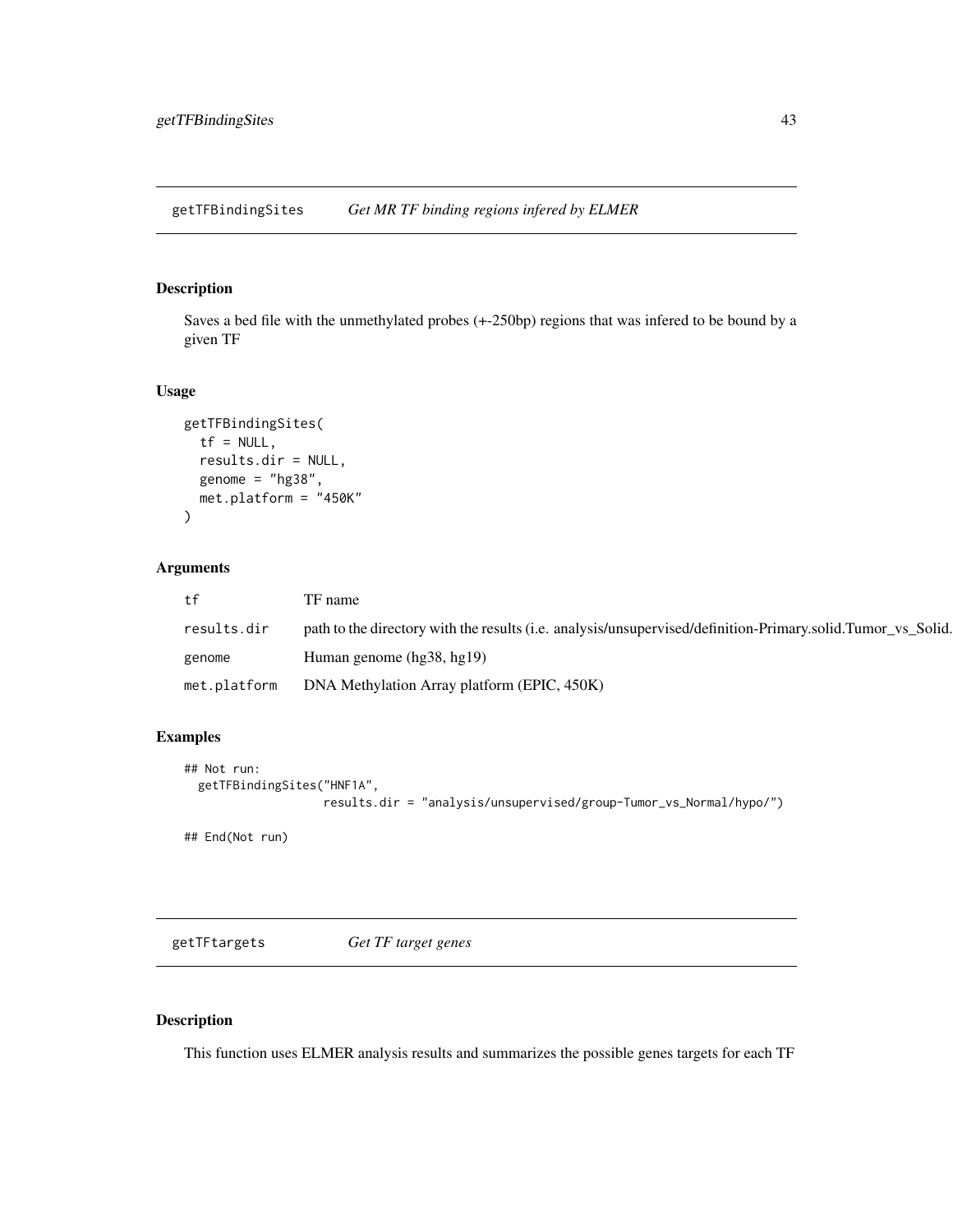## Usage

```
getTFtargets(
 pairs,
  enriched.motif,
 TF.result,
 dmc.analysis,
 mae,
  save = TRUE,
 dir.out = "./".classification = "family",
 cores = 1,label = NULL)
```
#### Arguments

| pairs        | Output of get pairs function: dataframe or file path                                                                                                         |
|--------------|--------------------------------------------------------------------------------------------------------------------------------------------------------------|
|              | enriched motif List of probes for each enriched motif: list of file path. The file created by<br>ELMER is getMotifenriched.motifs.rda                        |
| TF.result    | Output get. TF function: dataframe or file path                                                                                                              |
| dmc.analysis | DMC results file or data frame                                                                                                                               |
| mae          | A multiAssayExperiment outputed from createMAE function                                                                                                      |
| save         | A logic. If save is true, a files will be saved: getTF target. XX. csv If save is false,<br>only a data frame contains the same content with the first file. |
| dir.out      | A path specifies the directory for outputs of get pair function. Default is current<br>directory                                                             |
|              | classification use family or subfamily classification to consider potential TF                                                                               |
| cores        | Number of cores to be used in parallel                                                                                                                       |
| label        | A character labels the outputs.                                                                                                                              |
|              |                                                                                                                                                              |

## Examples

```
pairs <- data.frame(Probe = c("cg26992600","cg26992800","cg26992900"),
                    Symbol = c("KEAP1","DSP","ATP86"))
enriched.motif <- list("FOXD3_HUMAN.H11MO.0.D"= c("cg26992800","cg26992900"))
TF.result <- data.frame(motif = c("FOXD3_HUMAN.H11MO.0.D"),
                        potential.TF.family = c("TP63;TP73"))
getTFtargets(pairs,enriched.motif,TF.result)
```

```
## Not run:
getTFtargets("../LUAD_LUSC_analysis_hg38/hyper/getPair.hyper.pairs.significant.csv",
enriched.motif = "../LUAD_analysis_hg38/hyper/getMotif.hyper.enriched.motifs.rda",
TF.result = "../LUAD_analysis_hg38/hyper/getTF.hyper.significant.TFs.with.motif.summary.csv")
```
## End(Not run)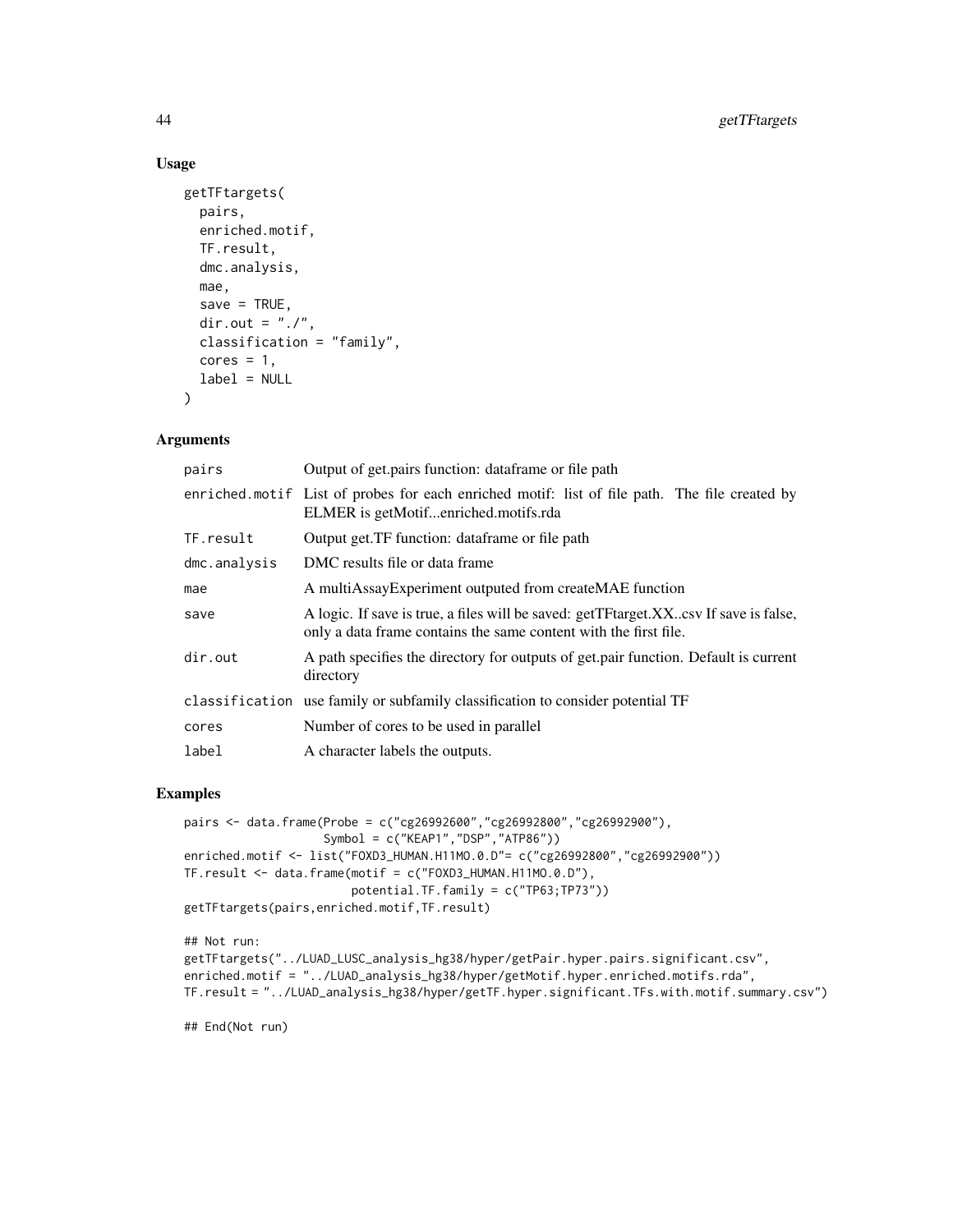<span id="page-44-0"></span>getTSS *getTSS to fetch GENCODE gene annotation (transcripts level) from Bioconductor package biomaRt If upstream and downstream are specified in TSS list, promoter regions of GENCODE gene will be generated.*

# Description

getTSS to fetch GENCODE gene annotation (transcripts level) from Bioconductor package biomaRt If upstream and downstream are specified in TSS list, promoter regions of GENCODE gene will be generated.

#### Usage

```
getTSS(genome = "hg38", TSS = list(upstream = NULL, downstream = NULL))
```
#### Arguments

| genome | Which genome build will be used: hg38 (default) or hg19.                                                                                                    |
|--------|-------------------------------------------------------------------------------------------------------------------------------------------------------------|
| TSS    | A list. Contains upstream and downstream like TSS=list(upstream, downstream).<br>When upstream and downstream is specified, coordinates of promoter regions |
|        | with gene annotation will be generated.                                                                                                                     |

# Value

GENCODE gene annotation if TSS is not specified. Coordinates of GENCODE gene promoter regions if TSS is specified.

#### Author(s)

Lijing Yao (maintainer: lijingya@usc.edu)

#### Examples

```
# get GENCODE gene annotation (transcripts level)
## Not run:
   getTSS <- getTSS()
   getTSS <- getTSS(genome.build = "hg38", TSS=list(upstream=1000, downstream=1000))
## End(Not run)
```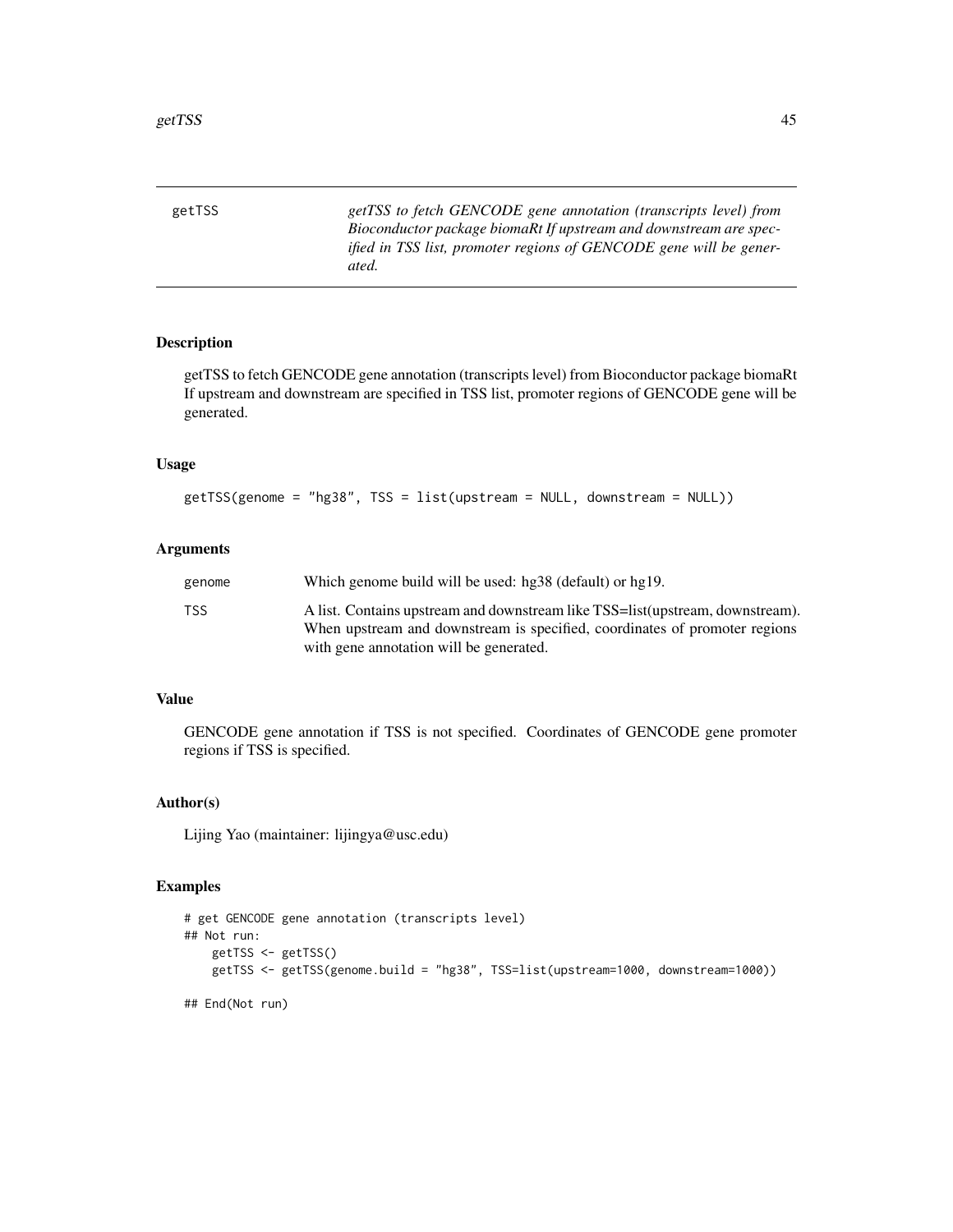<span id="page-45-0"></span>heatmapGene *Heatmap for correlation between probes DNA methylation and a single gene expression.*

#### Description

This heatmap will sort samples by their gene expression and show the DNA methylation levels of the paired probes to that gene. If no pairs are given, nearest probes will be selected. To use this function you MAE object (input data) will need all probes and not only the distal ones. This plot can be used to evaluate promoter, and intro, exons regions and closer distal probes of a gene to verify if their DNA methylation level is affecting the gene expression

#### Usage

```
heatmapGene(
  data,
  group.col,
  group1,
  group2,
  pairs,
  GeneSymbol,
  scatter.plot = FALSE,
  correlation.method = "pearson",
  correlation.table = FALSE,
  annotation.col = NULL,
  met.metadata = NULL,
  exp.metadata = NULL,
  dir.out = ".'',filter.by.probe.annotation = TRUE,
  numFlankingGenes = 10,
  width = 10,
  height = 10,
  scatter.plot.width = 10,
  scatter.plot.height = 10,
  filename = NULL
)
```
# Arguments

| data      | A MultiAssayExperiment with a DNA methylation SummarizedExperiment (all<br>probes) and a gene Expression Summarized Experiment.                           |
|-----------|-----------------------------------------------------------------------------------------------------------------------------------------------------------|
| group.col | A column from the sample matrix from the MultiAssay Experiment object. Ac-<br>cessed with colData(mae)                                                    |
| group1    | A group from group.col. ELMER will run group1 vs group2. That means, if<br>direction is hyper, get probes hypermethylated in group 1 compared to group 2. |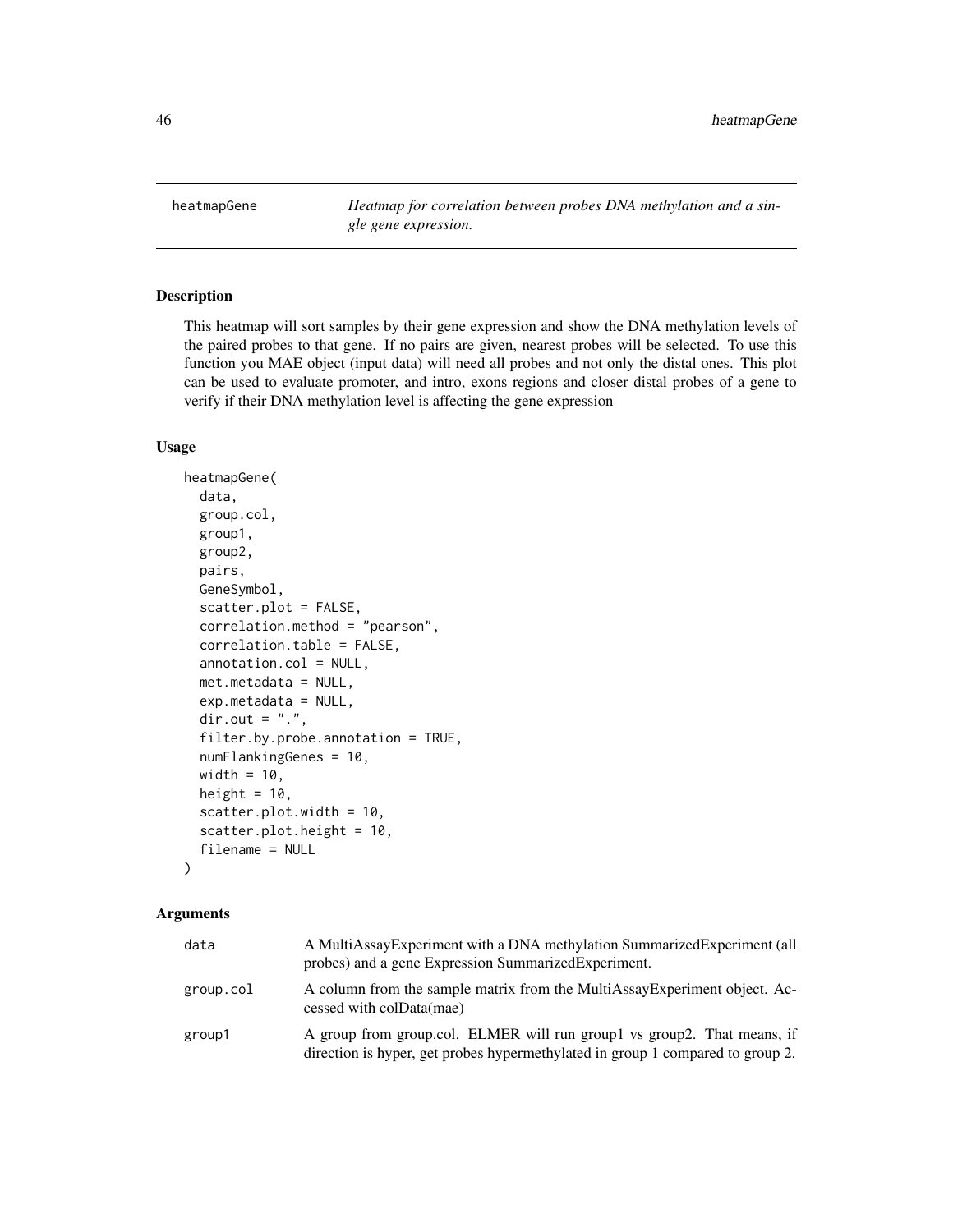# heatmapGene 47

| group2                     | A group from group.col. ELMER will run group1 vs group2. That means, if<br>direction is hyper, get probes hypermethylated in group 1 compared to group 2.              |
|----------------------------|------------------------------------------------------------------------------------------------------------------------------------------------------------------------|
| pairs                      | List of probe and pair genes                                                                                                                                           |
| GeneSymbol                 | Gene Symbol                                                                                                                                                            |
| scatter.plot               | Plot scatter plots                                                                                                                                                     |
| correlation.method         |                                                                                                                                                                        |
|                            | Correlation method: Pearson or sperman                                                                                                                                 |
| correlation.table          |                                                                                                                                                                        |
|                            | save table with spearman correlation analysis?                                                                                                                         |
|                            | annotation.col A vector of columns from the sample matrix from the MultiAssayExperiment<br>object. Accessed with colData(mae) to be added as annotation to the heatmap |
| met.metadata               | A vector of metdatada columns available in the DNA methylation GRanges to<br>should be added to the heatmap.                                                           |
| exp.metadata               | A vector of metdatada columns available in the Gene expression GRanges to<br>should be added to the heatmap.                                                           |
| dir.out                    | Where to save the plots                                                                                                                                                |
| filter.by.probe.annotation |                                                                                                                                                                        |
|                            | Filter probes to plot based on probes annotation                                                                                                                       |
| numFlankingGenes           |                                                                                                                                                                        |
|                            | numFlankingGenes to plot.                                                                                                                                              |
| width                      | Figure width                                                                                                                                                           |
| height                     | Figure height                                                                                                                                                          |
| scatter.plot.width         |                                                                                                                                                                        |
|                            | Scatter plot width                                                                                                                                                     |
| scatter.plot.height        |                                                                                                                                                                        |
|                            | Scatter plot height                                                                                                                                                    |
| filename                   | File names (.pdf) to save the file (i.e. "plot.pdf"). If NULL return plot.                                                                                             |
|                            |                                                                                                                                                                        |

# Value

A heatmap

# Author(s)

Tiago Chedraoui Silva (tiagochst at gmail.com)

# Examples

```
## Not run:
 data <- ELMER:::getdata("elmer.data.example")
 group.col <- "subtype_Expression.Subtype"
 group1 <- "classical"
  group2 <- "secretory"
  pairs <- data.frame(ID = c("cg15924102","cg19403323", "cg22396959"),
                   GeneID = c("ENSG00000196878", "ENSG00000009790", "ENSG00000009790" ),
```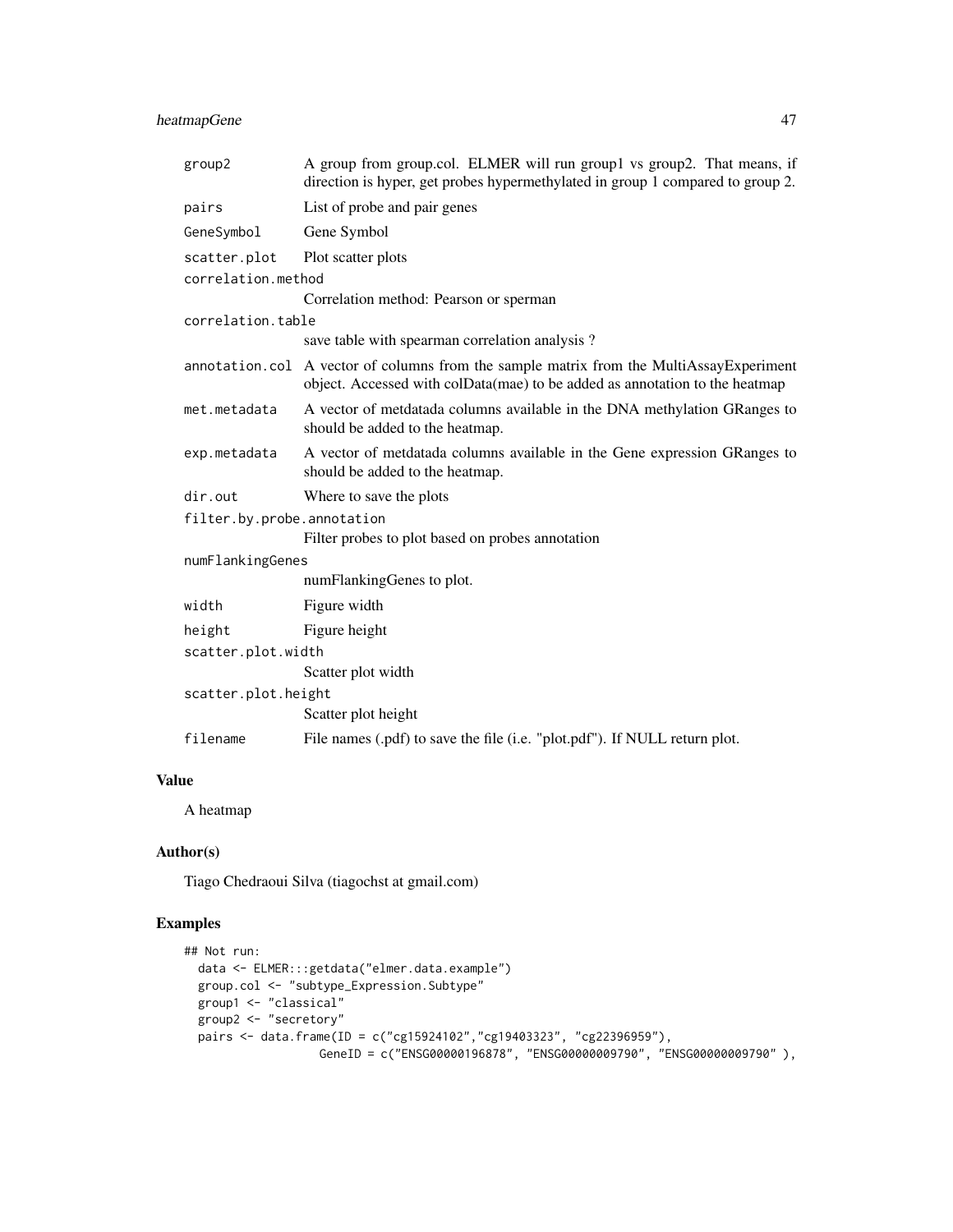```
Symbol = c("TRAF3IP3","LAMB3","LAMB3"),
                      Side = c("R1","L1","R3"),
                      Distance = c(6017, 168499, 0),
                      stringsAsFactors = FALSE)
heatmapGene(data = data,
             group.col = group.col,
             group1 = group1,group2 = group2,
             pairs = pairs,
             GeneSymbol = "LAMB3",
             height = 5,
             annotation.col = c("ethnicity","vital_status"),
             filename = "heatmap.pdf")
 \dontrun{
    heatmapGene(data = data,
                 group.col = group.col,
                 group1 = group1,
                 group2 = group2,
                 GeneSymbol = "ACP6",
                 annotation.col = c("ethnicity","vital_status"),
                 filename = "heatmap_closer_probes.pdf")
}
## End(Not run)
```
heatmapPairs *Heatmap of pairs gene and probes anti-correlated*

## Description

Heatmp plot of pairs gene and probes anti-correlated

#### Usage

```
heatmapPairs(
  data,
  group.col,
  group1,
  group2,
 pairs,
  subset = FALSE,cluster.within.groups = TRUE,
  plot.distNearestTSS = FALSE,
  annotation.col = NULL,
  met.metadata = NULL,
  exp.metadata = NULL,
  width = 10,
  height = 7,
  filename = NULL
)
```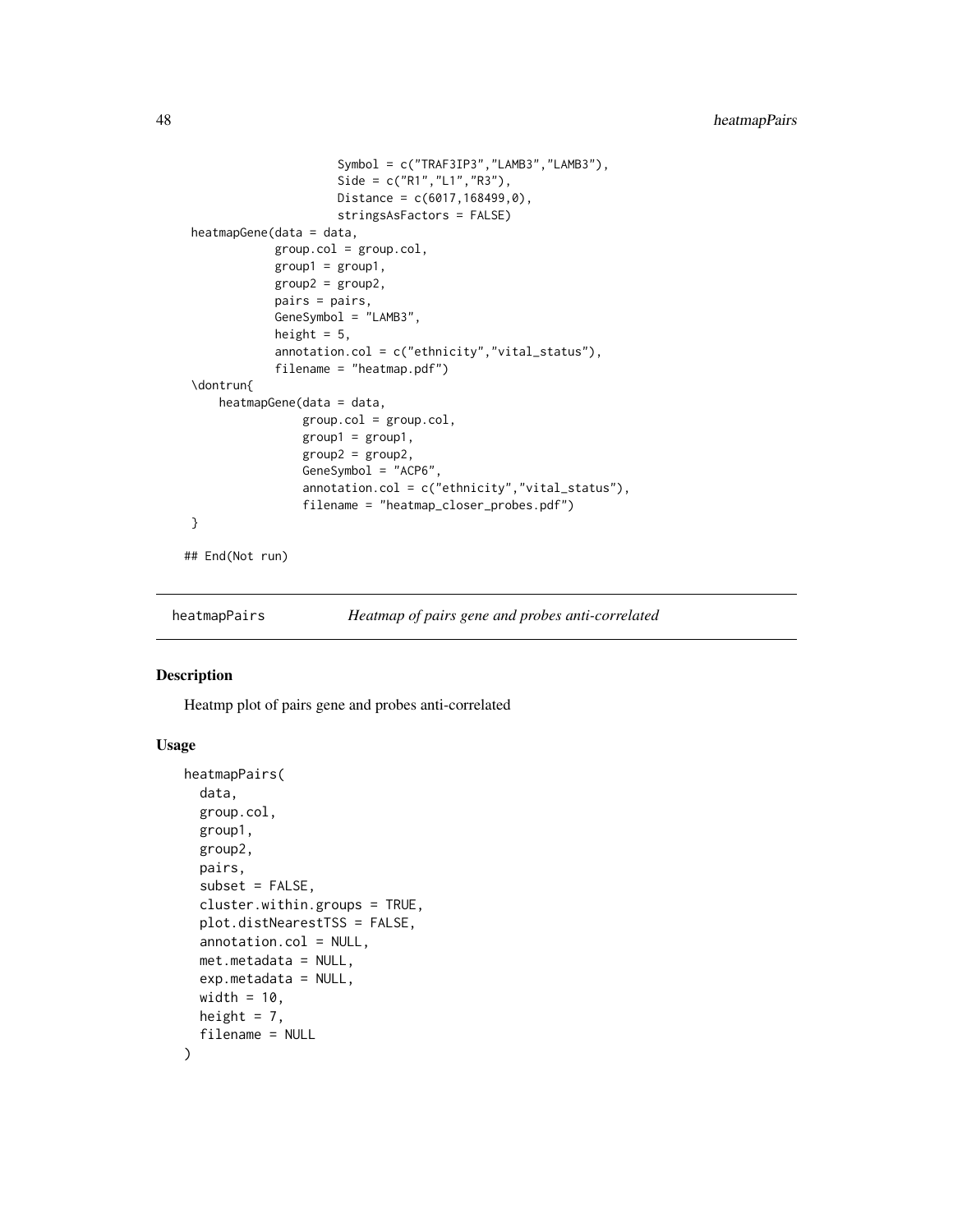# heatmapPairs 49

# Arguments

| data                  | A MultiAssayExperiment with a DNA methylation SummarizedExperiment (all<br>probes) and a gene Expression SummarizedExperiment.                                          |  |
|-----------------------|-------------------------------------------------------------------------------------------------------------------------------------------------------------------------|--|
| group.col             | A column from the sample matrix from the MultiAssayExperiment object. Ac-<br>cessed with colData(mae)                                                                   |  |
| group1                | A group from group.col. ELMER will run group1 vs group2. That means, if<br>direction is hyper, get probes hypermethylated in group 1 compared to group 2.               |  |
| group2                | A group from group.col. ELMER will run group1 vs group2. That means, if<br>direction is hyper, get probes hypermethylated in group 1 compared to group 2.               |  |
| pairs                 | List of probe and pair genes                                                                                                                                            |  |
| subset                | Subset MAE object to keep only groups compared?                                                                                                                         |  |
| cluster.within.groups |                                                                                                                                                                         |  |
|                       | Cluster columns based on the groups                                                                                                                                     |  |
| plot.distNearestTSS   |                                                                                                                                                                         |  |
|                       | Plot track with distNearestTSS?                                                                                                                                         |  |
|                       | annotation.col A vector of columns from the sample matrix from the MultiAssayExperiment<br>object. Accessed with colData(mae) to be added as annotation to the heatmap. |  |
| met.metadata          | A vector of metdatada columns available in the DNA methylation GRanges to<br>should be added to the heatmap.                                                            |  |
| exp.metadata          | A vector of metdatada columns available in the Gene expression GRanges to<br>should be added to the heatmap.                                                            |  |
| width                 | Figure width                                                                                                                                                            |  |
| height                | Figure height                                                                                                                                                           |  |
| filename              | File names (.pdf) to save the file (i.e. "plot.pdf"). If NULL return plot.                                                                                              |  |

# Value

A heatmap

#### Author(s)

Tiago Chedraoui Silva (tiagochst at gmail.com)

# Examples

```
## Not run:
  data <- ELMER:::getdata("elmer.data.example")
  group.col <- "subtype_Expression.Subtype"
  group1 <- "classical"
  group2 <- "secretory"
  pairs <- data.frame(Probe = c("cg15924102","cg19403323", "cg22396959"),
                   GeneID = c("ENSG00000196878", "ENSG00000009790", "ENSG00000009790" ),
                      Symbol = c("TRAF3IP3","LAMB3","LAMB3"),
                      Distance = c(6017, 168499, 0),
                      Raw.p = c(0.001, 0.00001, 0.001),Pe = c(0.001,0.00001,0.001))
```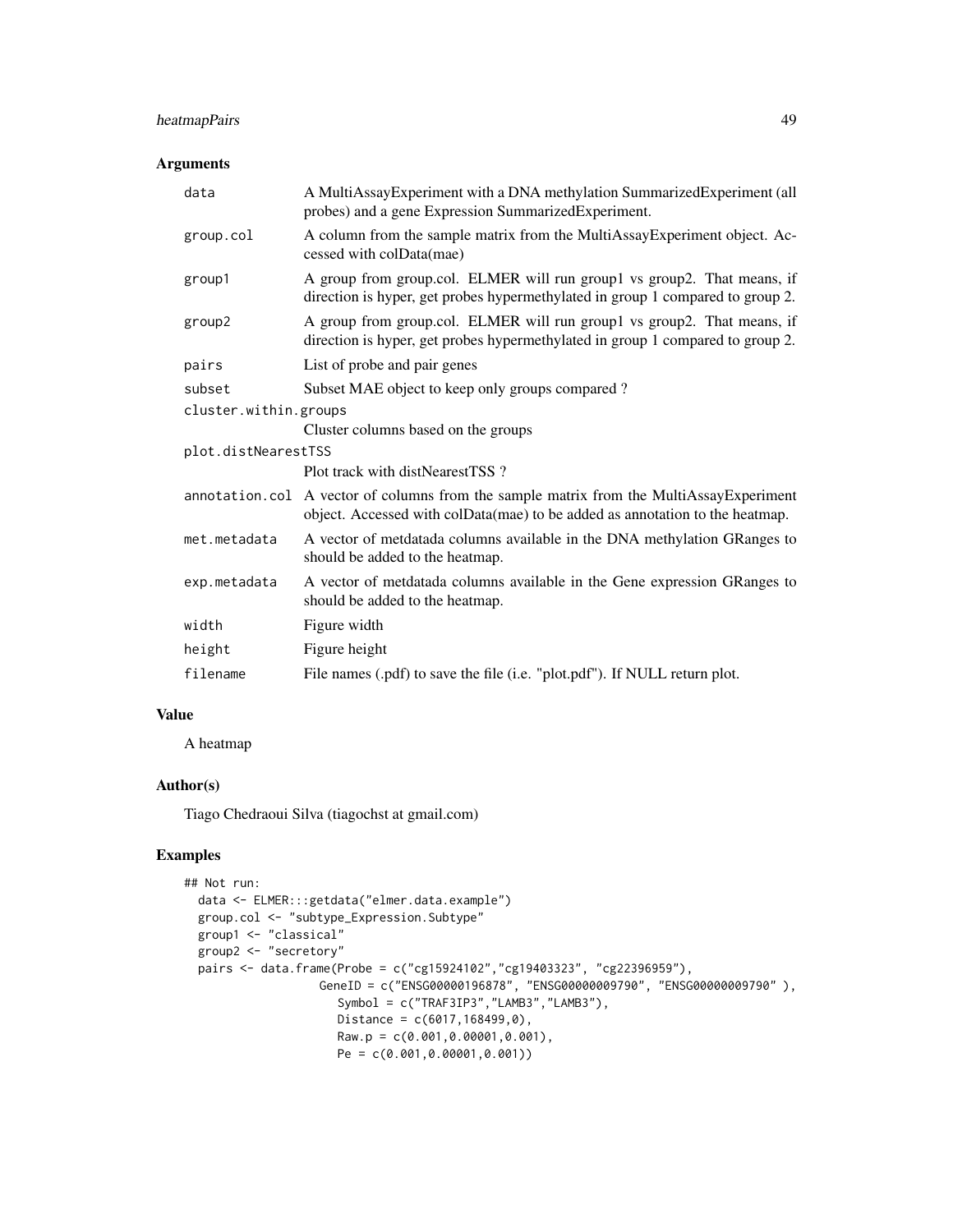```
heatmapPairs(
  data = data, group.col = group.col,group1 = group1, group2 = group2,annotation.col = c("ethnicity","vital_status","age_at_diagnosis"),
            pairs, filename = "heatmap.pdf",
            height = 4, width = 11)
```
## End(Not run)

lm\_eqn *lable linear regression formula*

# Description

lable linear regression formula

## Usage

lm\_eqn(df, Dep, Exp)

## Arguments

| df  | A data frame object contains two variables: dependent variable (Dep) and ex-<br>planation variable (Exp). |
|-----|-----------------------------------------------------------------------------------------------------------|
| Dep | A character specify dependent variable. The first column will be dependent<br>variable as default.        |
| Exp | A character specify explanation variable. The second column will be explana-<br>tion variable as default. |

## Value

A linear regression formula

| metBoxPlot | scatter.plot to plot scatter plots between gene expression and DNA |
|------------|--------------------------------------------------------------------|
|            | <i>methylation.</i>                                                |

# Description

scatter.plot is a function to plot various scatter plots between gene expression and DNA methylation. When byPair is specified, scatter plot for individual probe-gene pairs will be generated. When byProbe is specified, scatter plots for one probes with nearby 20 gene pairs will be generated. When byTF is specified, scatter plot for TF expression and average DNA methylation at certain motif sites will be generated.

<span id="page-49-0"></span>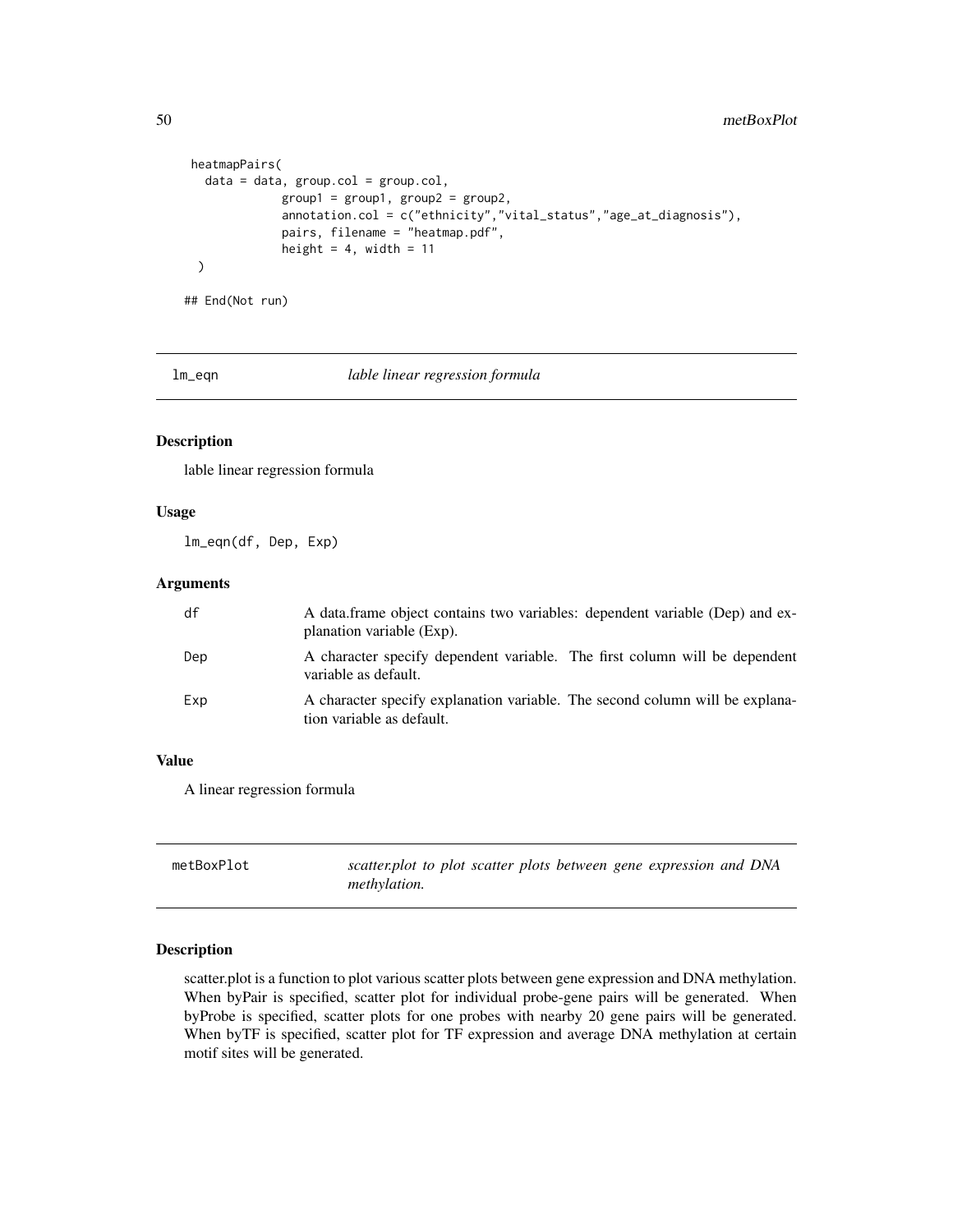# <span id="page-50-0"></span>metBoxPlot 51

# Usage

```
metBoxPlot(
 data,
 group.col,
 group1,
 group2,
 probe,
 min.samples = 5,
 minSubgroupFrac = 0.2,
 diff.dim = "hypo",legend.col = NULL,title = NULL,
 filename = NULL,
  save = TRUE)
```
# Arguments

| data            | A multiAssayExperiment with DNA methylation and Gene Expression data. See<br>createMAE function.                                                                                                                                                                                                                      |
|-----------------|-----------------------------------------------------------------------------------------------------------------------------------------------------------------------------------------------------------------------------------------------------------------------------------------------------------------------|
| group.col       | A column defining the groups of the sample. You can view the available columns<br>using: colnames(MultiAssayExperiment::colData(data)).                                                                                                                                                                               |
| group1          | A group from group.col. ELMER will run group1 vs group2. That means, if<br>direction is hyper, get probes hypermethylated in group 1 compared to group 2.                                                                                                                                                             |
| group2          | A group from group.col. ELMER will run group1 vs group2. That means, if<br>direction is hyper, get probes hypermethylated in group 1 compared to group 2.                                                                                                                                                             |
| probe           | Character with probe name (i.e. "cg24517858")                                                                                                                                                                                                                                                                         |
| min.samples     | Minimun number of samples to use in the analysis. Default 5. If you have 10<br>samples in one group, percentage is 0.2 this will give 2 samples in the lower<br>quintile, but then 5 will be used.                                                                                                                    |
| minSubgroupFrac |                                                                                                                                                                                                                                                                                                                       |
|                 | A number ranges from 0 to 1 specifying the percentage of samples from group1<br>and group2 that are used to identify the differential methylation. Default is 0.2<br>because we did not expect all cases to be from a single molecular subtype.But,<br>If you are working with molecular subtypes please set it to 1. |
| diff.dir        | A character can be "hypo" or "hyper", showing differential methylation dirction.<br>It can be "hypo" which is only selecting hypomethylated probes; "hyper" which<br>is only selecting hypermethylated probes;                                                                                                        |
| legend.col      | legend title                                                                                                                                                                                                                                                                                                          |
| title           | plot title                                                                                                                                                                                                                                                                                                            |
| filename        | File names (.png) to save the file (i.e. "plot.png")                                                                                                                                                                                                                                                                  |
| save            | Save plot as PNG                                                                                                                                                                                                                                                                                                      |

# Value

Box plot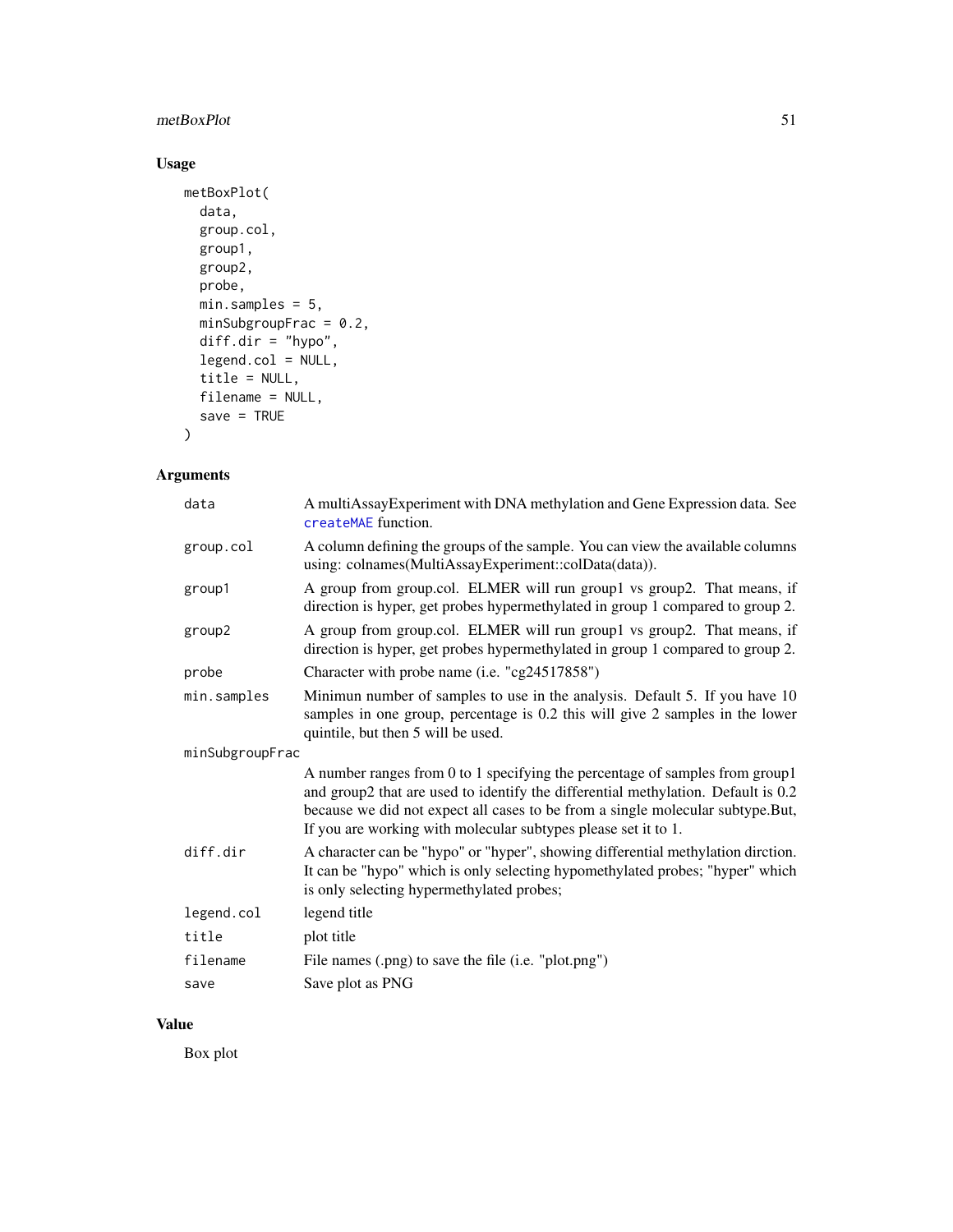## <span id="page-51-0"></span>Author(s)

Tiago Chedraoui Silva (tiagochst at gmail.com)

#### Examples

```
## Not run:
 data <- ELMER:::getdata("elmer.data.example")
 group.col <- "subtype_Expression.Subtype"
 group1 <- "classical"
 group2 <- "secretory"
 metBoxPlot(data,
             group.col = group.col,group1 = group1,group2 = group2,
             probe ="cg17898069",
             minSubgroupFrac = 0.2diff.dir = "hypo")
```

```
## End(Not run)
```
motif.enrichment.plot *motif.enrichment.plot to plot bar plots showing motif enrichment ORs and 95% confidence interval for ORs*

# Description

motif.enrichment.plot to plot bar plots showing motif enrichment ORs and 95% confidence interval for ORs. Option motif.enrichment can be a data frame generated by [get.enriched.motif](#page-18-0) or a path of XX.csv saved by the same function.

#### Usage

```
motif.enrichment.plot(motif.enrichment,
                      significant = NULL,
                      dir.out ="./",
                      save = TRUE,label = NULL,title = NULL,
                      width = 10,
                      height = NULL,summary = FALSE)
```
#### Arguments

motif.enrichment

A data frame or a file path of get.enriched.motif output motif.enrichment.csv file.

significant A list to select subset of motif. Default is NULL.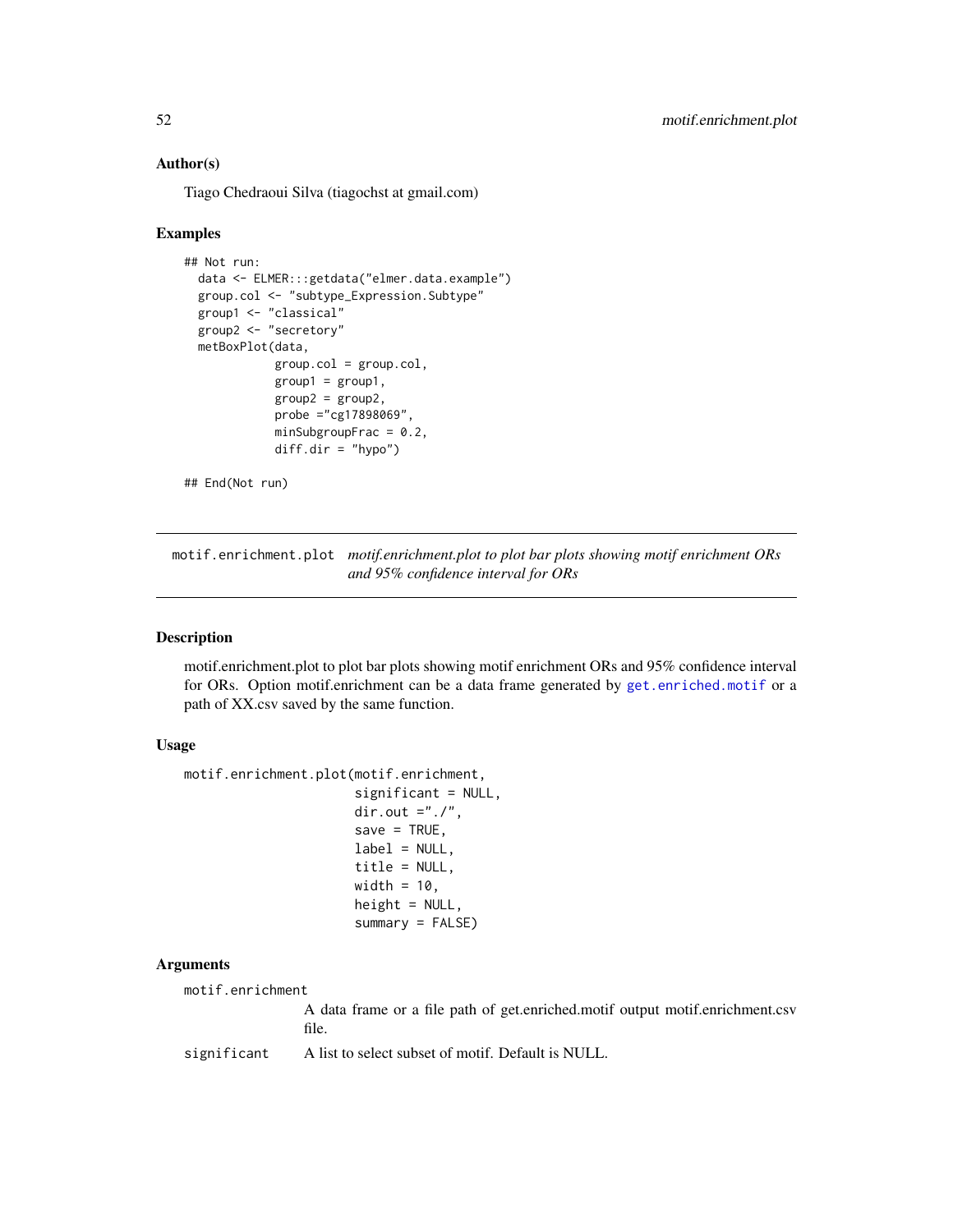| dir.out | A path specify the directory to which the figures will be saved. Current directory<br>is default.                                    |
|---------|--------------------------------------------------------------------------------------------------------------------------------------|
| save    | A logic. If true (default), figure will be saved to dir.out.                                                                         |
| label   | A character. Labels the outputs figure.                                                                                              |
| title   | Plot title. Default: no title                                                                                                        |
| width   | Plot width                                                                                                                           |
| height  | Plot height. If NULL a default value will be calculated                                                                              |
| summary | Create a summary table along with the plot, it is necessary to add two new<br>columns to object (NumOfProbes and PercentageOfProbes) |

#### Details

motif.enrichment If input data.frame object, it should contain "motif", "OR", "lowerOR", "upperOR" columns. motif specifies name of motif; OR specifies Odds Ratio, lowerOR specifies lower boundary of OR (95 upperOR specifies upper boundary of OR(95

significant A list used to select subset of motif.enrichment by the cutoff of OR, lowerOR, upperOR. significant=list( $OR=1$ ). More than one cutoff can be specified such as significant = list( $OR=1$ , lowerOR=1,upperOR=4)

#### Value

A figure shows the enrichment level for selected motifs.

#### Author(s)

Lijing Yao (creator: lijingya@usc.edu)

#### References

Yao, Lijing, et al. "Inferring regulatory element landscapes and transcription factor networks from cancer methylomes." Genome biology 16.1 (2015): 1.

#### Examples

```
motif.enrichment <- data.frame(motif = c("TP53","NR3C1","E2F1","EBF1","RFX5","ZNF143", "CTCF"),
                                OR = c(19.33, 4.83, 1, 4.18, 3.67, 3.03, 2.49),lowerOR = c(10, 3, 1.09, 1.9, 1.5, 1.9, 0.82),
                                upperOR = c(23, 5, 3, 7, 6, 5, 5),
                                stringsAsFactors = FALSE)
motif.enrichment.plot(motif.enrichment = motif.enrichment,
                      significant = list(OR = 3),
                      label = "hypo", save = FALSE)
motif.enrichment.plot(motif.enrichment = motif.enrichment,
                      significant = list(OR = 3),
                      label = "hypo",
                      title = "OR for paired probes hypomethylated in Mutant vs WT",
                      save = FALSE)motif.enrichment <- data.frame(motif = c("TP53","NR3C1","E2F1","EBF1","RFX5","ZNF143", "CTCF"),
                                OR = c(19.33, 4.83, 1, 4.18, 3.67, 3.03, 2.49),
```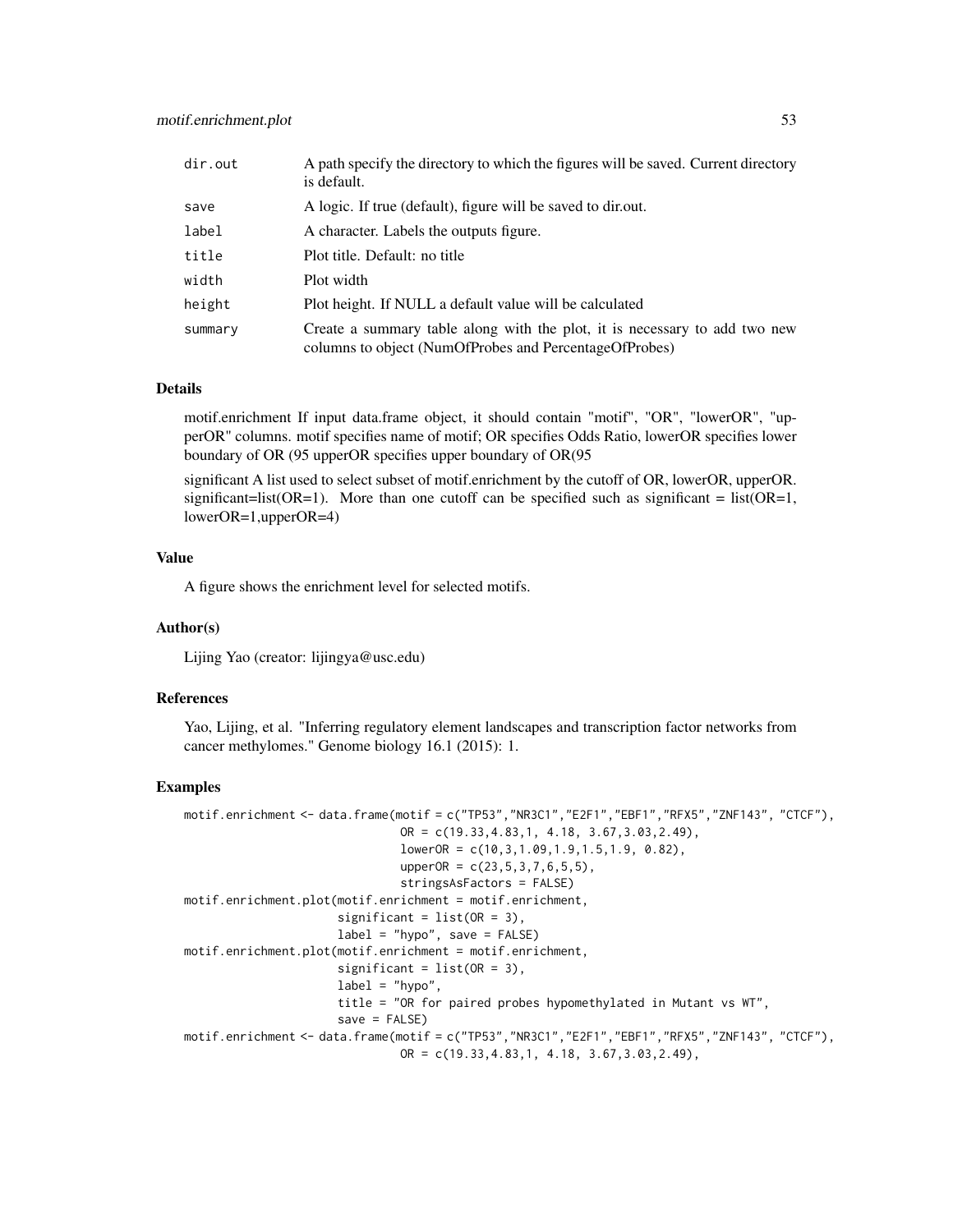```
lowerOR = c(10, 3, 1.09, 1.9, 1.5, 1.5, 0.82),
                                upperOR = c(23, 5, 3, 7, 6, 5, 5),
                                NumOfProbes = c(23,5,3,7,6,5,5),
                              PercentageOfProbes = c(0.23,0.05,0.03,0.07,0.06,0.05,0.05),
                                stringsAsFactors=FALSE)
motif.enrichment.plot(motif.enrichment = motif.enrichment,
                      significant = list(OR = 3),
                      label = "hypo", save = FALSE)
motif.enrichment.plot(motif.enrichment = motif.enrichment,
                      significant = list(OR = 3),
                      label = "hypo",
                      summary = TRUE,
                      title = "OR for paired probes hypomethylated in Mutant vs WT",
                      save = TRUE)
```
preAssociationProbeFiltering *Filtering probes*

#### Description

This function has some filters to the DNA methylation data in each it selects probes to avoid correlations due to non-cancer contamination and for additional stringency.

• Filter 1: We usually call locus unmethylated when the methylation value < 0.3 and methylated when the methylation value  $> 0.3$ . Therefore Meth<sub>\_B</sub> is the percentage of methylation value > K. Basically, this step will make sure we have at least a percentage of beta values lesser than K and n percentage of beta values greater K. For example, if percentage is 5%, the number of samples 100 and K = 0.3, this filter will select probes that we have at least 5 (5% of 100%) samples have beta values  $> 0.3$  and at least 5 samples have beta values  $< 0.3$ . This filter is importante as true promoters and enhancers usually have a pretty low value (of course purity can screw that up). we often see lots of PMD probes across the genome with intermediate values like 0.4. Choosing a value of 0.3 will certainly give some false negatives, but not compared to the number of false positives we thought we might get without this filter.

#### Usage

```
preAssociationProbeFiltering(data, K = 0.3, percentage = 0.05)
```
#### Arguments

| data       | A MultiAssayExperiment with a DNA methylation martrix or a DNA methyla-<br>tion matrix         |
|------------|------------------------------------------------------------------------------------------------|
| K          | Cut off to consider probes as methylated or unmethylated. Default: 0.3                         |
| percentage | The percentage of samples we should have at least considered as methylated and<br>unmethylated |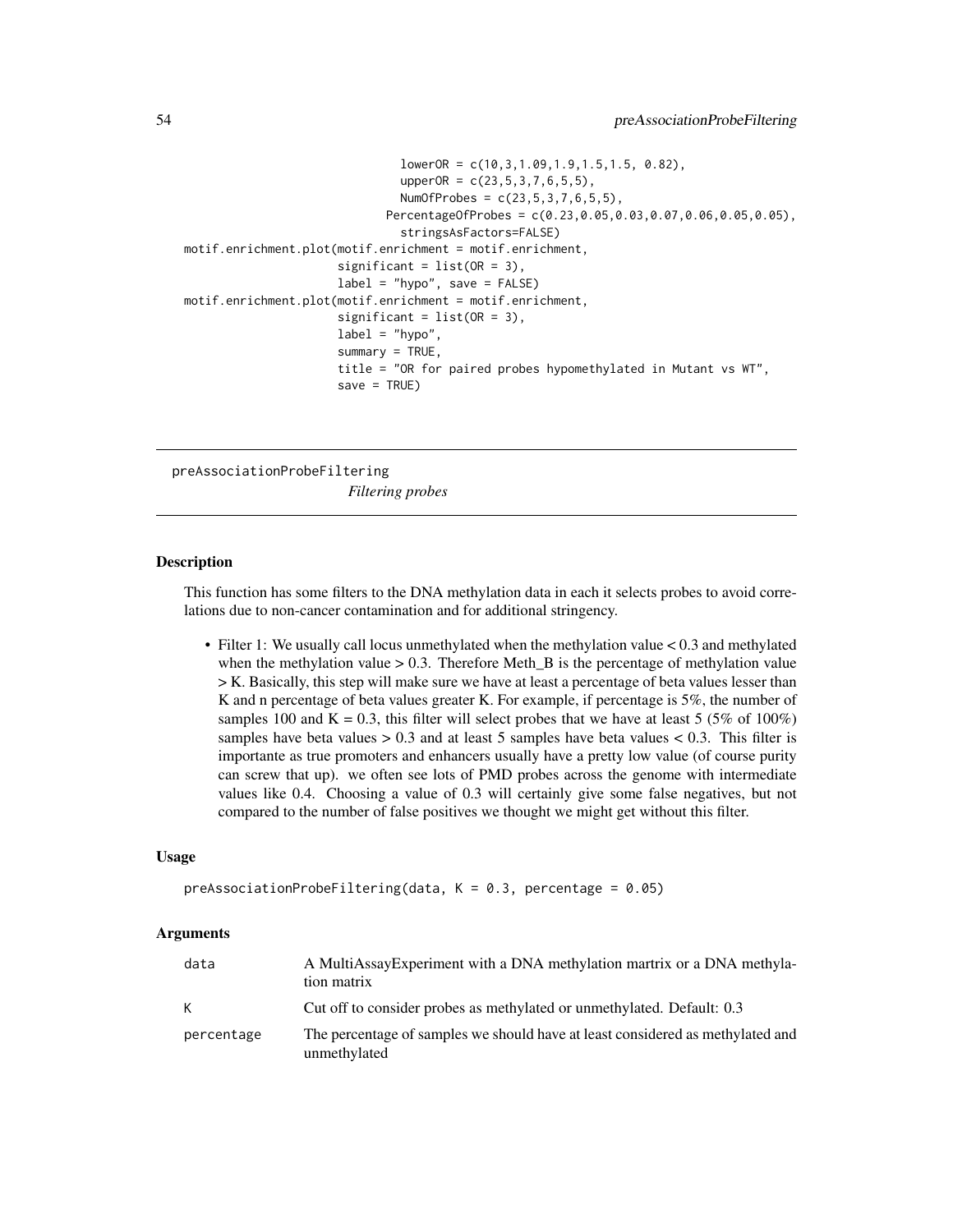#### <span id="page-54-0"></span>promoterMeth 55

#### Value

An object with the same class, but with the probes removed.

# References

Yao, Lijing, et al. "Inferring regulatory element landscapes and transcription factor networks from cancer methylomes." Genome biology 16.1 (2015): 1. Method section (Linking enhancer probes with methylation changes to target genes with expression changes).

#### Examples

```
random.probe \leq runif(100, 0, 1)
bias_l.probe <- runif(100, 0, 0.3)
bias_g.probe <- runif(100, 0.3, 1)
met <- rbind(random.probe,bias_l.probe,bias_g.probe)
met \le- preAssociationProbeFiltering(data = met, K = 0.3, percentage = 0.05)
met <- rbind(random.probe,random.probe,random.probe)
met \leq preAssociationProbeFiltering(met, K = 0.3, percentage = 0.05)
data <- ELMER:::getdata("elmer.data.example") # Get data from ELMER.data
data \leq preAssociationProbeFiltering(data, K = 0.3, percentage = 0.05)
cg24741609 <- runif(100, 0, 1)
cg17468663 <- runif(100, 0, 0.3)
cg14036402 <- runif(100, 0.3, 1)
met <- rbind(cg24741609,cg14036402,cg17468663)
colnames(met) <- paste("sample",1:100)
exp <- met
rownames(exp) <- c("ENSG00000141510","ENSG00000171862","ENSG00000171863")
sample.info <- S4Vectors::DataFrame(primary = paste("sample",1:100),
                                    sample.type = rep(c("Normal", "Tumor"),50))
rownames(sample.info) <- colnames(exp)
mae <- createMAE(exp = exp, met = met, colData = sample.info, genome = "hg38")
mae \leq- preAssociationProbeFiltering(mae, K = 0.3, percentage = 0.05)
```
promoterMeth *promoterMeth to calculate associations of gene expression with DNA methylation at promoter regions*

#### **Description**

promoterMeth is a function to calculate associations of gene expression with DNA methylation at promoter regions.

#### Usage

```
promoterMeth(data, sig.pvalue = 0.01, minSubgroupFrac = 0.4,
            upstream = 200, downstream = 2000, save = TRUE, cores = 1)
```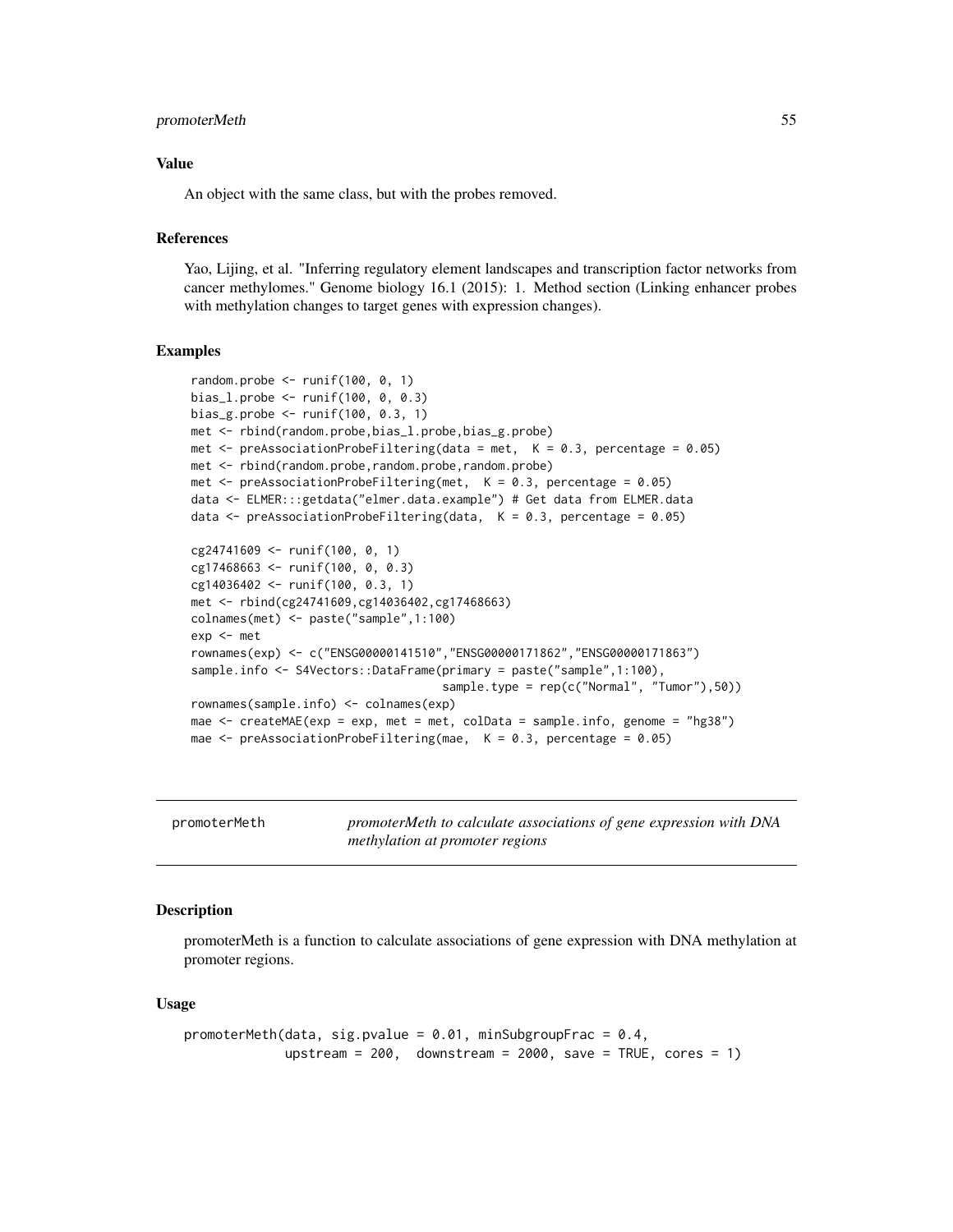# <span id="page-55-0"></span>Arguments

| data            | A Multi Assay Experiment object with DNA methylation and gene expression<br>Summarized Experiment objects                                                                                                                                                                                             |
|-----------------|-------------------------------------------------------------------------------------------------------------------------------------------------------------------------------------------------------------------------------------------------------------------------------------------------------|
| sig.pvalue      | A number specifies significant cutoff for gene silenced by promoter methylation.<br>Default is 0.01. P value is raw P value without adjustment.                                                                                                                                                       |
| minSubgroupFrac |                                                                                                                                                                                                                                                                                                       |
|                 | A number ranging from 0 to 1 specifying the percentage of samples used to<br>create the groups U (unmethylated) and M (methylated) used to link probes to<br>genes. Default is 0.4 (lowest quintile of all samples will be in the U group and<br>the highest quintile of all samples in the M group). |
| upstream        | Number of bp upstream of TSS to consider as promoter region                                                                                                                                                                                                                                           |
| downstream      | Number of bp downstream of TSS to consider as promoter region                                                                                                                                                                                                                                         |
| save            | A logic. If it is true, the result will be saved.                                                                                                                                                                                                                                                     |
| cores           | Number of cores to be used in paralellization. Default 1 (no paralellization)                                                                                                                                                                                                                         |

# Details

promoterMeth

# Value

A data frame contains genes whose expression significantly anti-correlated with promoter methylation.

# Examples

```
## Not run:
 data(elmer.data.example.promoter)
 Gene.promoter <- promoterMeth(mae.promoter)
```
## End(Not run)

render\_report *Build report for TCGA.pipe function*

# Description

Build HTML report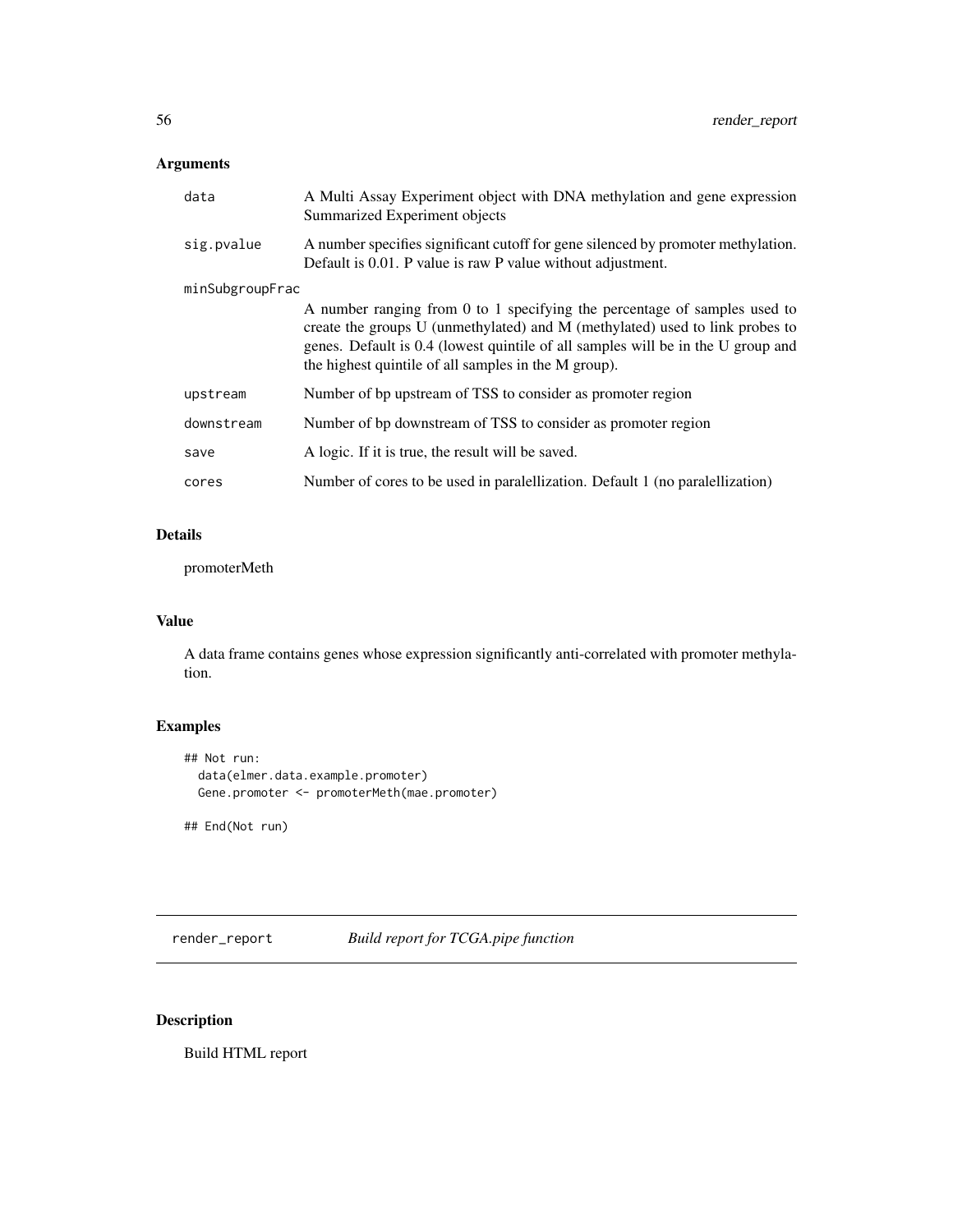render\_report 57

# Usage

```
render_report(
 title = "Report",
 mae.file,
 group.col,
 group1,
 group2,
 direction,
 dir.out,
 genome = "hg38",
 mode = "supervised",minSubgroupFrac = "20%",
 minMethodiff = "0.3",metfdr = "0.01",permu = "10000",
 rawpval = "0.01",pe = "0.01",nprobes = "10",lower.OR = "1.1",out_file = file.path(getwd(), "report.html"),
 funcivar = FALSE
\mathcal{L}
```
# Arguments

| title           | HTML report title                                                  |
|-----------------|--------------------------------------------------------------------|
| mae.file        | Absolute path to the mae used in the analysis (.rda or .rds)       |
| group.col       | Group col                                                          |
| group1          | Group 1                                                            |
| group2          | Group 2                                                            |
| direction       | direction used in the analysis                                     |
| dir.out         | Absolute path to folder with results. dir.out used in the analysis |
| genome          | Genome of reference used in the analysis                           |
| mode            | mode used in the analysis                                          |
| minSubgroupFrac |                                                                    |
|                 | minSubgroupFrac used in the analysis                               |
| minMetdiff      | minMetdiff used in the analysis                                    |
| metfdr          | metfdr used in the analysis                                        |
| permu           | permu used in the analysis                                         |
| rawpval         | rawpval used in the analysis                                       |
| pe              | pe used in the analysis                                            |
| nprobes         | nprobes used in the analysis                                       |
| lower.OR        | lower. OR used in the analysis                                     |
| out_file        | Output file name (i.e report.html)                                 |
| funcivar        | Include funcivar analysis?                                         |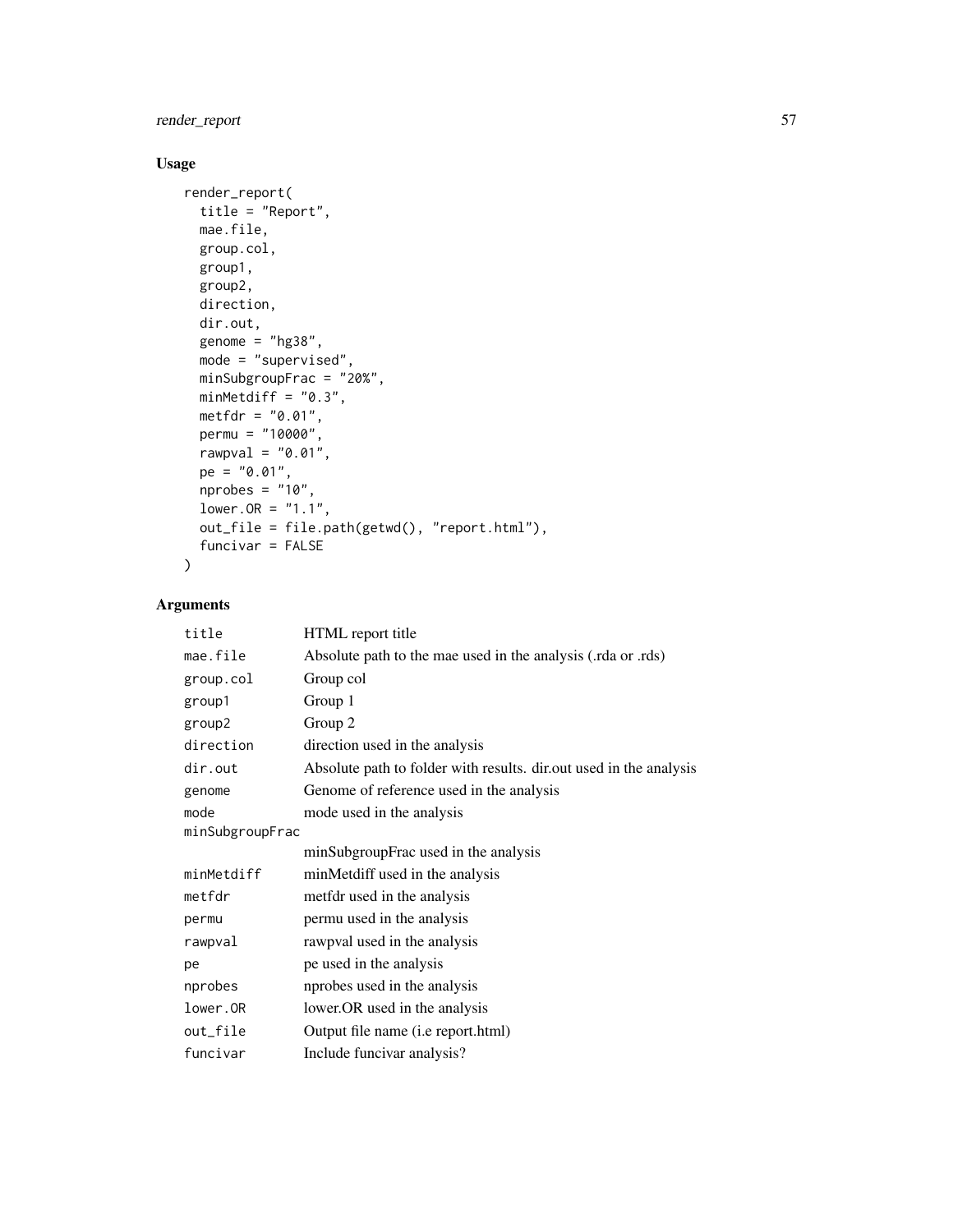58 scatter and the set of the set of the set of the set of the set of the set of the set of the set of the set of the set of the set of the set of the set of the set of the set of the set of the set of the set of the set o

# Examples

```
## Not run:
render_report(
group.col = "TN",group1 = "Turnor",group2 = "Normal",
dir.out = "~/paper_elmer/Result/BRCA/TN_Tumor_vs_Normal/hypo/",
direction = "hypo",
mae.file = "~/paper_elmer/Result/BRCA/BRCA_mae_hg38.rda"
\mathcal{L}
```
## End(Not run)

scatter *scatter*

# Description

scatter

## Usage

```
scatter(
 meth,
 exp,
 legend.title = "Legend",
 category = NULL,
 xlab = NULL,
 ylab = NULL,
 ylim = NULL,
 dots size = 0.9,
 title = NULL,
 correlation = FALSE,
 correlation.text.size = 3,
 color.value = NULL,
 lm_line = FALSE
\mathcal{L}
```
# Arguments

| meth         | A vector of number.                                                  |
|--------------|----------------------------------------------------------------------|
| exp          | A vector of number or matrix with sample in column and gene in rows. |
| legend.title | Plot legend title                                                    |
| category     | A vector of sample labels.                                           |
| xlab         | A character specify the title of x axis.                             |
| ylab         | A character specify the title of y axis.                             |

<span id="page-57-0"></span>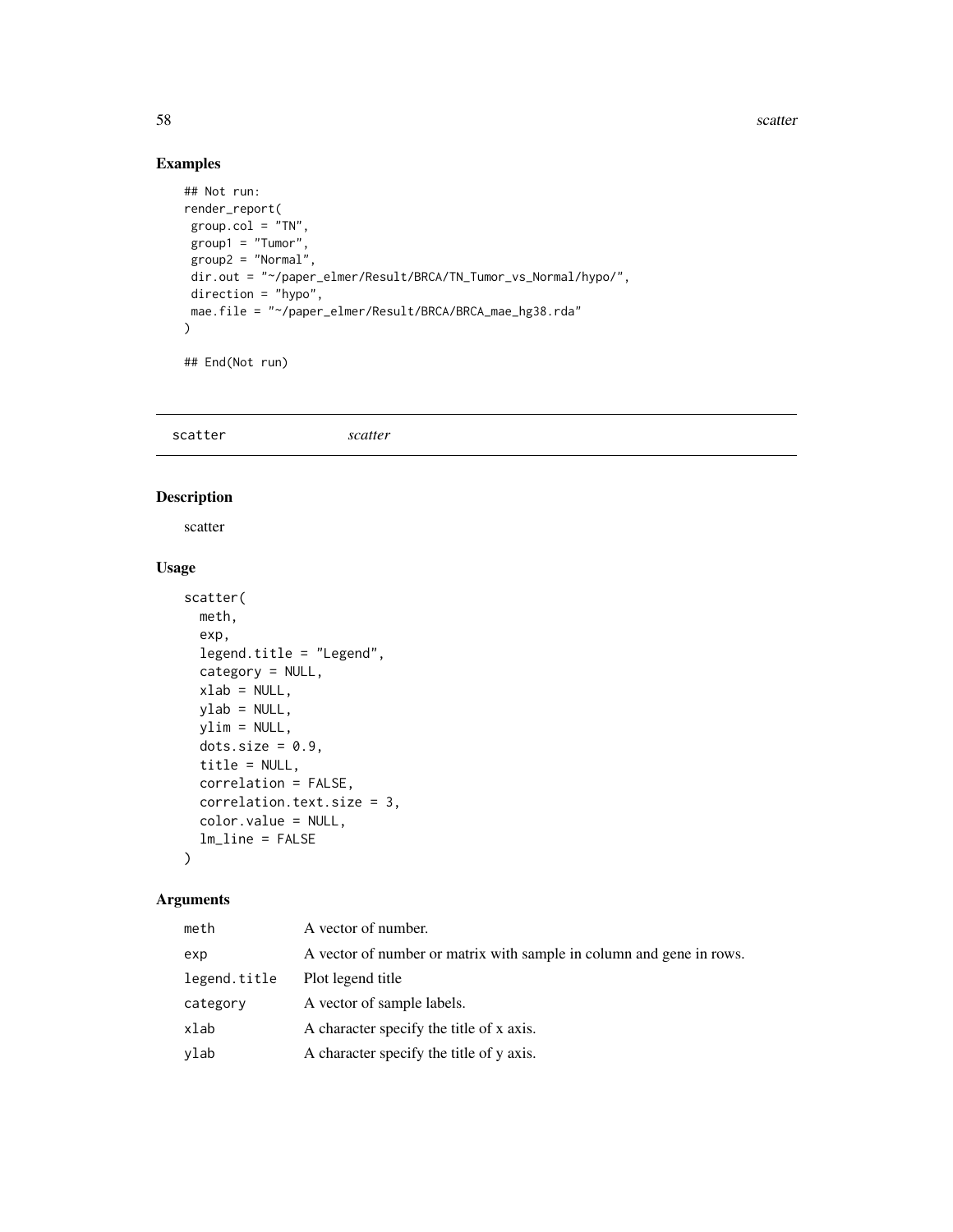# <span id="page-58-0"></span>scatter.plot 59

| vlim                  | y-axis limit i.e. $c(0,25)$                                         |  |
|-----------------------|---------------------------------------------------------------------|--|
| dots.size             | Control dots size                                                   |  |
| title                 | A character specify the figure title.                               |  |
| correlation           | Show spearman correlation values                                    |  |
| correlation.text.size |                                                                     |  |
|                       | Correlation values                                                  |  |
| color.value           | A vector specify the color of each category, such as                |  |
| $lm\_line$            | A logic. If it is TRUE, regression line will be added to the graph. |  |

## Value

A ggplot figure object

scatter.plot *scatter.plot to plot scatter plots between gene expression and DNA methylation.*

#### Description

scatter.plot is a function to plot various scatter plots between gene expression and DNA methylation. When byPair is specified, scatter plot for individual probe-gene pairs will be generated. When byProbe is specified, scatter plots for one probes with nearby 20 gene pairs will be generated. When byTF is specified, scatter plot for TF expression and average DNA methylation at certain motif sites will be generated.

#### Usage

```
scatter.plot(data,
             byPair = list(probe = c(), gene = c()),
             byProbe = list(\text{probe} = c(), numFlankingGenes = 20),
             byTF = list(TF = c(), probe = c()),
             category = NULL,
             ylim = NULL,
             dots size = 0.9,
             correlation = FALSE,
             width = 7,
             height = 6,
             dir.out = "./".save = TRUE, \ldots)
```
## Arguments

data A multiAssayExperiment with DNA methylation and Gene Expression data. See [createMAE](#page-7-0) function.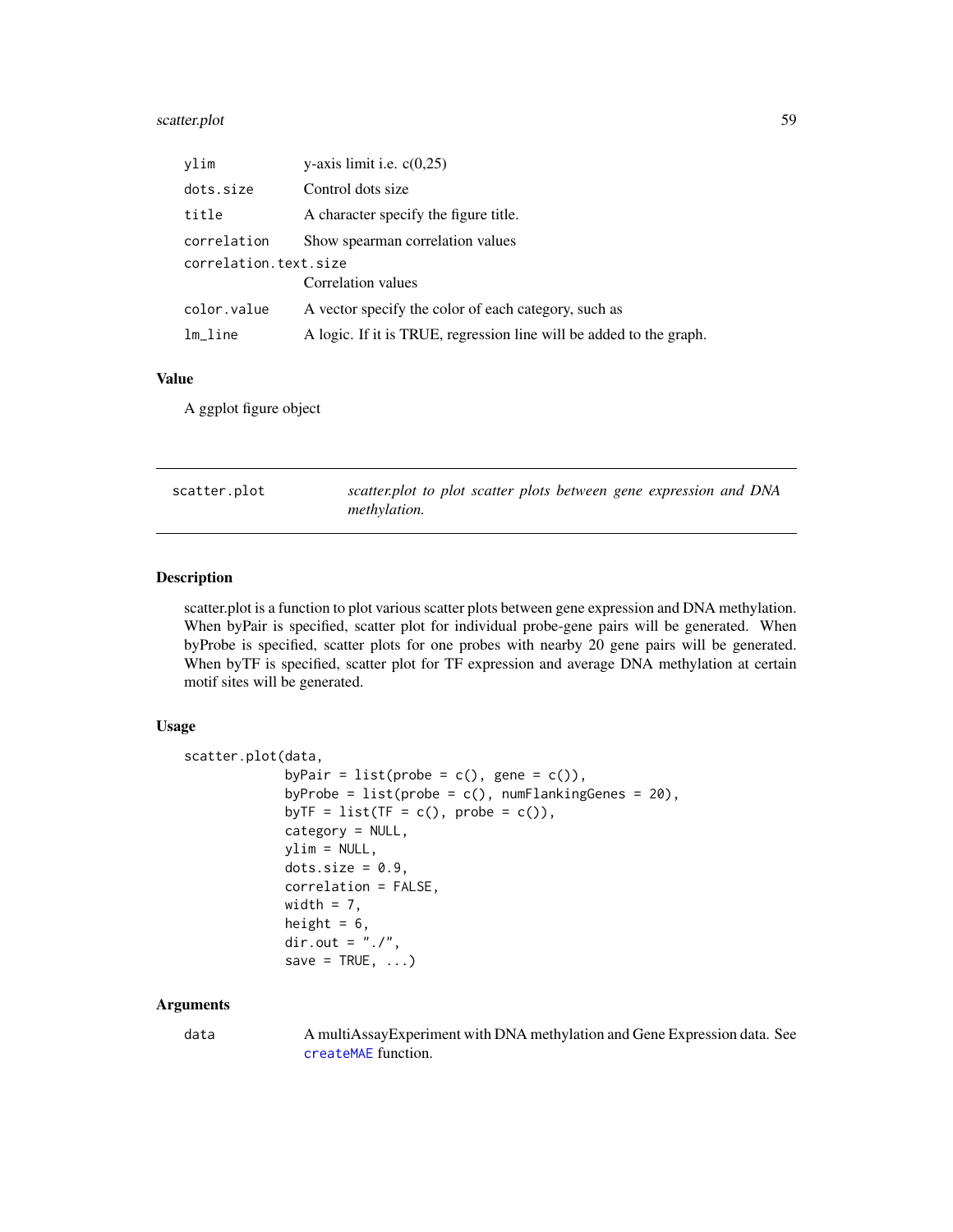| byPair      | A list: byPair =list(probe= $c$ (),gene= $c$ ()); probe contains a vector of probes'<br>name and gene contains a vector of gene ID. The length of probe should be<br>the same with length of gene. Output see numFlankingGenes                  |
|-------------|-------------------------------------------------------------------------------------------------------------------------------------------------------------------------------------------------------------------------------------------------|
| byProbe     | A list by Probe = list(probe= $c$ (), geneNum=20); probe contains a vector of probes' name<br>and geneNum specify the number of gene near the probes will ploted. 20 is de-<br>fault for numFlankingGenes Output see detail.                    |
| byTF        | A list by $TF = list(TF = c()$ , probe=c()); $TF$ contains a vector of $TF$ 's symbol and<br>probe contains the a vector of probes' name. Output see detail.                                                                                    |
| category    | A vector labels subtype of samples or a character which is the column name in<br>the colData(data) in the multiAssayExperiment object. Once specified, samples<br>will label different color. The color can be customized by using color value. |
| ylim        | y-axis limit i.e. $c(0,25)$                                                                                                                                                                                                                     |
| dots.size   | Control dots size                                                                                                                                                                                                                               |
| correlation | Add pearson correlation values to the plot                                                                                                                                                                                                      |
| width       | PDF width                                                                                                                                                                                                                                       |
| height      | PDF height                                                                                                                                                                                                                                      |
| dir.out     | A path specify the directory to which the figures will be saved. Current directory<br>is default.                                                                                                                                               |
| save        | A logic. If true, figure will be saved to dir.out.                                                                                                                                                                                              |
| $\cdots$    | color.value, lm_line in scatter function                                                                                                                                                                                                        |
|             |                                                                                                                                                                                                                                                 |

# Details

byPair The output will be scatter plot for individual pairs.

byProbe The output will be scatter plot for the probe and nearby genes.

byTF The output will be scatter plot for the TFs and the average DNA methylation at the probes set specified in byTF list.

## Value

Scatter plots.

## Author(s)

Lijing Yao (maintainer: lijingya@usc.edu)

#### Examples

```
data <- ELMER:::getdata("elmer.data.example")
scatter.plot(data,
           byProbe=list(probe=c("cg19403323"),numFlankingGenes=20),
           category="definition", save=FALSE)
scatter.plot(data,byProbe=list(probe=c("cg19403323"),numFlankingGenes=20),
           category="definition", save=TRUE) ## save to pdf
# b. generate one probe-gene pair
scatter.plot(data,byPair=list(probe=c("cg19403323"),gene=c("ENSG00000143322")),
            category="definition", save=FALSE,lm_line=TRUE)
```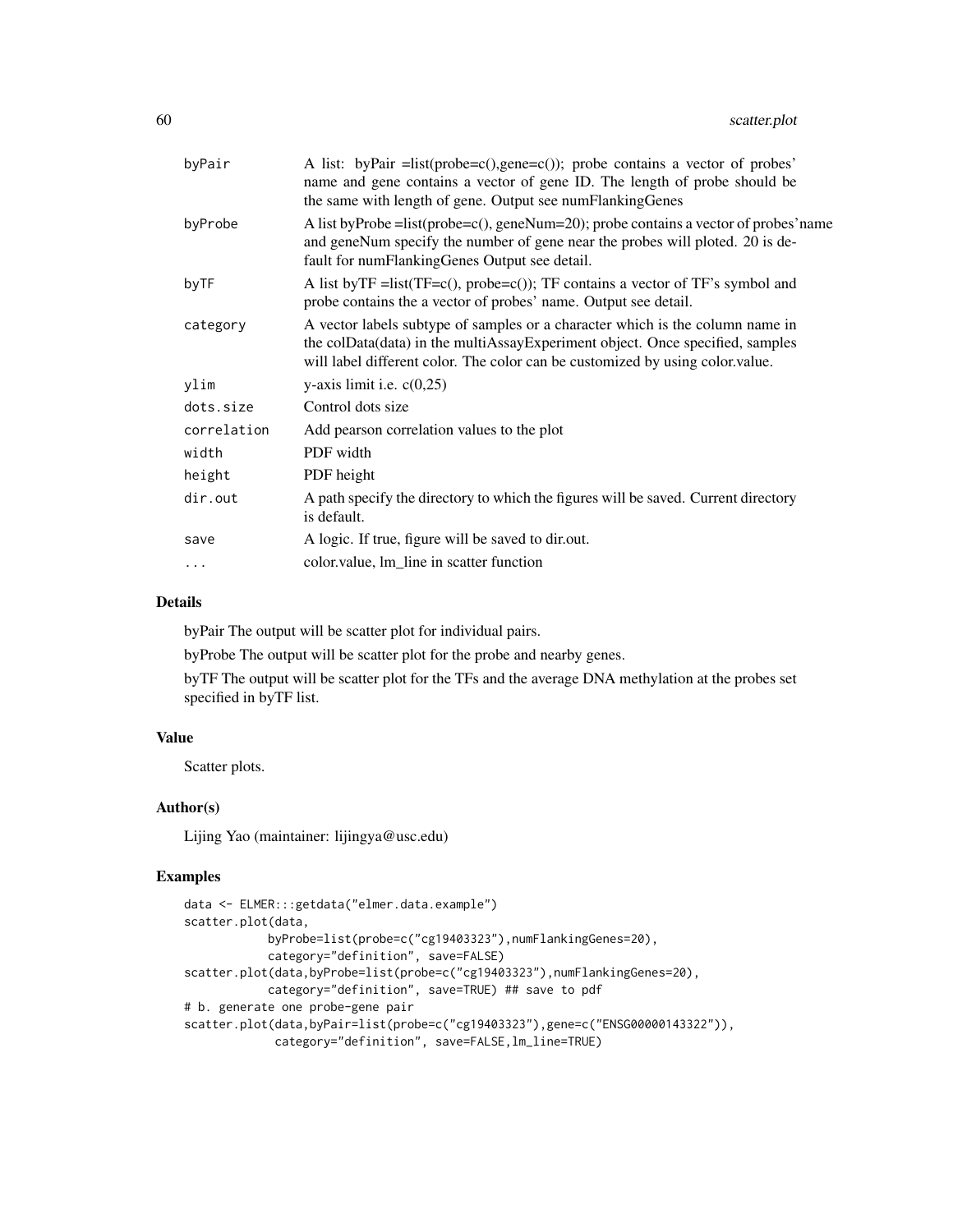<span id="page-60-0"></span>

# Description

schematic.plot is a function to plot schematic plots showing the locations of genes and probes.

# Usage

```
schematic.plot(data,
               group.col = NULL,
               group1 = NULL,group2 = NULL,pair,
               byProbe,
               byGeneID,
               byCoordinate=list(chr=c(), start=c(), end=c()),
               statehub.tracks,
               dir.out="./",
               save=TRUE,...)
```
# Arguments

| data            | A Multi Assay Experiment object with DNA methylation and gene expression<br>Summarized Experiment objects                                                                                              |  |
|-----------------|--------------------------------------------------------------------------------------------------------------------------------------------------------------------------------------------------------|--|
| group.col       | A column defining the groups of the sample. You can view the available columns<br>using: colnames(MultiAssayExperiment::colData(data)).                                                                |  |
| group1          | A group from group.col. ELMER will run group1 vs group2. That means, if<br>direction is hyper, get probes hypermethylated in group 1 compared to group 2.                                              |  |
| group2          | A group from group.col. ELMER will run group1 vs group2. That means, if<br>direction is hyper, get probes hypermethylated in group 1 compared to group<br>2.#' @param byProbe A vector of probe names. |  |
| pair            | A data frame with three columns: Probe, Gene ID (Ensemble gene ID) and Pe<br>(empirical p-value). This is the ouput of get pair function.                                                              |  |
| byProbe         | A vector of probe names                                                                                                                                                                                |  |
| byGeneID        | A vector of gene ID                                                                                                                                                                                    |  |
| byCoordinate    | A list contains chr, start and end. by Coordinate=list(chr=c(),start=c(),end=c()).                                                                                                                     |  |
| statehub.tracks |                                                                                                                                                                                                        |  |
|                 | Relative path to a state hub track.                                                                                                                                                                    |  |
| dir.out         | A path specify the directory for outputs. Default is current directory                                                                                                                                 |  |
| save            | A logic. If true, figures will be saved to dir.out.                                                                                                                                                    |  |
| $\cdots$        | Parameters for GetNearGenes                                                                                                                                                                            |  |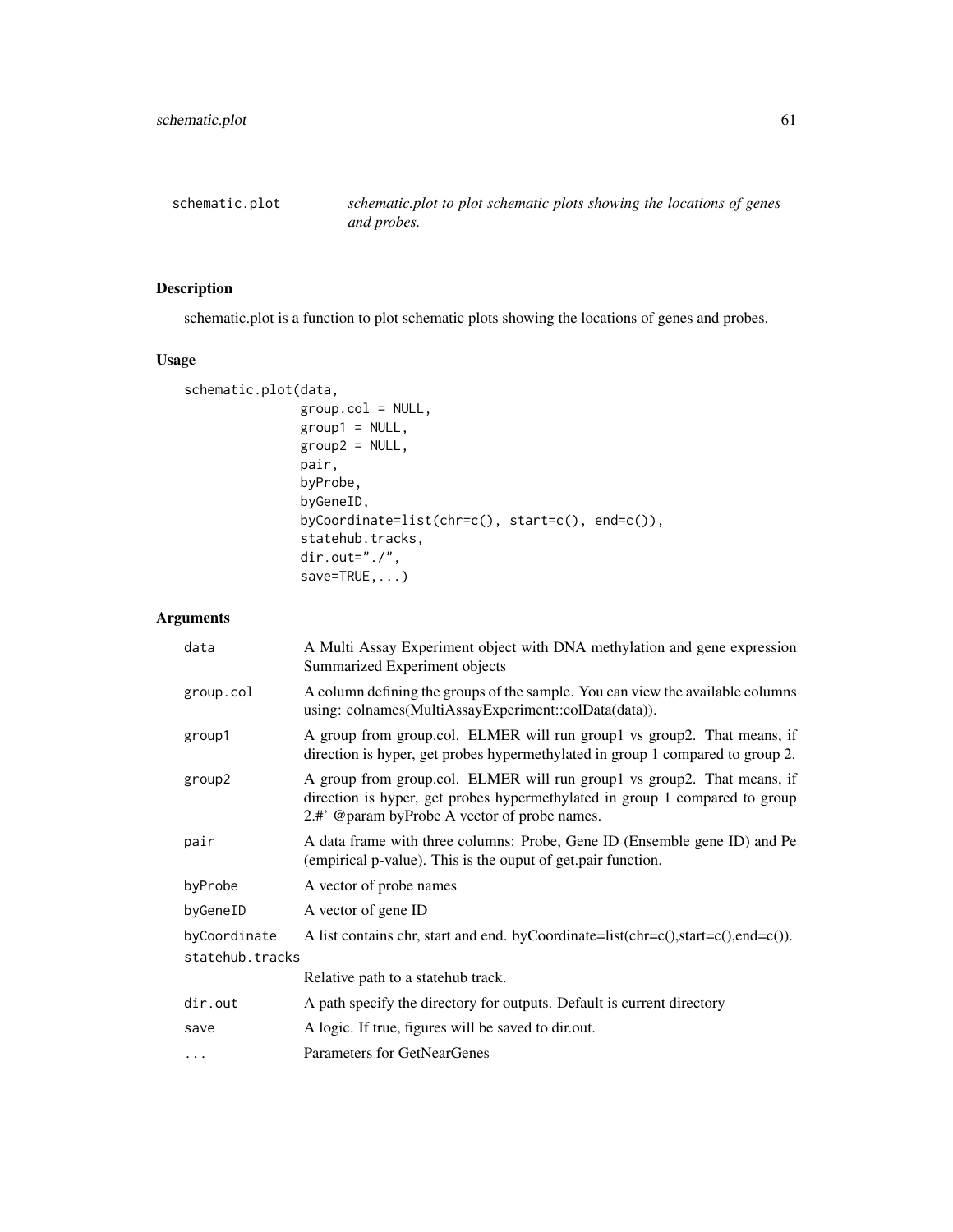#### Details

byProbes: When a vector of probes' name are provided, function will produce schematic plots for each individual probes. The schematic plot contains probe, nearby 20 (or the number of gene user specified.) genes and the significantly linked gene to the probe.

byGene: When a vector of gene ID are provided, function will produce schematic plots for each individual genes. The schematic plot contains the gene and all the significantly linked probes.

byCoordinate: When a genomic coordinate is provided, function will produce a schematic plot for this coordinate. The schematic plot contains all genes and significantly linked probes in the range and the significant links.

#### Examples

```
data <- ELMER:::getdata("elmer.data.example")
pair <- data.frame(Probe = c("cg19403323","cg19403323", "cg26403223"),
                  GeneID = c("ENSG00000196878", "ENSG00000009790", "ENSG00000009790" ),
                   Symbol = c("TRAF3IP3","LAMB3","LAMB3"),
                   Raw.p =c(0.001,0.00001,0.001),
                   Pe = c(0.001,0.00001,0.001))
schematic.plot(data,
               group.col = "definition",
               group1 = "Primary solid Tumor",
               group2 = "Solid Tissue Normal",
               pair = pair,
               byProbe = "cg19403323")
schematic.plot(data,
               group.col = "definition",
               group1 = "Primary solid Tumor",
               group2 = "Solid Tissue Normal",
               pair = pair,
               byGeneID = "ENSG00000009790")
schematic.plot(data,
               group.col = "definition",
               group1 = "Primary solid Tumor",
               group2 = "Solid Tissue Normal",
               pair = pair,
               byCoordinate = list(chr="chr1", start = 209000000, end = 209960000))
## Not run:
   schematic.plot(data,
                  group.col = "definition",
                  group1 = "Primary solid Tumor",
                  group2 = "Solid Tissue Normal",
                  pair = pair,
                  byProbe = "cg19403323",
                  statehub.tracks = "hg38/ENCODE/mcf-7.16mark.segmentation.bed")
```
## End(Not run)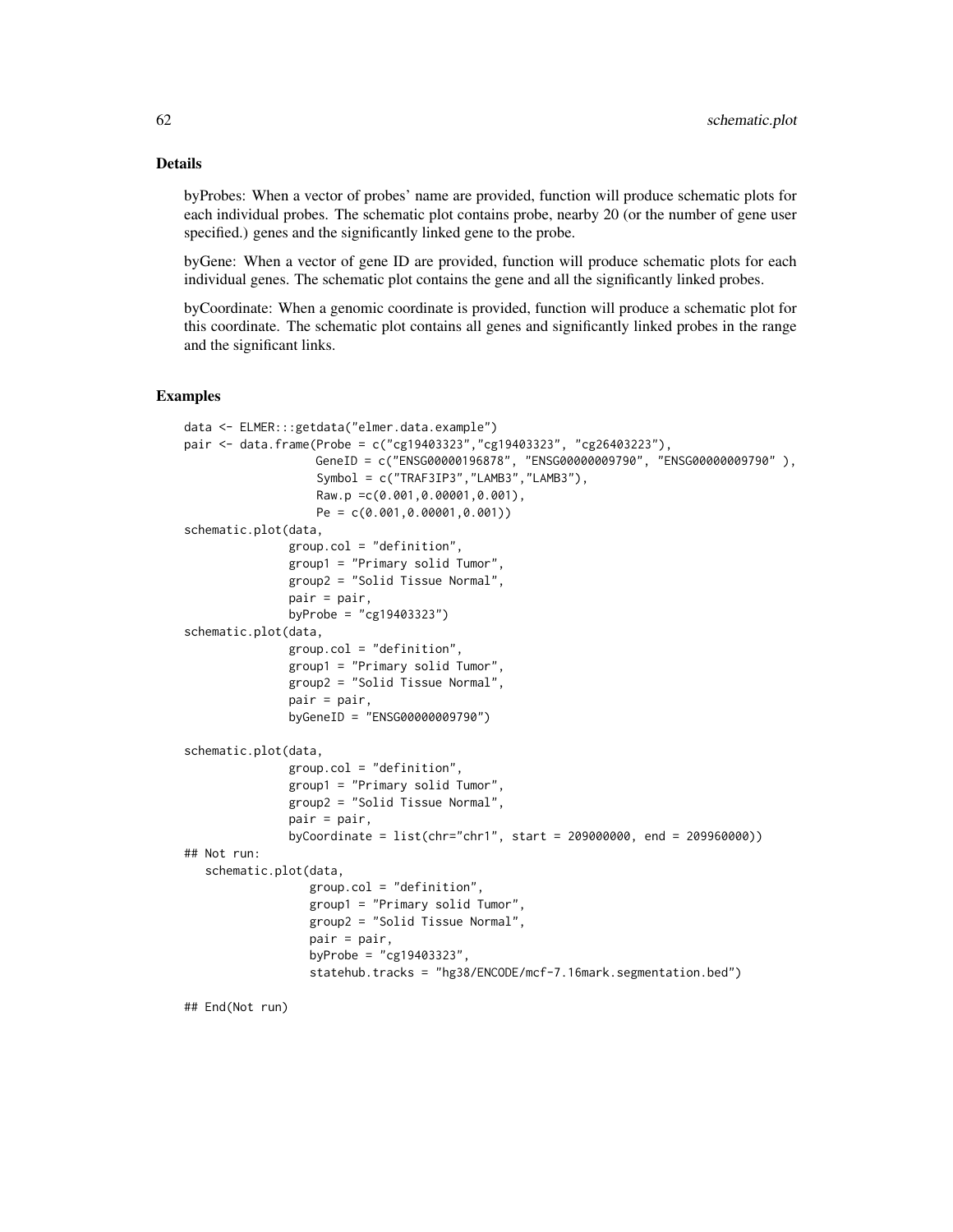<span id="page-62-0"></span>Stat.diff.meth *Stat.diff.meth*

# Description

Stat.diff.meth

# Usage

```
Stat.diff.meth(
 meth,
 groups,
 group1,
 group2,
 test = t.test,
 min.samples = 5,
 percentage = 0.2,
 Top.m = NULL)
```
# Arguments

| meth        | A matrix contain DNA methylation data.                                                                                                                                                             |
|-------------|----------------------------------------------------------------------------------------------------------------------------------------------------------------------------------------------------|
| groups      | A vector of category of samples.                                                                                                                                                                   |
| group1      | Group 1 label in groups vector                                                                                                                                                                     |
| group2      | Group 2 label in groups vector                                                                                                                                                                     |
| test        | A function specify which statistic test will be used.                                                                                                                                              |
| min.samples | Minimun number of samples to use in the analysis. Default 5. If you have 10<br>samples in one group, percentage is 0.2 this will give 2 samples in the lower<br>quintile, but then 5 will be used. |
| percentage  | A number specify the percentage of normal and tumor samples used in the test.                                                                                                                      |
| Top.m       | A logic. If to identify hypomethylated probe Top.m should be FALSE. hyper-<br>methylated probe is TRUE.                                                                                            |

# Value

Statistic test results to identify differentially methylated probes.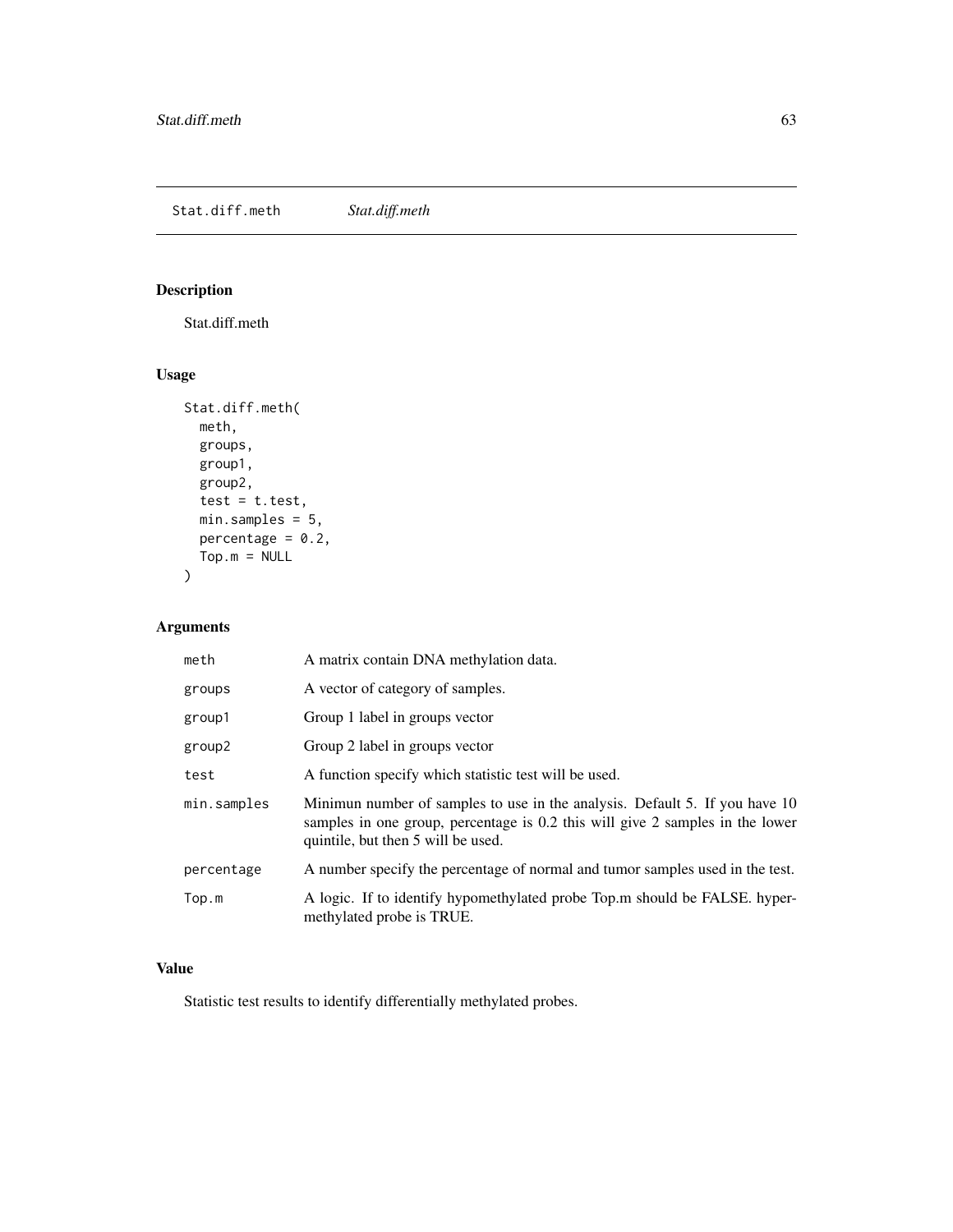<span id="page-63-0"></span>Stat.nonpara *U test (non parameter test) for permutation. This is one probe vs nearby gene which is good for computing each probes for nearby genes.*

# Description

U test (non parameter test) for permutation. This is one probe vs nearby gene which is good for computing each probes for nearby genes.

# Usage

```
Stat.nonpara(
  Probe,
  NearGenes,
  Top = NULL,
  correlation = "negative",
  unmethy = NULL,
  methyl = NULL,Meths = Meths,
  Express = Exps\mathcal{L}
```
# Arguments

| Probe       | A character of name of Probe in array.                                                                                                                                                                                   |
|-------------|--------------------------------------------------------------------------------------------------------------------------------------------------------------------------------------------------------------------------|
| NearGenes   | A list of nearby gene for each probe which is output of GetNearGenes function.                                                                                                                                           |
| Top         | A number determines the percentage of top methylated/unmethylated samples.<br>Only used if unmethy and methy are not set.                                                                                                |
| correlation | Type of correlation to evaluate (negative or positive). Negative (default) checks<br>if hypomethylated region has a upregulated target gene. Positive checks if region<br>hypermethylated has a upregulated target gene. |
| unmethy     | Index of U (unmethylated) group.                                                                                                                                                                                         |
| methy       | Index of M (methylated) group.                                                                                                                                                                                           |
| Meths       | A matrix contains methylation for each probe (row) and each sample (column).                                                                                                                                             |
| Exps        | A matrix contains Expression for each gene (row) and each sample (column).                                                                                                                                               |

# Value

U test results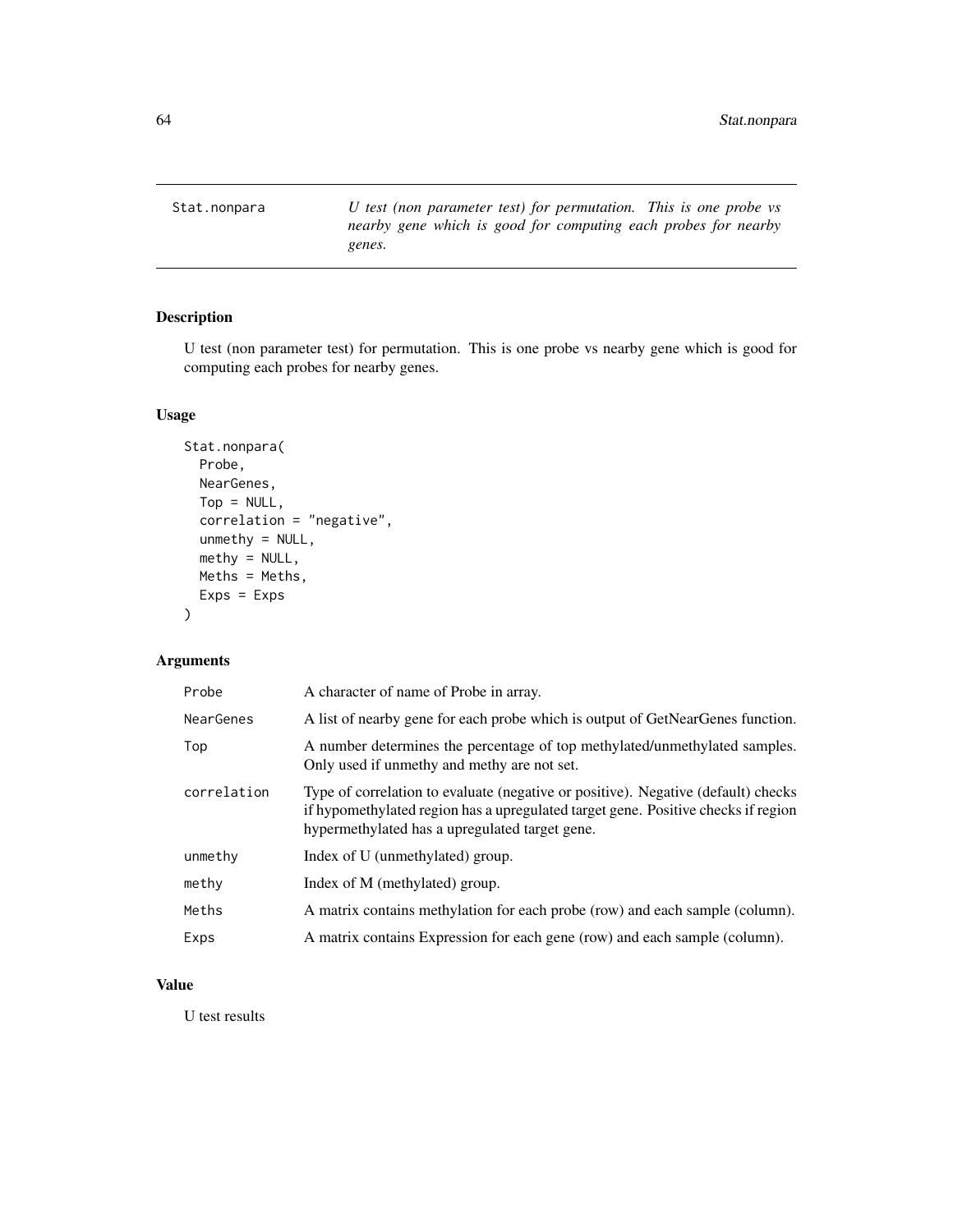# <span id="page-64-0"></span>Description

Stat.nonpara.permu

# Usage

```
Stat.nonpara.permu(
 Probe,
 Gene,
 Top = 0.2,correlation = "negative",
 unmethy = NULL,
 methy = NULL,
 Meths = Meths,
 Exps = Exps)
```
# Arguments

| Probe       | A character of name of Probe in array.                                                                                                                                                                                   |
|-------------|--------------------------------------------------------------------------------------------------------------------------------------------------------------------------------------------------------------------------|
| Gene        | A vector of gene ID.                                                                                                                                                                                                     |
| Top         | A number determines the percentage of top methylated/unmethylated samples.<br>Only used if unmethy and methy are not set.                                                                                                |
| correlation | Type of correlation to evaluate (negative or positive). Negative (default) checks<br>if hypomethylated region has a upregulated target gene. Positive checks if region<br>hypermethylated has a upregulated target gene. |
| unmethy     | Index of U (unmethylated) group.                                                                                                                                                                                         |
| methy       | Index of M (methylated) group.                                                                                                                                                                                           |
| Meths       | A matrix contains methylation for each probe (row) and each sample (column).                                                                                                                                             |
| Exps        | A matrix contains Expression for each gene (row) and each sample (column).                                                                                                                                               |

# Value

U test results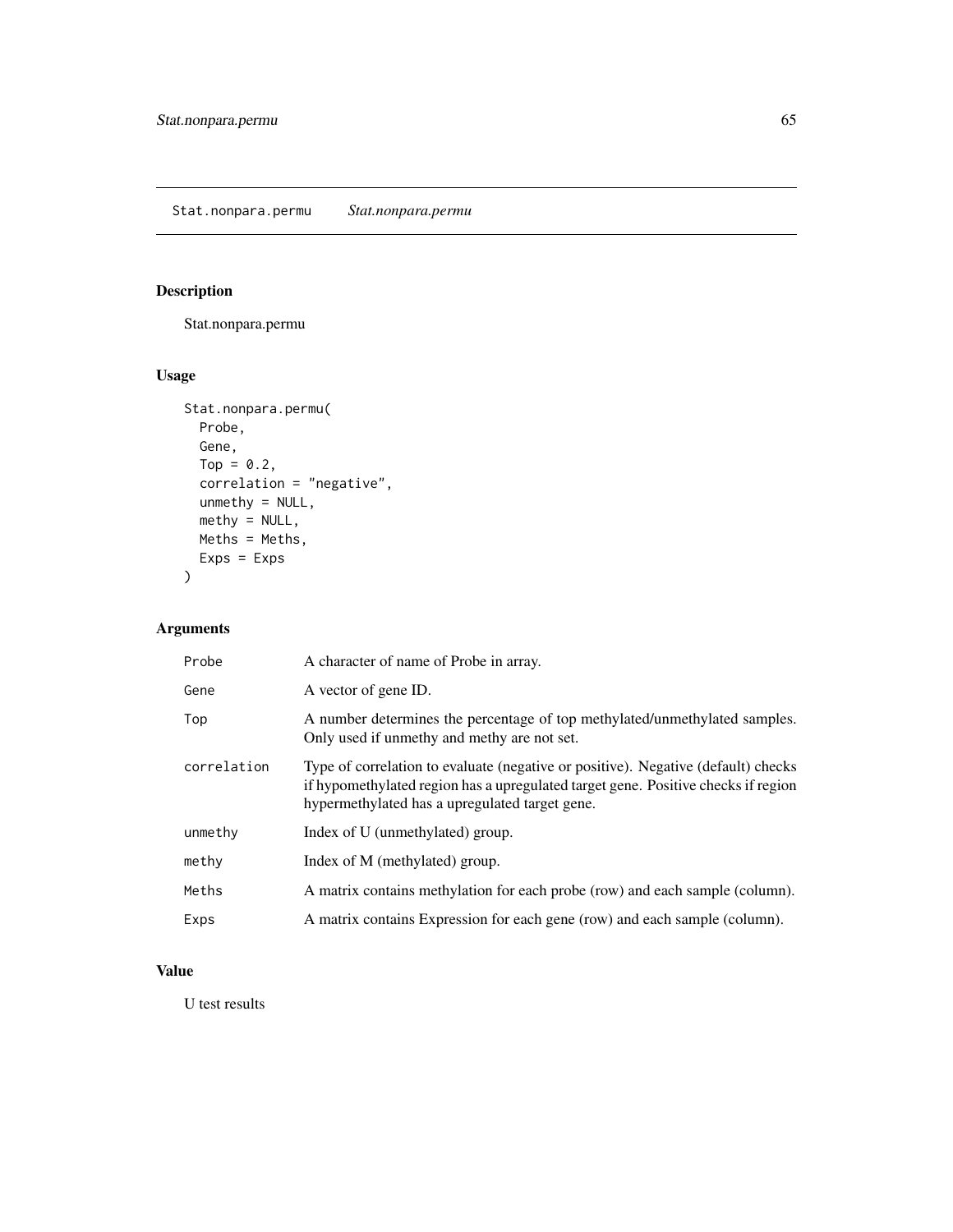<span id="page-65-0"></span>

#### Description

This function uses ELMER analysis results and summarizes the MR TF identified in each analysis

## Usage

summarizeTF(files = NULL, path = NULL, classification = "family", top = FALSE)

# Arguments

| files | Output of get.pairs function: dataframe or file path                                                                    |
|-------|-------------------------------------------------------------------------------------------------------------------------|
| path  | Directory path with the ELMER results. Files with the following pattern will be<br>selected TF.*with.motif.summary.csv. |
|       | classification Consider subfamily or family classifications                                                             |
| top   | Get only the top potential (default) or all potentials                                                                  |

TCGA.pipe *ELMER analysis pipeline for TCGA data.*

#### Description

ELMER analysis pipeline for TCGA data. This pipeline combine every steps of ELMER analyses: get.feature.probe, get.diff.meth, get.pair, get.permu, get.enriched.motif and get.TFs. Every steps' results are saved.

#### Usage

```
TCGA.pipe(
 disease,
  genome = "hg38",
 analysis = "all",
 wd = getwd(),
 cores = 1,
 mode = "unsupervised",
 Data = NULL,
  diff.dim = "hypo",genes = NULL,
 mutant_variant_classification = c("Frame_Shift_Del", "Frame_Shift_Ins",
    "Missense_Mutation", "Nonsense_Mutation", "Splice_Site", "In_Frame_Del",
    "In_Frame_Ins", "Translation_Start_Site", "Nonstop_Mutation"),
  group.col = "TN",
```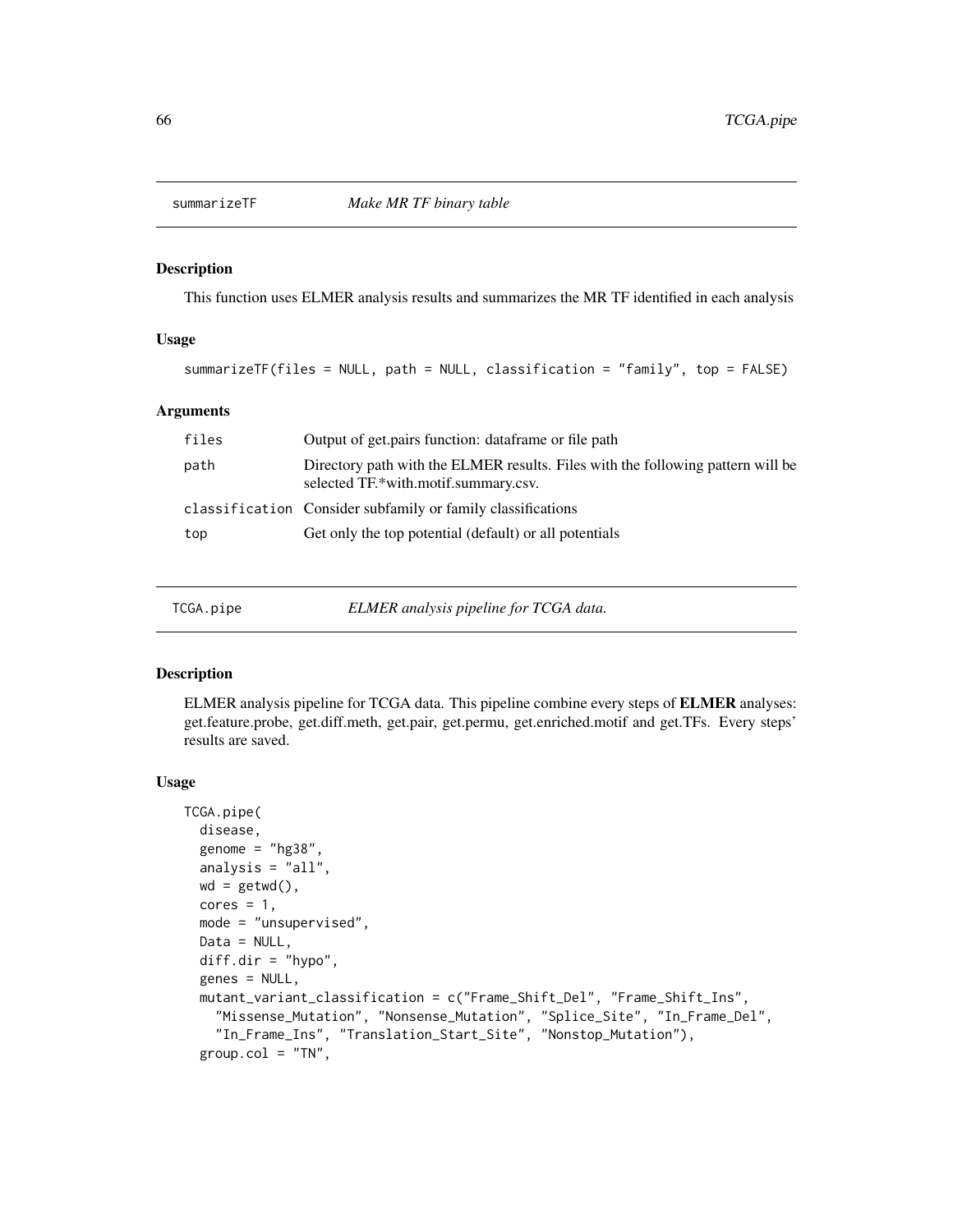# TCGA.pipe 67

```
group1 = "Tumor",
   group2 = "Normal",
  ...
\mathcal{L}
```
# Arguments

| disease                       | TCGA short form disease name such as COAD                                                                                                                                                                                                                                                 |
|-------------------------------|-------------------------------------------------------------------------------------------------------------------------------------------------------------------------------------------------------------------------------------------------------------------------------------------|
| genome                        | Data aligned against which genome of reference. Options: "hg19", "hg38" (de-<br>fault)                                                                                                                                                                                                    |
| analysis                      | A vector of characters listing the analysis need to be done. Analysis can be<br>"download","distal.probes","diffMeth","pair","motif","TF.search". Default is "all"<br>meaning all the analysis will be processed.                                                                         |
| wd                            | A path shows working directory. Default is "./"                                                                                                                                                                                                                                           |
| cores                         | A interger which defines number of core to be used in parallel process. Default<br>is 1: don't use parallel process.                                                                                                                                                                      |
| mode                          | This option will automatically set the percentage of samples to be used in the<br>analysis. Options: "supervised" (use 100% of samples) or "unsupervised" (use<br>20% of samples).                                                                                                        |
| Data                          | A path shows the folder containing DNA methylation, expression and clinic data                                                                                                                                                                                                            |
| diff.dir                      | A character can be "hypo" or "hyper", showing dirction DNA methylation changes.<br>If it is "hypo", get.diff.meth function will identify all significantly hypomethy-<br>lated CpG sites; If "hyper", get.diff.meth function will identify all significantly<br>hypermethylated CpG sites |
| genes                         | List of genes for which mutations will be verified. A column in the MAE with<br>the name of the gene will be created with two groups WT (tumor samples with-<br>out mutation), MUT (tumor samples w/ mutation), NA (not tumor samples)                                                    |
| mutant_variant_classification |                                                                                                                                                                                                                                                                                           |
|                               | List of TCGA variant classification from MAF files to consider a samples mu-<br>tant. Only used when argument gene is set.                                                                                                                                                                |
| group.col                     | A column defining the groups of the sample. You can view the available columns<br>using: colnames(MultiAssayExperiment::colData(data)).                                                                                                                                                   |
| group1                        | A group from group.col. ELMER will run group1 vs group2. That means, if<br>direction is hyper, get probes hypermethylated in group 1 compared to group 2.                                                                                                                                 |
| group2                        | A group from group.col. ELMER will run group1 vs group2. That means, if<br>direction is hyper, get probes hypermethylated in group 1 compared to group 2.                                                                                                                                 |
| $\ddotsc$                     | A list of parameters for functions: GetNearGenes, get.feature.probe, get.diff.meth,<br>get.pair                                                                                                                                                                                           |

# Value

Different analysis results.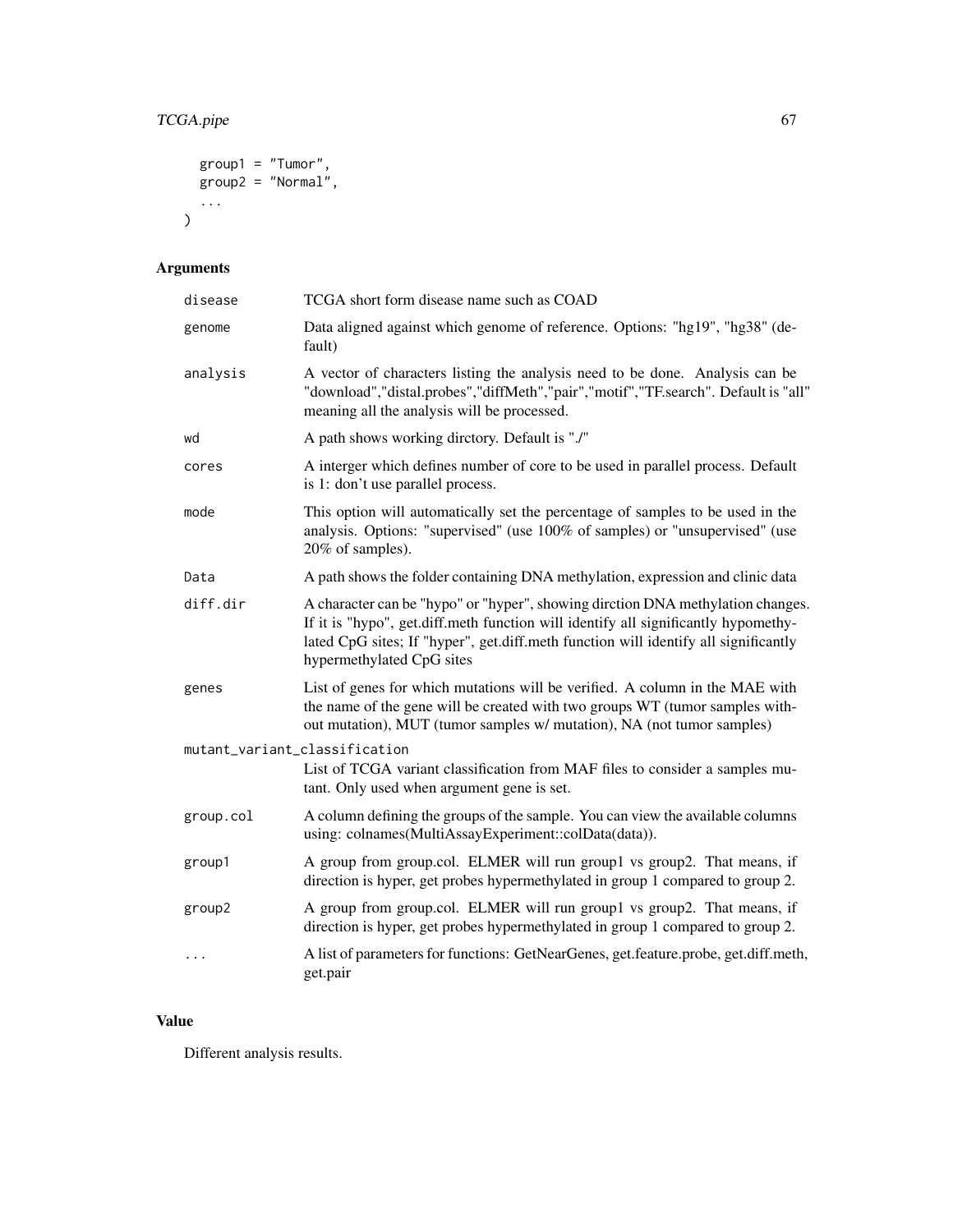## Examples

```
data <- ELMER:::getdata("elmer.data.example")
 TCGA.pipe(
   disease = "LUSC",
   data = data,
   analysis = c("diffMeth","pair", "motif","TF.search"),
   mode = "supervised",
   group.col = "definition",
   group1 = "Primary solid Tumor",
   group2 = "Solid Tissue Normal",
   diff.dir = c("hypo"),
   dir.out = "pipe",
   sig.dif = 0.0001,
   pvalue = 1.0,
   min.incidence = 0,
   lower.OR = 0.0)
## Not run:
 distal.probe <- TCGA.pipe(disease = "LUSC", analysis="distal.enhancer", wd="~/")
 TCGA.pipe(disease = "LUSC",analysis = "all", genome = "hg19", cores = 1, permu.size=300, Pe=0.01)
 projects <- TCGAbiolinks:::getGDCprojects()$project_id
 projects <- gsub("TCGA-","",projects[grepl('^TCGA',projects,perl=TRUE)])
 for(proj in projects) TCGA.pipe(disease = proj,analysis = "download")
 plyr::alply(sort(projects),1,function(proj) {
      tryCatch({
        print(proj);
        TCGA.pipe(disease = proj, analysis = c("createMAE"))}, .progress = "text")
 plyr::alply(sort(projects),1,function(proj) {
   tryCatch({
     print(proj);
     TCGA.pipe(disease = proj,
                analysis = c("diffMeth","pair", "motif","TF.search"))})
 }, .progress = "text")
 # Evaluation mutation
 TCGA.pipe(disease = "LUSC",analysis = "createMAE",gene = "NFE2L2")
 TCGA.pipe(
    disease = "LUSC",analysis = c("diffMeth","pair", "motif","TF.search"),
    mode = "supervised",
    group.col = "NFE2L2", group1 = "Mutant", group2 = "WT",diff.dim = c("hypo"),
    dir.out = "LUSC_NFE2L2_MutvsWT"
  )
## End(Not run)
```
TF.rank.plot *TF.rank.plot to plot the scores (-log10(P value)) which assess the correlation between TF expression and average DNA methylation at motif sites.*

<span id="page-67-0"></span>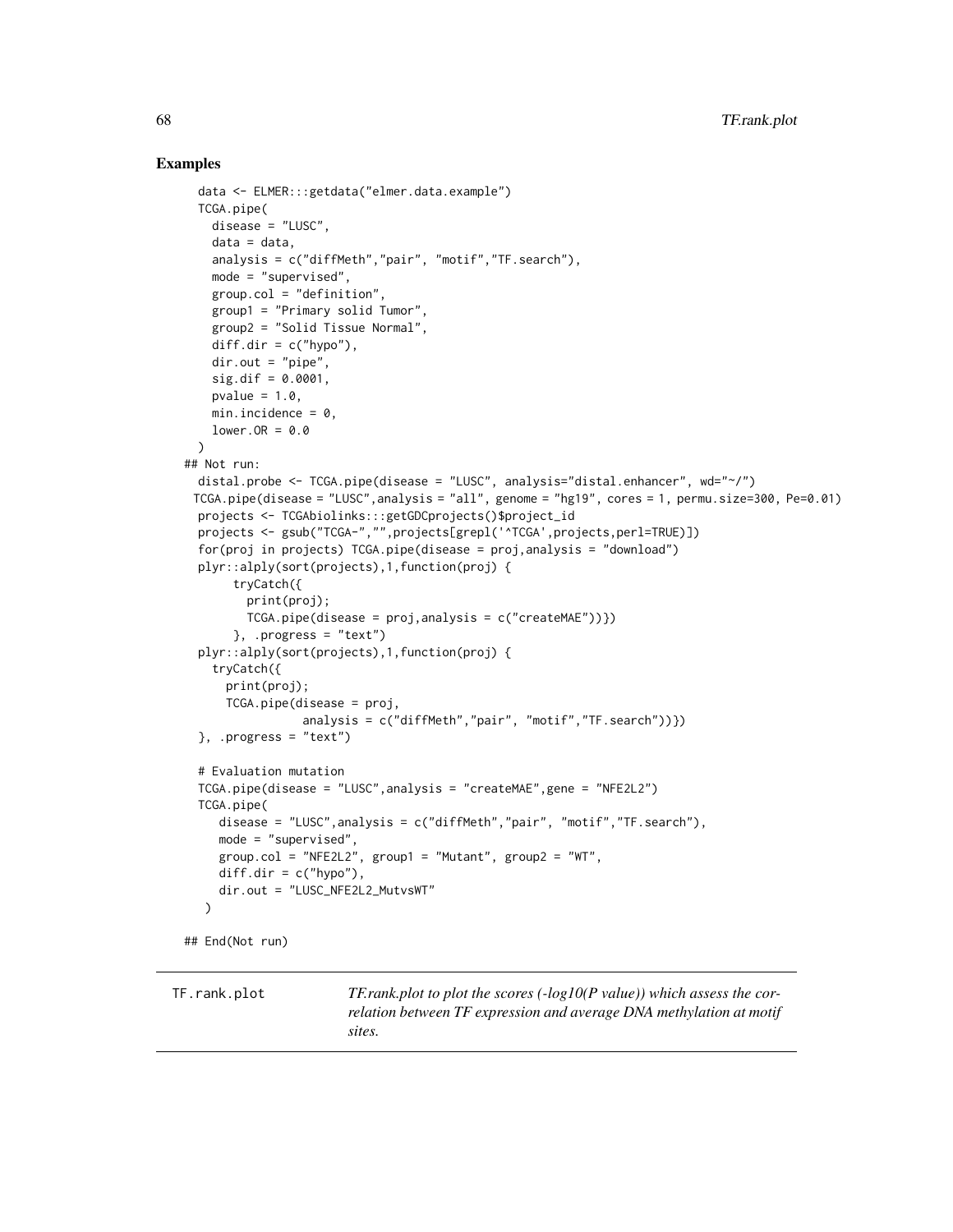# TF.rank.plot 69

#### Description

TF.rank.plot is a function to plot the scores  $(-log10(P value))$  which assess the correlation between TF expression and average DNA methylation at motif sites. The the motif relevant TF and top3 TFs will be labeled in a different color.

## Usage

```
TF.rank.plot(
  motif.pvalue,
  motif,
  title = NULL,
  TF.label = NULL,
  dir.out = "./".save = TRUE,
  cores = 1\mathcal{L}
```
# Arguments

| A matrix or a path specifying location of "XXX with motif pvalue rda" which is<br>output of getTF.                         |
|----------------------------------------------------------------------------------------------------------------------------|
| A vector of characters specify the motif to plot                                                                           |
| Tite title (the motif will still be added to the title)                                                                    |
| A list shows the label for each motif. If TF label is not specified, the motif<br>relevant TF and top3 TF will be labeled. |
| A path specify the directory to which the figures will be saved. Current directory<br>is default.                          |
| A logic. If true (default), figure will be saved to dir.out                                                                |
| A interger which defines the number of cores to be used in parallel process.<br>Default is 1: no parallel process.         |
|                                                                                                                            |

# Value

A plot shows the score (-log(P value)) of association between TF expression and DNA methylation at sites of a certain motif.

## Author(s)

Lijing Yao (maintainer: lijingya@usc.edu)

## Examples

```
library(ELMER)
data <- tryCatch(ELMER:::getdata("elmer.data.example"), error = function(e) {
 message(e)
  data(elmer.data.example, envir = environment())
})
enriched.motif <- list("P53_HUMAN.H11MO.0.A"= c("cg00329272", "cg10097755", "cg08928189",
```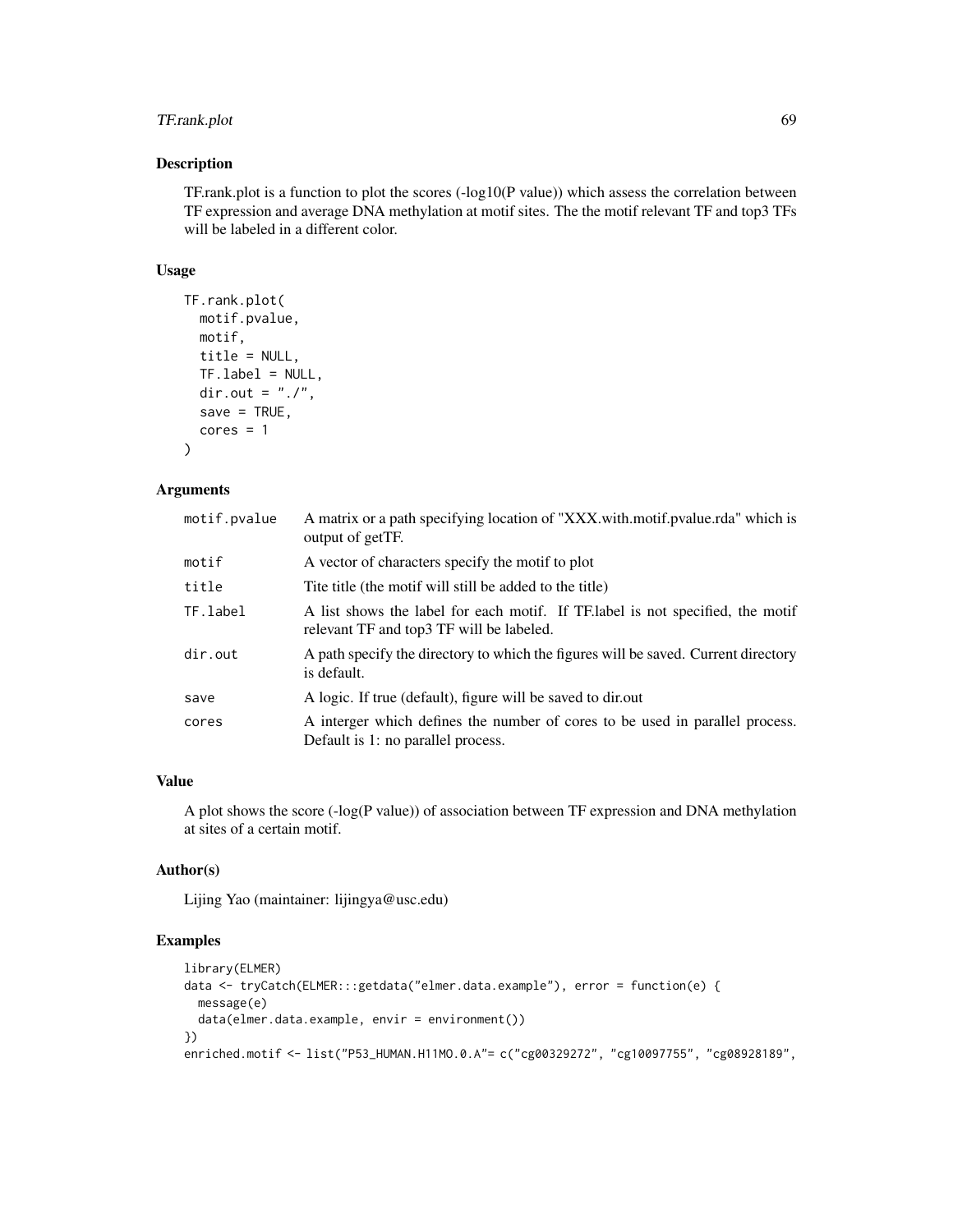```
"cg17153775", "cg21156590", "cg19749688", "cg12590404",
                                  "cg24517858", "cg00329272", "cg09010107", "cg15386853",
                                  "cg10097755", "cg09247779", "cg09181054"))
TF <- get.TFs(data,
              enriched.motif,
              group.col = "definition",
              group1 = "Primary solid Tumor",
              group2 = "Solid Tissue Normal",
              TFs = data.frame(external_gene_name=c("TP53","TP63","TP73"),
                     ensembl_gene_id= c("ENSG00000141510",
                                         "ENSG00000073282",
                                         "ENSG00000078900"),
                     stringsAsFactors = FALSE),
             label="hypo")
TF.meth.cor <- get(load("getTF.hypo.TFs.with.motif.pvalue.rda"))
TF.rank.plot(motif.pvalue=TF.meth.cor,
            motif="P53_HUMAN.H11MO.0.A",
            TF.label=createMotifRelevantTfs("subfamily")["P53_HUMAN.H11MO.0.A"],
            save=TRUE)
TF.rank.plot(motif.pvalue=TF.meth.cor,
            motif="P53_HUMAN.H11MO.0.A",
            save=TRUE)
# Same as above
TF.rank.plot(motif.pvalue=TF.meth.cor,
            motif="P53_HUMAN.H11MO.0.A",
            dir.out = "TFplots",
            TF.label=createMotifRelevantTfs("family")["P53_HUMAN.H11MO.0.A"],
            save=TRUE)
```
TFsurvival.plot *Creates survival plot of based on the expression of a TF*

## Description

This function will create a survival plot for the samples with higher, midium, low expression of a given transcription factor. By defau;t samples with higher expression are the top 30

#### Usage

```
TFsurvival.plot(data, TF, xlim = NULL, percentage = 0.3, save = TRUE)
```
#### Arguments

| data | A multi assay Experiment with clinical data in the phenotypic data matrix con-<br>taining the following columns: vital_status, days_to_last_follow_up and days_to_death.<br>Default from GDC and TCGA biolinks |
|------|----------------------------------------------------------------------------------------------------------------------------------------------------------------------------------------------------------------|
| TF.  | A gene symbol                                                                                                                                                                                                  |
| xlim | Limit x axis showed in plot                                                                                                                                                                                    |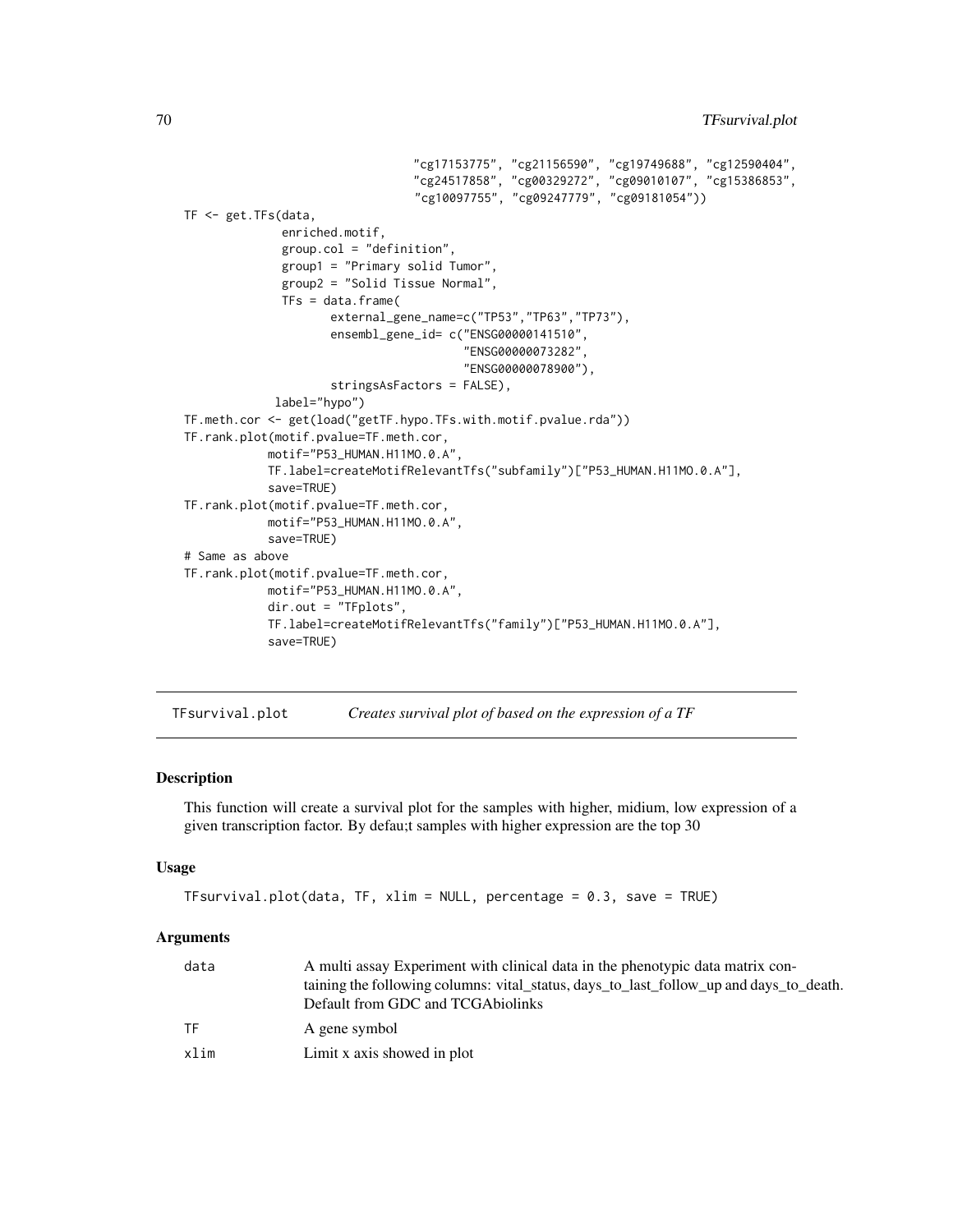# TFsurvival.plot 71

percentage A number ranges from 0 to 1 specifying the percentage of samples in the higher and lower expression groups. Default is 0.3 save Save plot as PDF